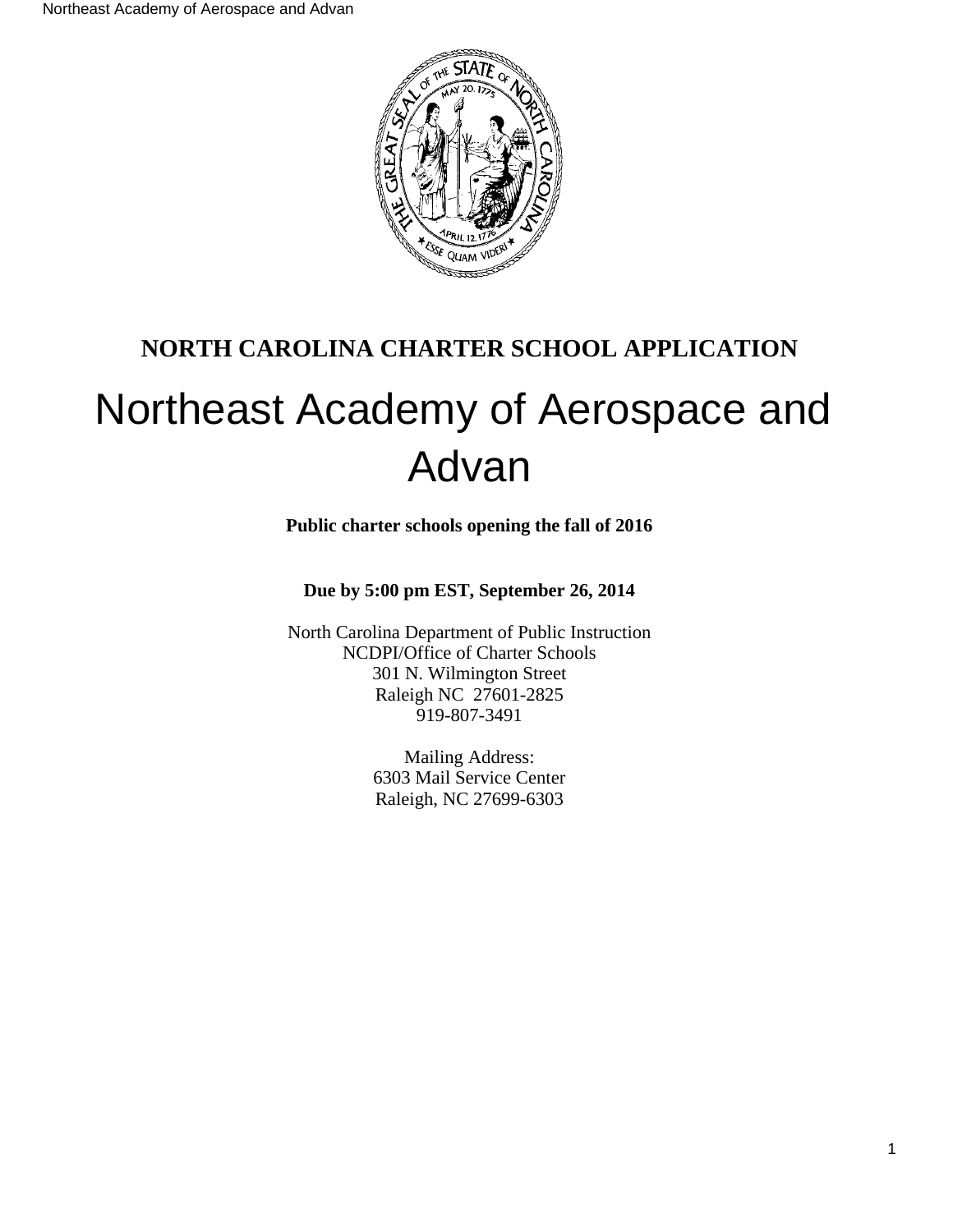OCS July 2014

# **CHARTER SCHOOL 2015 Application Process To open a charter school in the 2016-2017 school year**

## **APPLICATION DUE DATE/TIME**

**September 26, 2014** A complete **online** application package, in the Office of Charter Schools **by 5:00 pm EST.**

#### **\*Non-Refundable \$1000 Application fee due to the Office of Charter Schools\***

Application Fee Payment Details can be found on the Office of Charter Schools Website

## **APPLICATION SPECIFICATIONS**

Applicants can submit applications prior to the deadline September 26, 2014 at 5:00 pm EST. **All applications must be submitted using the online portal** and applicants are to use the following specifications:

- 1. All required Appendices should be clearly titled, include page numbers (i.e. Appendix A and page numbers as- A1, A2, B1...), and submitted in the appropriate places within the application.
- **2. Any** answer given within the application which is not original to the applicant, the applicant must provide a citation to the source of the answer.
- 3. Review all elements of your application for completeness before submitting. **An incomplete application will result in the elimination of the application.**
- **4. Any** document attached to the application or within the online system **must be** in PDF format.
- 5. Late submissions **will not** be accepted. No exceptions.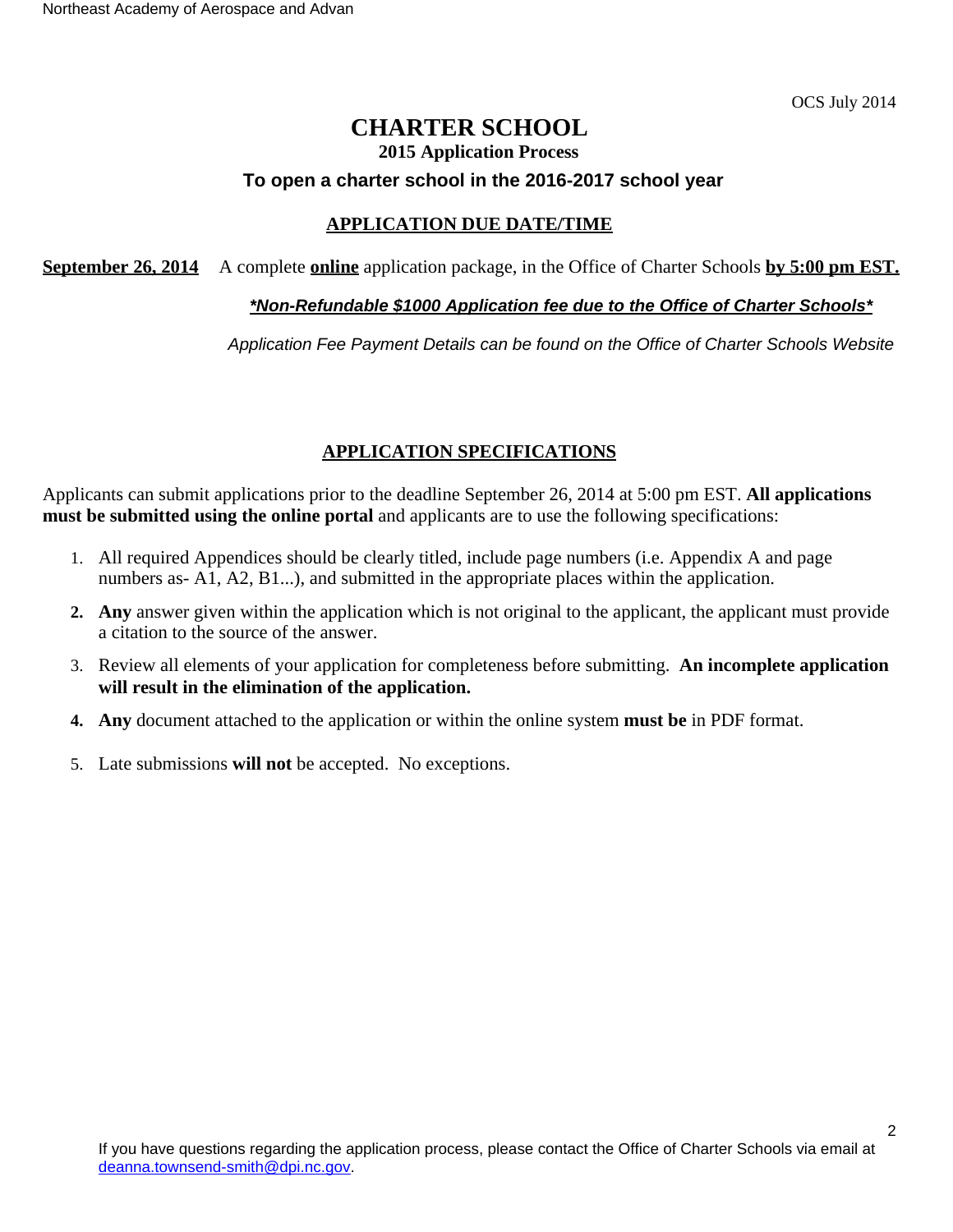# **TABLE OF CONTENTS**

| $IV$ .                                                                                      |  |
|---------------------------------------------------------------------------------------------|--|
|                                                                                             |  |
|                                                                                             |  |
| Proposed Management Organization (Educational Management Organization or Charter Management |  |
|                                                                                             |  |
|                                                                                             |  |
|                                                                                             |  |
|                                                                                             |  |
|                                                                                             |  |
|                                                                                             |  |
|                                                                                             |  |
|                                                                                             |  |
|                                                                                             |  |
|                                                                                             |  |
| Facility:.                                                                                  |  |
| VI.                                                                                         |  |
|                                                                                             |  |
|                                                                                             |  |
|                                                                                             |  |
|                                                                                             |  |
|                                                                                             |  |
|                                                                                             |  |
|                                                                                             |  |
|                                                                                             |  |
| <b>Application Fee:57</b>                                                                   |  |
| <b>Applicant Signature: 57</b>                                                              |  |

 $\mathbf{3}$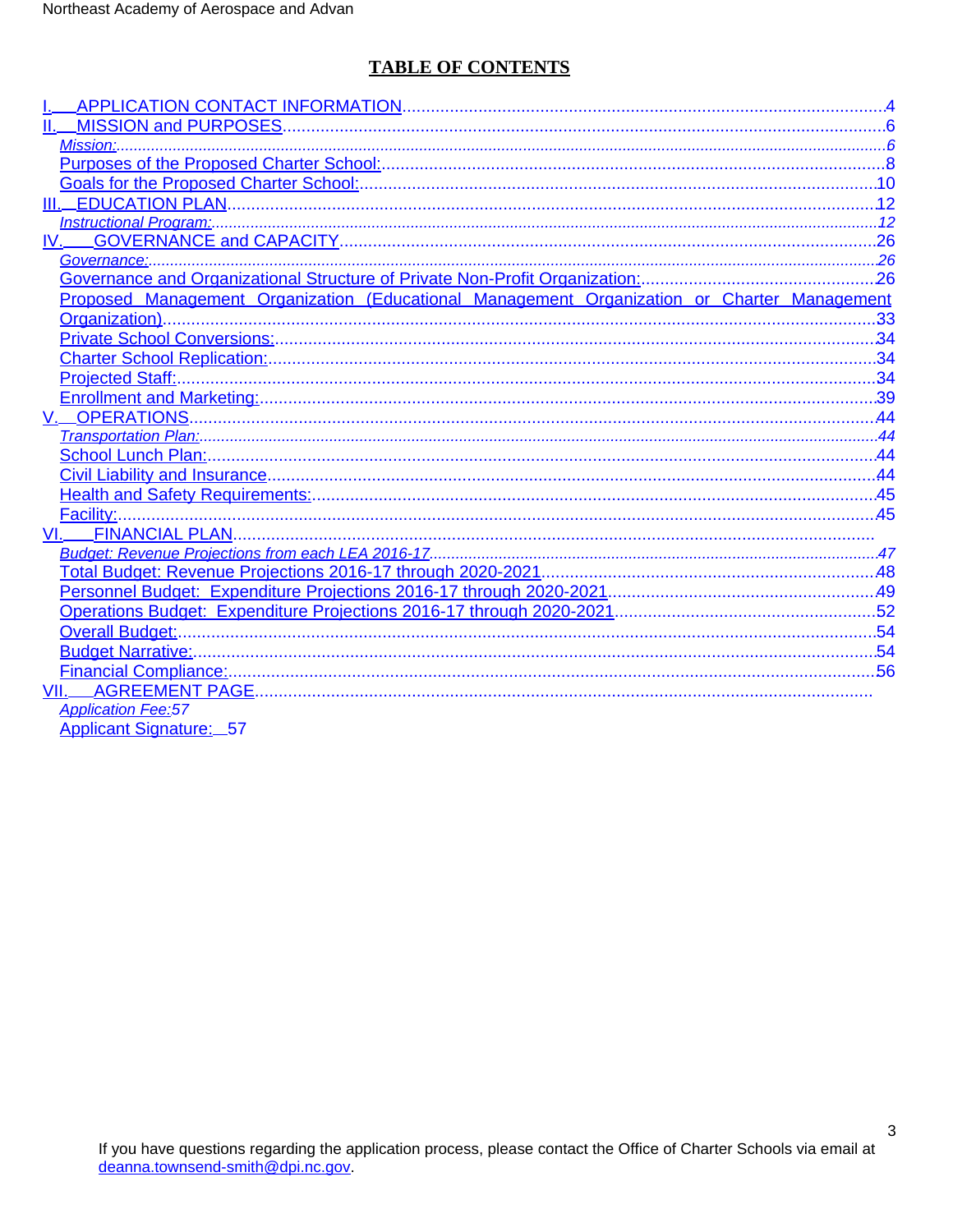# <span id="page-3-0"></span>**I. APPLICATION CONTACT INFORMATION**

Name of proposed charter school: Northeast Academy of Aerospace and Advan

Has the organization applied for  $501(c)(3)$  non-profit status: Yes No X

Name of non-profit organization under which charter will be organized or operated: Northeast Academy of Aerospace and Advan

Provide the name of the person who will serve as the primary contact for this Application. The primary contact should serve as the contact for follow-up, interviews, and notices regarding this Application.

Name of contact person: *Joseph W. Peel* 

Title/Relationship to nonprofit: Originator

Mailing address: 1525 Rivershore Rd Elizabeth City NC 27909 Primary telephone: 252-335-7692 Alternative telephone: 252-722-3444 E-Mail address: jandcpeel@aol.com

Name of county and local education agency (LEA) in which charter school will reside: County: PASQUOTANK LEA: 700-Elizabeth City-Pasquotank Public Schools

Was this application prepared with the assistance of a third party person or group? No: X Yes: Is this application a Conversion from a traditional public school or private school? No: X Yes: Is this application being submitted as a replication of a current charter school model? No: X Yes:

What is the name of the nonprofit organization that governs this charter school? Northeast Academy of Aerospace and Advan Is this application for Virtual charter school**:** Yes: No: X

# **Grade Levels Served and Total Student Enrollment:**

Projected School Opening: Year 2015 Month August

Will this school operate on a year round schedule? No: X Yes:

Proposed Grade Levels Served and Total Student Enrollment (5 Years)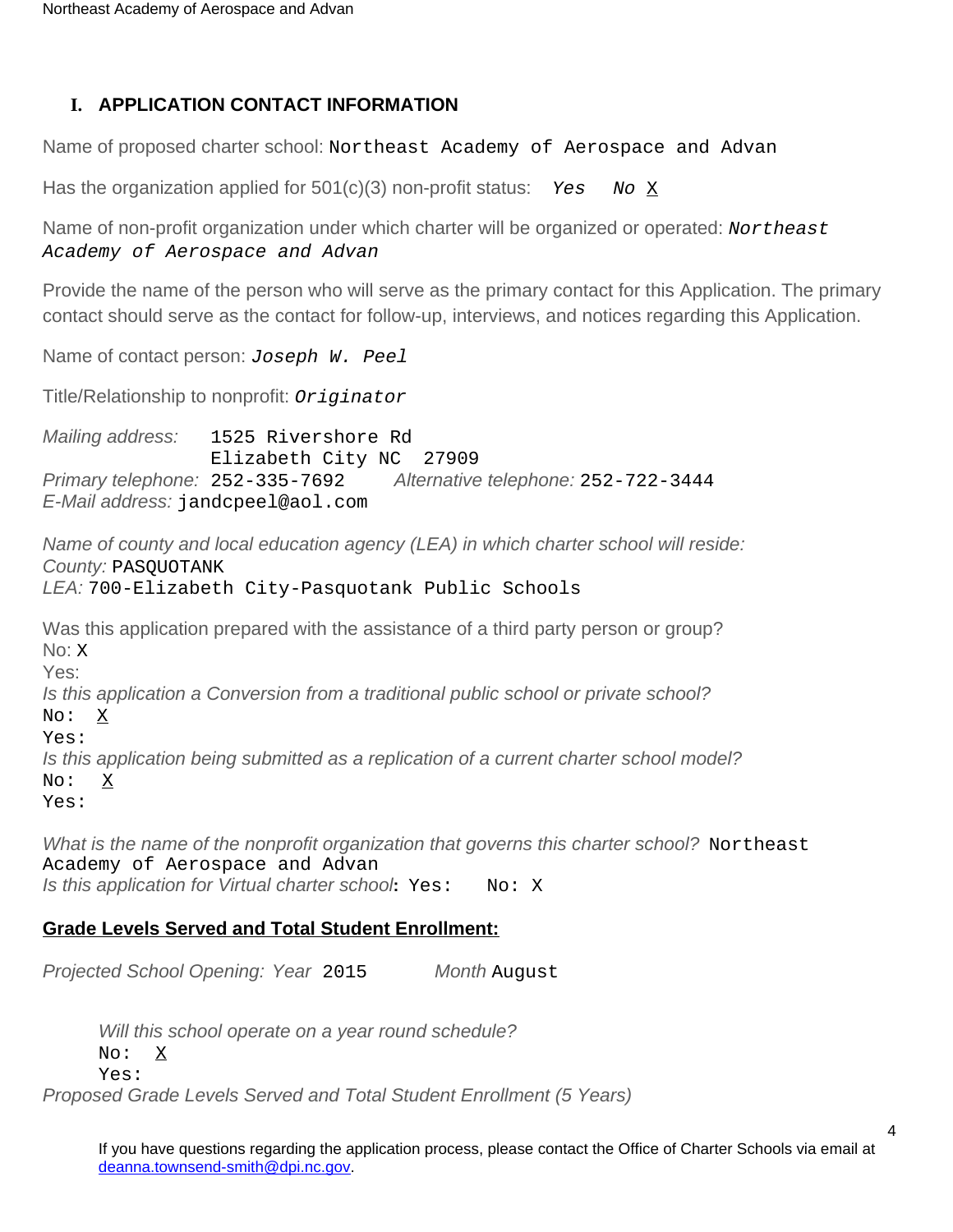| Academic    | Grade Levels         | Total Projected    |
|-------------|----------------------|--------------------|
| School Year |                      | Student Enrollment |
| First Year  | 08,09                | 120                |
| Second Year | 07,08,09,10          | 240                |
| Third Year  | 07,08,09,10,11       | 300                |
| Fourth Year | 07,08,09,10,11,12    | 360                |
| Fifth Year  | 06,07,08,09,10,11,12 | 420                |

The State Board of Education provides funds to charter schools, approves the original members of the boards of directors of the charter schools, has the authority to grant, supervise, and revoke charters, and demands full accountability from charter schools for school finances and student performance.

I certify that I have the authority to submit this application, that the initial board members and I were regularly involved in the development of this application, and that no part of this application is plagiarized. All information contained herein is complete and accurate. I realize that any misrepresentation will result in disqualification from the application process or revocation after award. I understand that incomplete applications will not be considered. The person named as the contact person for the application is so authorized to serve as the primary contact for this application on behalf of the non-profit organization.

neaaat1\_\_\_\_\_\_\_\_\_\_\_\_\_\_\_\_\_\_\_\_\_\_\_\_ *Signature Title*

neaaat1 07/25/2014 *Printed Name Date*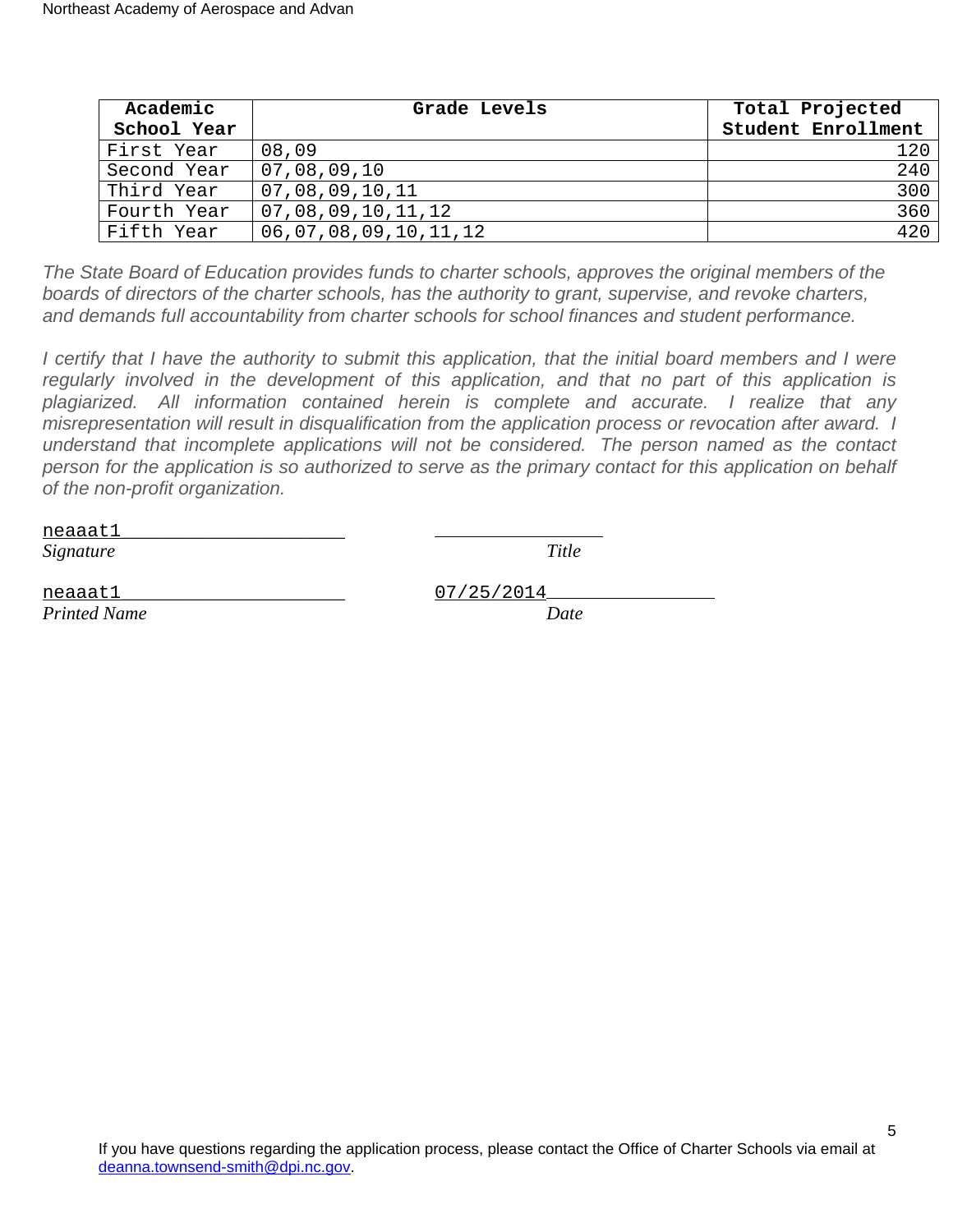## <span id="page-5-0"></span>**II. MISSION and PURPOSES**

(No more than three total pages in this section)

## <span id="page-5-1"></span>**Mission:**

State the Mission of the proposed charter school in **thirty-five words or less**. The mission statement defines the organization's purpose and primary objectives, describing why it exists. The mission statement provides the foundation for the entire proposal.

## The mission statement of the proposed charter school is as follows:

NEAAAT is a highly innovative regional career academy that inspires and prepares students with the STEM-related skills, knowledge and attitudes needed for careers related to the aerospace industry.

#### Clearly describe the mission of the proposed charter school:

NEAAAT will:

- demonstrate the impact of an entrepreneurial, project-based school culture on student motivation, initiative and achievement, as well as faculty creativity and innovation;

- engage business and higher education partners in creating a careerrelevant education and a highly-skilled entrepreneurial workforce;

- inspire and support surrounding school districts to redesign schools to align with regional economic and workforce development priorities.

# **Educational need and Targeted Student Population of the Proposed Charter School:**

1. Provide a description of Targeted Population in terms of demographics. In your description, include how this population will reflect the racial and ethnic composition of the school system in which it is located. Describe the rationale for selecting the location and student body.

North Carolina is undergoing a critical economic transformation. The state is moving rapidly from a low-skill, low-wage economy to a high-skill, knowledge-based, technology and innovation economy. These changes demand an adaptable workforce. As this transformation occurs, NCs traditional "middle class jobs" -- those that paid a family-sustaining wage and required minimal formal education or training -- are disappearing. Furthermore, impending baby-boom retirements will exacerbate an emerging gap between workers skills and job demands.

In North Carolina there are approximately 400,000 STEM-related jobs, and more than 70,000 additional STEM-related jobs will be created by 2020. This reflects a growth rate greater than for all other jobs in North Carolina. STEM-related jobs in North Carolina pay 64% more than the average job and will serve as the economic engine driving this state's future. Yet even during the periods of highest unemployment, companies reported difficulty finding qualified workers for STEM-related jobs. More so than ever in our nation's history, education is more closely tied to our economic prosperity.

Northeastern North Carolina has long suffered the negative effects of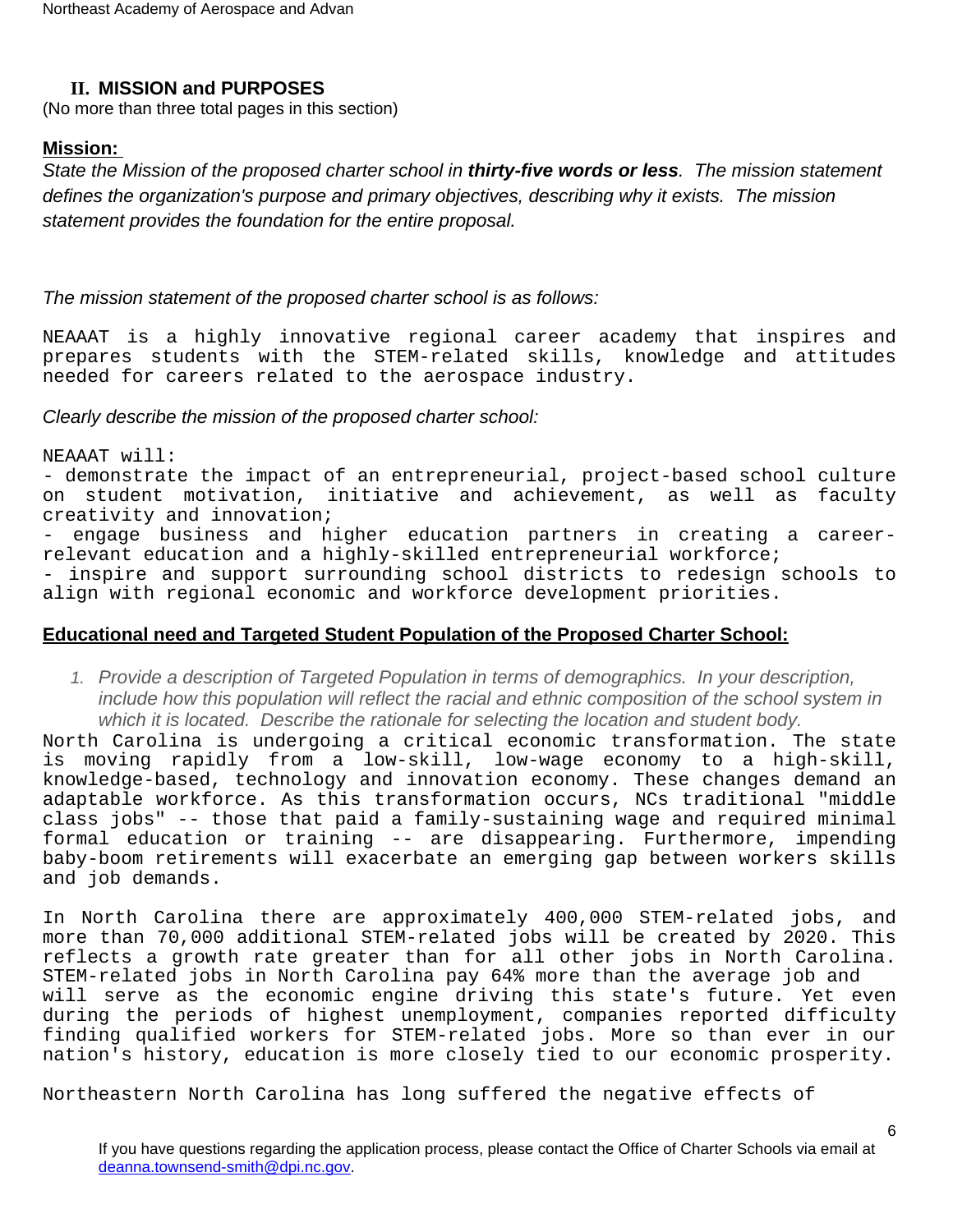poverty levels well above the state average. According to the new NC Department of Commerce Tier Designations document prepared by the department November 15, 2013, five of the six counties that will be served by NEAAAT were designated as Tier 1 counties. Four of these counties are in the First Congressional District of North Carolina, which is the fourth poorest district in the United States. According to the 2010 US Census, the median household income in the district is \$32,488, 21.9% of the population live below the poverty level, 52.4% of families with children below the age of 18 are single female heads of households, 22.5% of the population do not have a high school diploma and another 18.6% have only a high school diploma. Finally, the unemployment rate in the district was 15.2% at the time of the census.

Contributing to the continuation of the cycle of poverty in this part of our state is the poor performance of several of the school districts. They have consistently proven they are unable to educate poor students to high levels of performance. In three of the school districts, the 2011-12 End of Grade Test results indicated that only 41% of African American students in grades 3-8 had passed both the reading and math tests in their

respective grades and in the other two districts that percentage is slightly over 50%. Three of these school districts also perform below the state averages at the secondary levels and on SAT Tests. The new state test data from 2012-13 just released in November indicate that three of these districts are below the state average with one district having only one out of every three of its students proficient. Only one of the districts was over 50% proficient.

In addition to test data, there are significant anecdotal data that indicate that student performance in our school districts is hindering economic development and the growth of our region. The Mayor of Elizabeth City recently initiated a community planning process focused on identifying areas needing improvement to spur economic development. The number one indicator identified by a group of 100 diverse citizens was K-12 education. It is clearly evident that significant and lasting change is necessary.

NEAAAT will be located in Pasquotank County, on the Elizabeth City State University (ECSU)campus. The only public university in the region, ECSU is the geographical epicenter of the NEAAAT service area and houses one of the only aviation schools in the state. The purpose of NEAAAT is to create a pipeline for underserved populations to high paying, STEM-related jobs. The school will mirror the ethnic and racial composition of the region.

2. What will be the total projected enrollment at the charter school and what percentage of the Average Daily Membership (ADM) does that reflect when compared to the Local Education Agency (LEA) of the same offered grade levels? (i.e. If the proposed school will be grades 9-12, only compare the total enrollment to the total enrollment of the LEA is grades 9-12).

The total enrollment of the charter school will be 420 6-12 students. This school will draw students from six counties in Northeastern NC - Camden, Chowan, Currituck, Gates, Pasquotank, and Perquimans. The school's enrollment will reflect 2% of the total membership of these LEAS. Since the number of students from each LEA will likely be unequal, we anticipate ADM percentages ranging from 0.3% to 5%.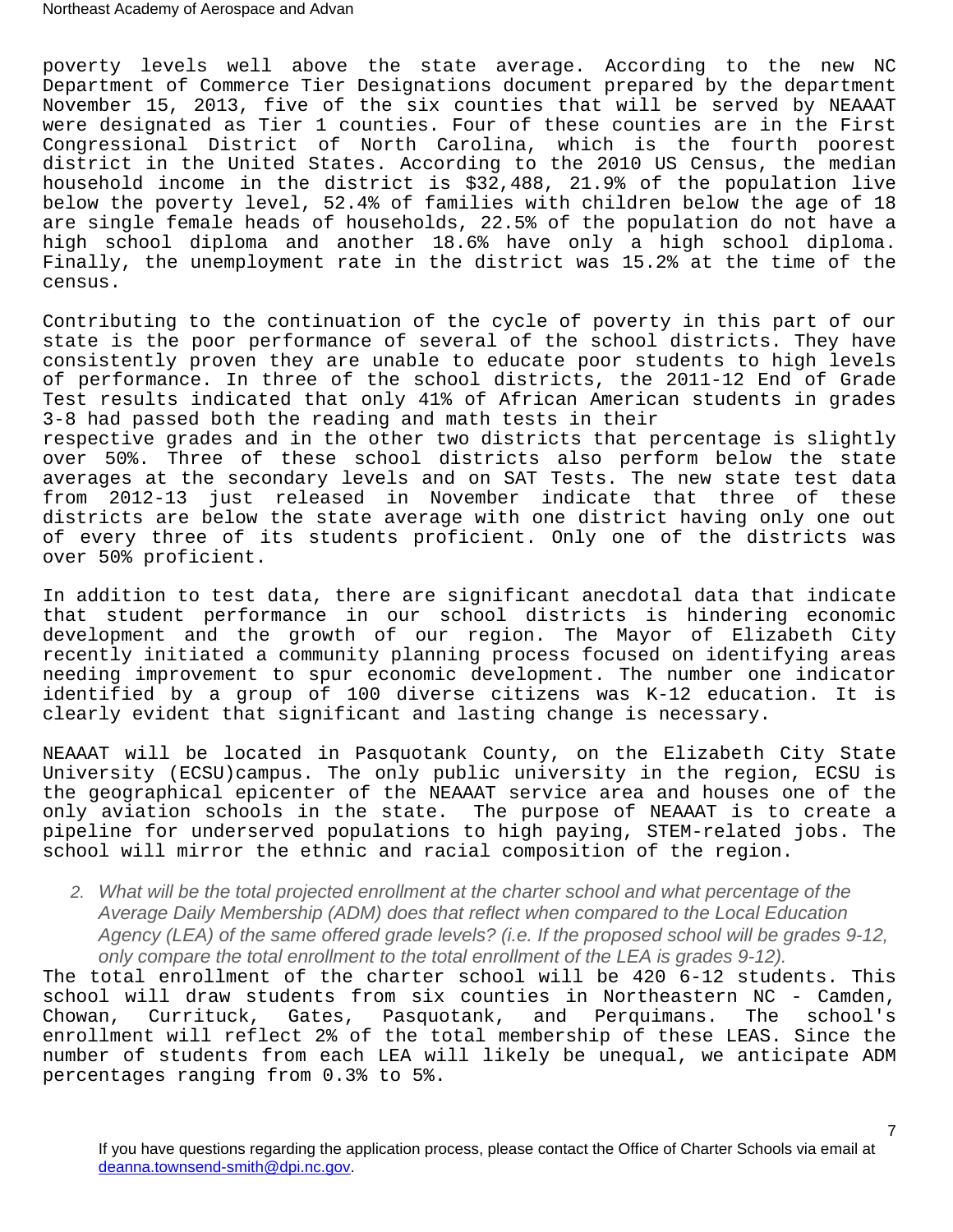3. Explain how the charter school's education plan will compare to or differ from that of the local  $LEA(s)$ .

This school will be a complete realignment of 6-12 education to what is required in the world of work in the 21st century and to success at institutions of higher learning. This school will create an entrepreneurial learning environment for students and teachers that will be based upon problem-based and project-based learning in a team setting. Students will be able to take courses in design, engineering, and other areas not now available to them. Students will create student exhibitions of their learning to present to the public and will have opportunities for career guidance, field trips into aerospace and technology businesses, and workbased internships. As they begin their junior year they will select a career area, either moving into a technical field, such as FAA approved Aviation Maintenance Certification at COA or a field of study at Elizabeth City State University. Students will graduate with numerous hours of college credit and will have developed a work ethic necessary for success in today's world.Middle and high schools within the 6-LEA service area have not implemented an education plan of this type for all students in grades 6-12.

One of the goals of this school is to establish a regional hub of best practices and innovative learning models. NEAAAT will consistently offer professional development to all educators in the region, model leading research-based school design elements, and re-shape teacher education through a close partnership with the Department of Education and Psychology at ECSU. In this way, the school will be positioned to effect the significant and lasting change necessary for the economic survival and future prosperity of the region. No local LEAs have, as a part of their education plan, evidenced an actionable plan to inform and effect changes to teacher education programs at the post-secondary level.

4. In the appendices (Appendix A1), you must provide evidence through a narrative or visual of this educational need through survey data, or times and locations of public meetings discussing this proposed charter school. (Please do not provide more than one sample survey form).

<span id="page-7-0"></span>**Purposes of the Proposed Charter School:** In one page or less, describe how the proposed charter school will achieve one or more of the six legislated purposes, as specifically addressed in the NC charter school statute GS 115C-238.29A, and the proposed school's operations.

The Six Legislative Purposes of a Charter School are:

- 1. Create new professional opportunities for teachers, including the opportunities to be responsible for the learning program at the school site.
- 2. Hold schools accountable for meeting measurable student achievement results.
- 3. Provide parents and students with expanded choices in the types of educational opportunities that are available within the public school system.
- 4. Improving student learning.
- 5. Increasing learning opportunities for all students, with a special emphasis on at-risk or gifted students.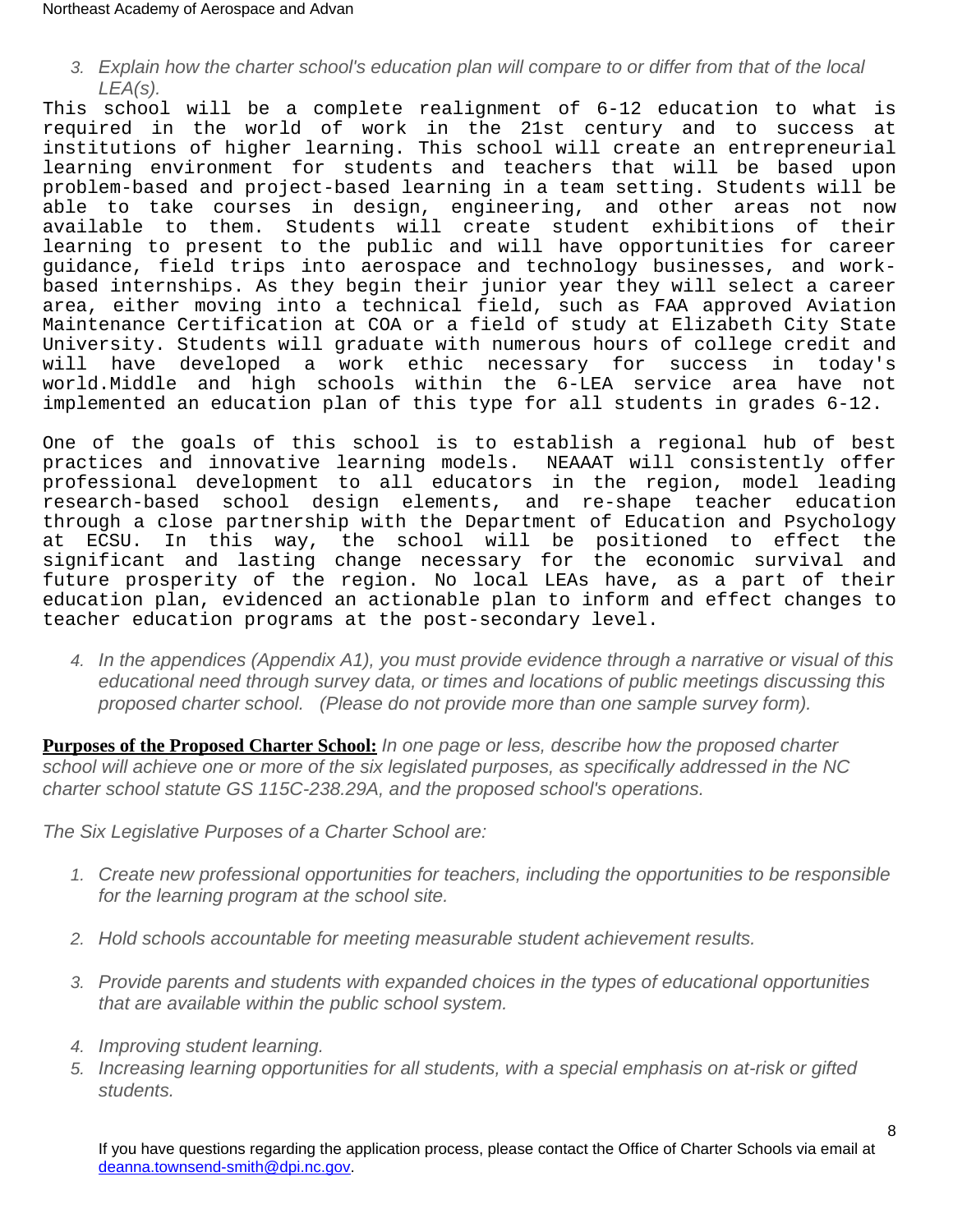# 6. Encourage the use of different and innovative teaching methods.

1. Create new professional opportunities for teachers -- Teachers will be recruited, trained and empowered to become educational entrepreneurs in developing creative and engaging projects using cutting edge instructional strategies. They will commit to working as a team with one another and modeling that teamwork to students so the school culture will mirror the modern team-based work environment. Teachers will be expected to be leaders and coaches for student learning teams within which students learn leadership, conflict-resolution, project management and creative application of academic and soft skills. Through partnership with NC New Schools, the school will provide high quality research-based professional training -- not just for the teachers at the school, but also developing the capacity of the faculty to provide STEM-related resources and professional development for teachers across the region, thereby improving instruction for all students across the northeast.

2. Hold schools accountable -- The purpose of this school is to create a pipeline for underserved populations to high paying, STEM-related jobs, so an important indicator of its success will be the percentage of students earning post-secondary credentials and entry into those career fields. Employers and community members will play a crucial role in providing feedback and assessing the skills of students, comparable to the emphasis on observable task completion in industry performance appraisal systems. These partners will be a key resource in providing feedback to students and the faculty about development of 21st Century skills and knowledge, as well as the entrepreneurial school culture needed to develop those skills. In addition, students will take all NC mandated tests, and surveys will be developed to determine customer satisfaction.

3. Provide parents and students with expanded choices -- This school will provide courses in its curriculum as a STEM school that are not available in other local schools. The school will offer students a variety of options hands-on learning, including service and experiential learning opportunities directly linked to regional workforce development goals.

4. Improve student learning -- This school will have an entrepreneurial, project-based and collaborative school culture in which failure will not be an option. Students will work in the field with experts and will be challenged through seeing how learning connects to the "real" world of work. Students will be taught how to work successfully in teams and will be much more responsible for their own learning and the performance of their team than in a traditional school setting. They will keep learning logs and will set weekly personal goals for their learning.

5. Increase learning opportunities for all students -- In addition to the alternative learning methods found in STEM schools, every contractor at the Coast Guard Base has agreed to provide one or more of the following: internships, summer employment, field trips, mentoring, and/or visiting teachers. Furthermore, with the school location on the ECSU campus, students will have ready access to college classes in the upper grades, as well as the opportunity to enroll in our community college's FAA-approved Aviation Technical Maintenance degree program.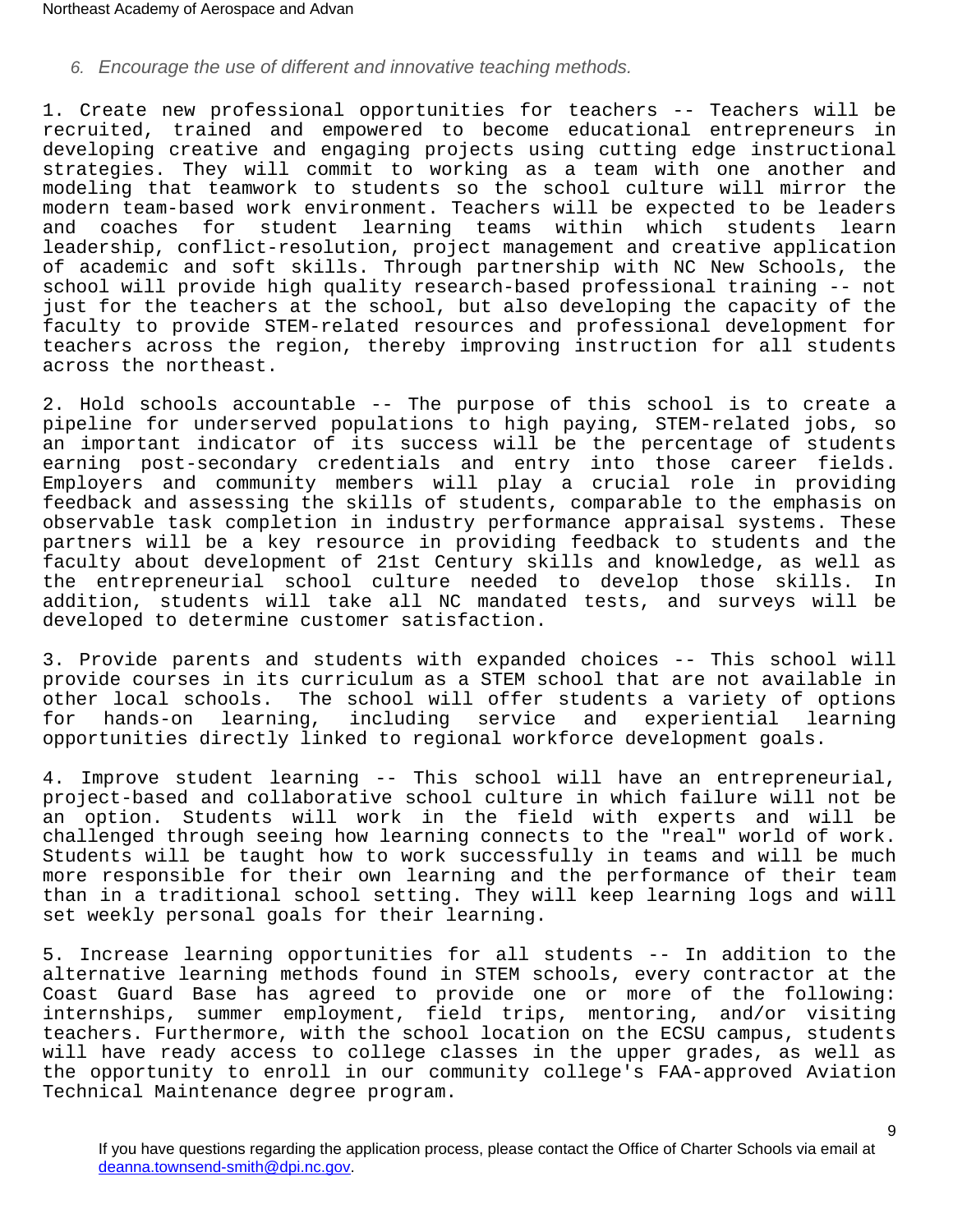6. Encourage the use of different and innovative methods -- The school will experiment with innovative approaches to classroom instruction. The school will also become a leading research and development site for a variety of technology supported instructional approaches, such as competency-based learning, blended and online learning to inspire students and customize learning opportunities to individual student needs.

#### <span id="page-9-0"></span>**Goals for the Proposed Charter School:**

1. Provide specific and measurable goals for the proposed school for the first 5 years of operation outlining expectations for the proposed school's operations, academics, finance, and governance. Address how often, who, and when the information will be communicated to the governing board and other stakeholders.

The following goals represent specific objectives that support accomplishment of the schools mission:

1. Student Achievement \*At least 80% of all students will perform at or above the state average on all state-mandated tests. \*The Northeast Academy for Aerospace & Advanced Technologies will meet or exceed all subject area student growth standards. \*Graduation rate will exceed 95% annually.

2. Student Enrollment and Retention \*Student attrition will be less than 8% annually. \*Student attendance rates will be at least 95% annually.

3. School Culture

\*At least 85% of school families will report annually that they are satisfied or very satisfied with school performance. \*At least 85% of students will report annually that they are receiving quality, challenging schoolwork to do. \*At least 85% of students will report annually that they are working in a nurturing environment that will not let them fail.

4. Highly Qualified Workforce \*At least 80% of teachers will be licensed in NC and highly qualified according to NC guidelines. \*All teachers not licensed in NC will have a plan to become licensed within three years from their date of hire, with the exception of CTE teachers. \*At least 90% of teachers and staff will recommend this school as a great place to work annually. \*100% of all teachers will annually report that this school is invested in their continued professional development. \*Teacher attrition will be less than 10% annually.

5. Standing Within the Community

\*The number of business partnerships with the school will increase annually. \*The school will provide quality training for area teachers in math, science, and/or technology annually, beginning within the first three years of operation.

\*Within two years of opening, the school will become a lab school for education majors at Elizabeth City State University.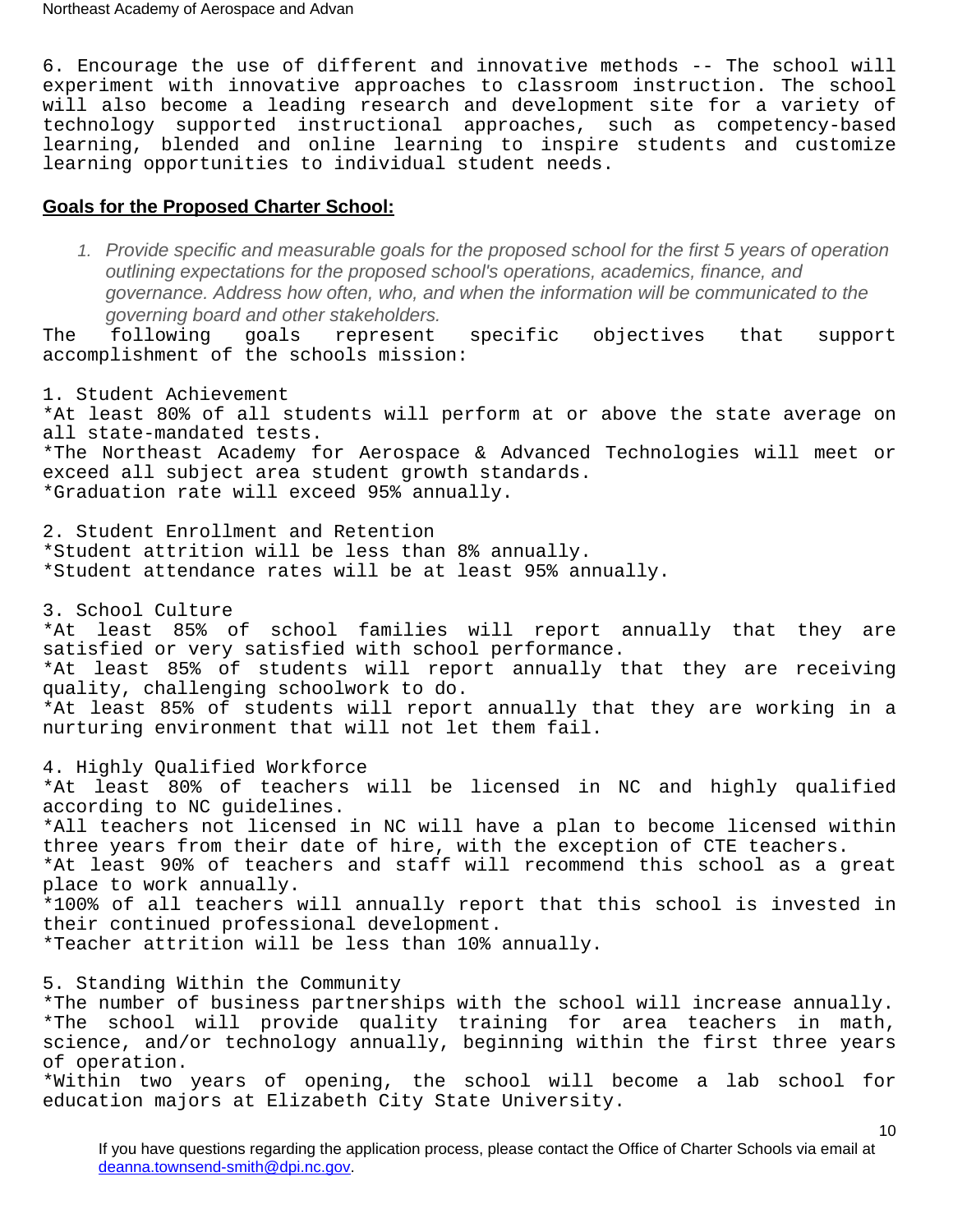2. How will the governing board know that the proposed public charter school is working toward attaining their mission statement?

The Board will have a strategic plan with measurable annual goals that are aligned to realizing its mission. Progress toward these goals will be monitored throughout the year and reported to the Board. At the end of the year, the CEO will report to the Board progress made and will work with the Board to set new targets for the following year. The instructional staff will also be involved in this goal setting and review process which will become a ritualistic part of the school's culture.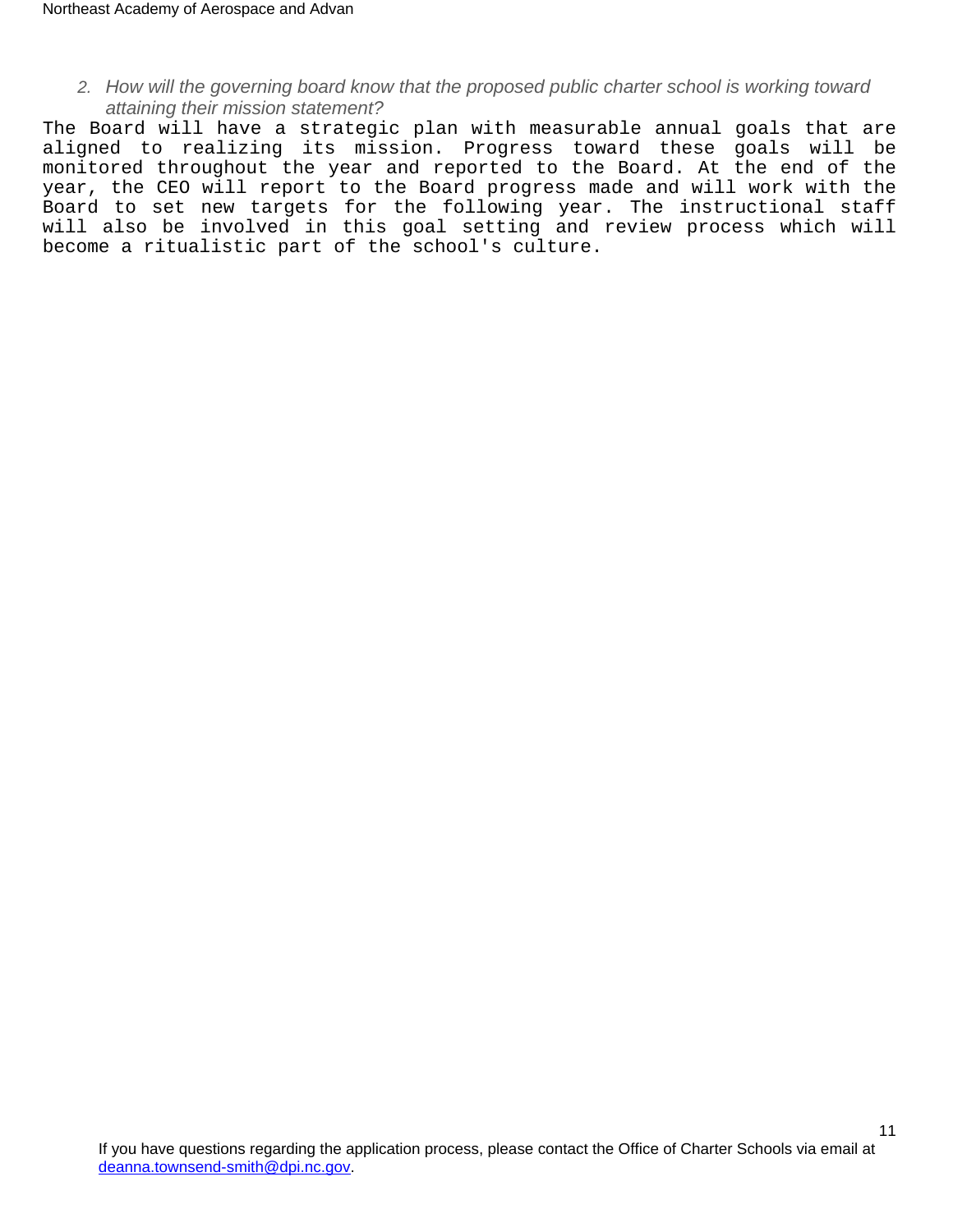#### <span id="page-11-0"></span>**III.EDUCATION PLAN**

(No more than ten total pages in this section)

**NOTE***: All sections of the Education Plan should align with all other sections of this application. The State Board of Education shall give priority consideration to the applicants who demonstrate potential for significant, meaningful innovation in education. Provide precise and clear explanations. Lack of response to any question or proper documentation will deem the application incomplete.* 

#### <span id="page-11-1"></span>**Instructional Program:**

Provide a detailed description of the overall instructional program of the proposed charter school, including major instructional methods, assessment strategies, and explain how this instructional program and model meet the needs of the targeted student population.

The Northeast Academy of Aerospace and Advanced Technologies (NEAAT) intends from its inception to grow into a regional and statewide research and development resource with an explicit mission to model and assist other public schools in re-inventing themselves to align with regional economic and workforce development. As part of the NC New Schools network of STEMthemed schools, career academies and regional schools, NEAAT will engage regional and statewide partners in business and higher education to:

\*continuously re-evaluate and re-align curriculum, post-secondary education programs and project-based learning with the emerging high wage-high demand career opportunities in the region

\*pilot and disseminate new approaches to assessment and accountability that align with these evolving career opportunities and satisfy business and higher education "customers"

\*make open-source curriculum resources and promising practices digitally and publicly available to all schools

\*develop the capacity to train and support both veteran and prospective teachers in the entrepreneurial attitudes and innovative instructional practices necessary to teach in an entrepreneurial school culture with project-based learning as its foundation

To support that evolving journey, the school will draw on three powerful design resources:

1. NC New Schools network of innovative schools based on commitment to design principles, a common instructional framework, and talent development through professional development and coaching

2. Project-based learning

3. Entrepreneurial future-ready skills integrated into a rigorous STEM education leading to emerging regional careers in aerospace, advanced manufacturing and security and entry level post-secondary education and skills required to access those careers

STEM Partnership with NC New Schools: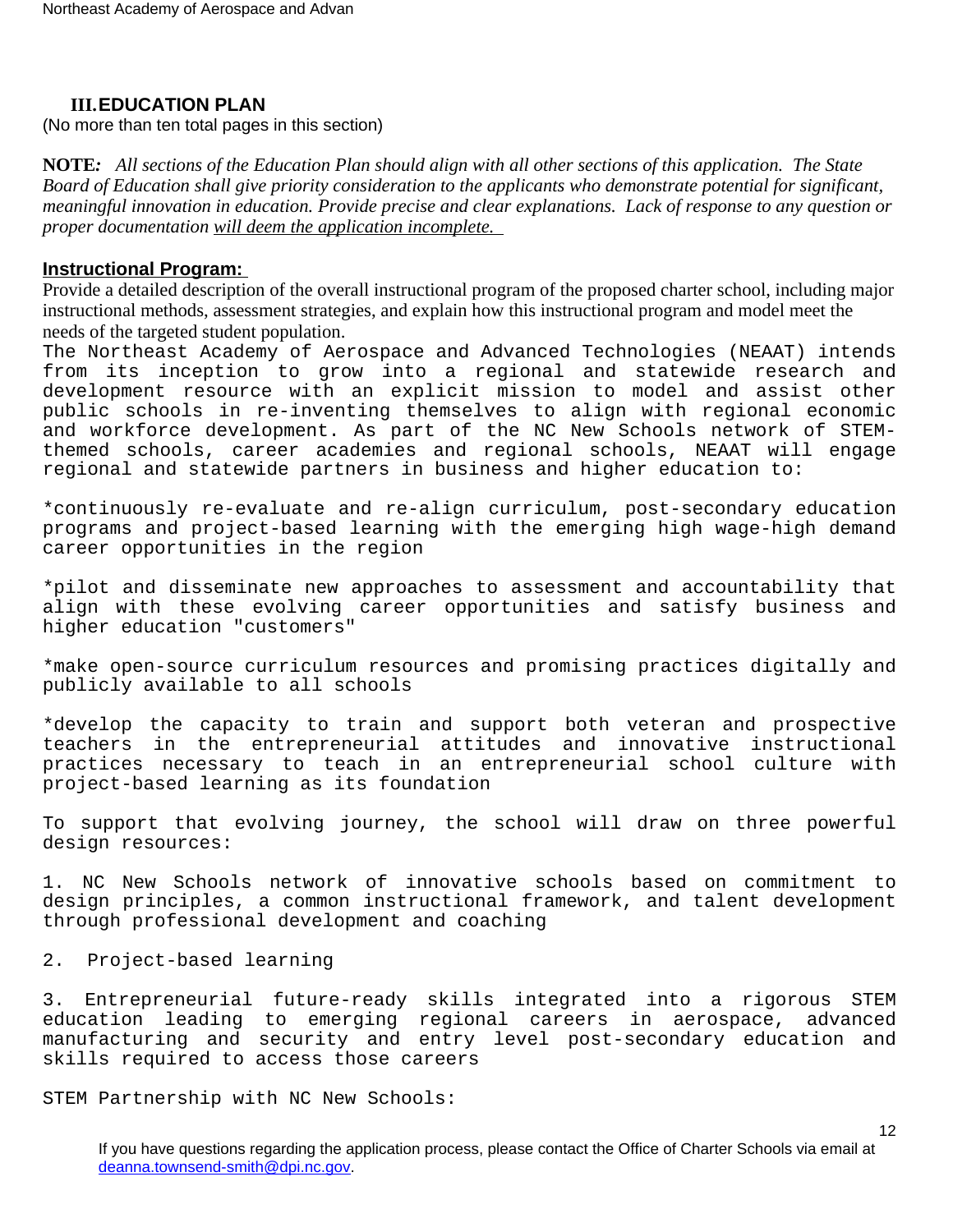NEAAT intends to become the first regional charter school committed to an ongoing partnership with North Carolina New Schools and its network of innovative schools, especially STEM schools in the Aerospace, Advanced Manufacturing and Security network, those committed to developing projectbased learning, and early colleges.

These schools aim to raise student performance and engagement by changing students' perceptions of science and mathematics as well as their perceived and achieved abilities in these disciplines. These STEM schools provide the tools and space for exploration and invention and foster a culture of collaborative inquiry among faculty and students. STEM curriculum emphasizes connections within and between the fields of mathematics and science; heavily and meaningfully integrates technology; and introduces and continually engages students in the engineering design process. The arts and humanities further support the STEM focus, and all courses highlight the role of STEM in the global society and economy.

Beyond content knowledge, STEM schools value and cultivate creativity and develop the problem solving, communication, and collaboration skills that drive innovation. Extracurricular activities, summer programs, virtual and blended opportunities, and internships provide learning experiences that increase students' awareness of and interest in STEM and its importance in sustaining and improving our lives.

Research in STEM learning over the past two decades has a lot to say about what makes for effective, engaging STEM education. Among the key factors: it capitalizes on students early interests and experiences, identifies and builds on what they know, and provides opportunities to engage in the practices of science and mathematics to sustain their interest. In other words, throughout their schooling, students should learn to investigate questions about the world that they come across in daily life, in much the same way that scientists and mathematicians work.

See Appendix T for continuation of Instructional Program

#### **Curriculum and Instructional Design:**

Describe the basic learning environment (e.g., classroom-based, independent study), including class size and structure for each grade span (i.e. elementary, middle, high) the school would ultimately serve.

The learning environment will be modeled after modern corporate working<br>environments and post-secondary settings that emphasize work and environments and post-secondary settings that emphasize work and accountability in small teams, hands-on construction of real products and prototypes, and pervasive use of technologies to support projects and learning both within the school and flexibly anywhere and anytime. Students will initially be assigned to a small (4-5) student learning team within a specific grade level, a core team of teachers, and an advisor. However, daily and weekly course schedules will be flexible as teachers determine the best way to address weekly learning goals set in collaboration with student teams. Student teams will be periodically reassigned to give students the experience of working with diverse partners to accomplish tasks. As teachers develop close working relationships with students, they will utilize teambuilding strategies, project management tools and rubrics to help students learn how to function in a team, assign specific roles, offer warm and cool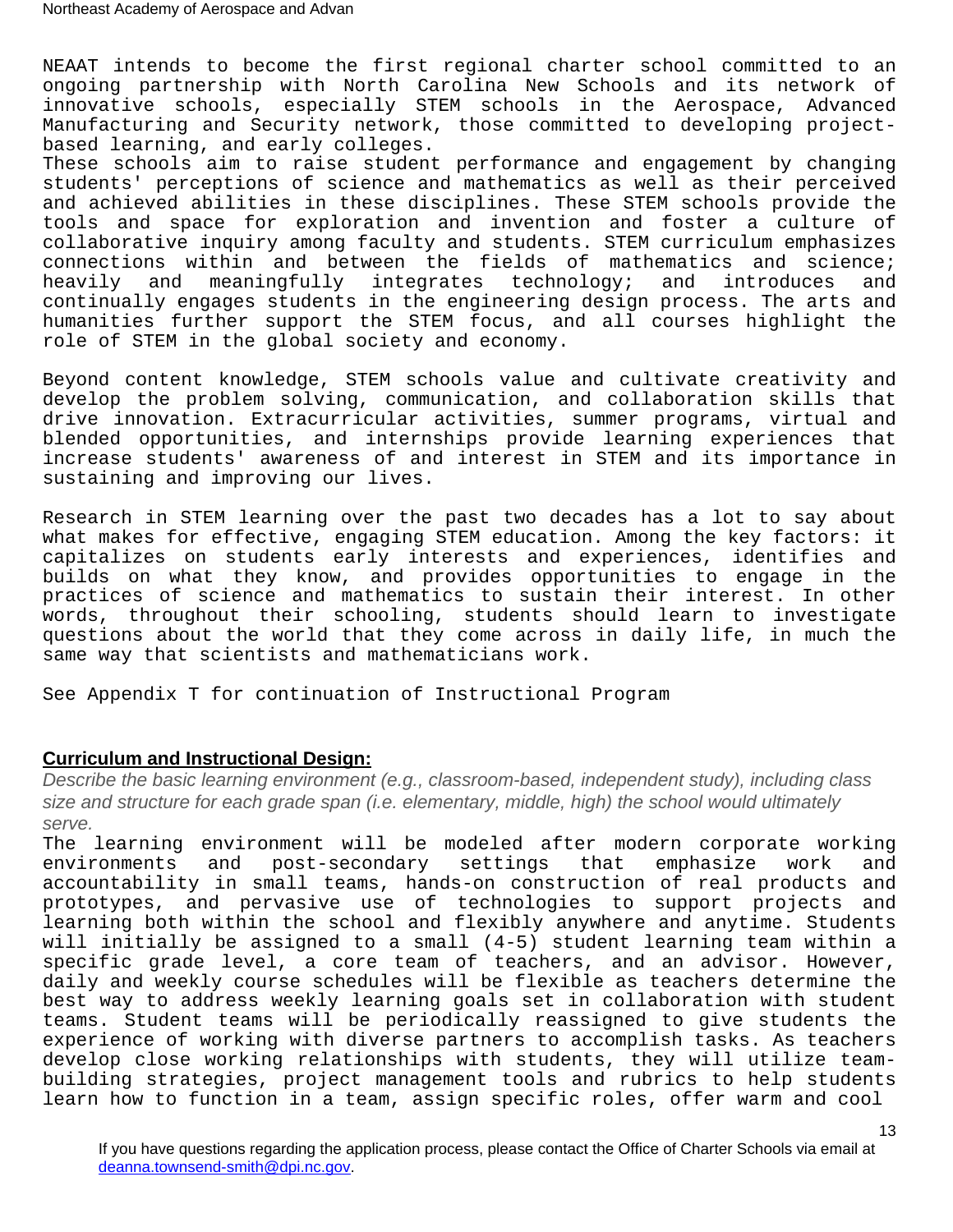feedback to student projects, and self-evaluate their individual and team accomplishments. Supported by a 1:1 student-computer ratio, faculty will develop "flipped" classroom and other online resources to support student projects, learning tasks, and assessments. While class size will average 20, students will experience both whole group and small group activities during a given week.

#### Provide a synopsis of the planned curriculum, including:

- 1. One sample curriculum outline (in graph form) in the Appendices (Appendix B) for one core subject (specific to the school's purpose) for each grade span (i.e. elementary, middle, high) the school would ultimately serve.
- 2. If you are proposing a high school, as Appendix B2, provide a visual disseminating what courses (core content and electives) will be offered at the charter high school to ensure students meet the proposed charter school's graduation requirements. Please ensure the projected staff and budget aligns with the course offerings.
- 3. Identify how this curriculum aligns with the proposed charter school's mission, targeted student population, and North Carolina Accountability Model.

Business, community and higher education partners have already identified current and emerging careers in Aerospace, Advanced Manufacturing and Security as one of the best available high wage-high demand career opportunities for students in the region, as well as crucial to the future economic growth and quality of life for this regions communities. Yet unless students are equipped with the essential STEM-related knowledge, skills and attitudes, as well as post-secondary credentials, they will not have the opportunity to pursue these careers. So far, school districts in the region have been unable to prepare significant numbers of students for these opportunities.

As in most districts, this failure to master fundamental academic content and graduate ready for careers and college is most pronounced among students whose families lack a college degree, as well as those from poverty. NC New Schools has demonstrated over the last ten years that fundamentally changing teaching and learning strategies and school culture can dramatically increase the achievement and career prospects of this target population.

Disappointing achievement results despite increased funding and the best efforts of teachers and administrators indicate that something is missing in the overall instructional system. The demonstrated impact of the design principles and instructional framework offered by NC New Schools on these students offers proof that a fundamentally different approach to teaching and learning can turn around the lives of students, especially those who lack exposure to the opportunities and challenges of the 21st Century workplace as well as to post-secondary education options. As much as possible, this project-based instructional model will incorporate the knowledge, skills and attitudes necessary for students to successfully pursue entry-level careers and post-secondary credentials in STEM-related careers.

Because these entrepreneurial, future-ready skills are transferable to a variety of future jobs and opportunities, students will not be asked to make premature decisions about a narrow career pathway. Instead, these students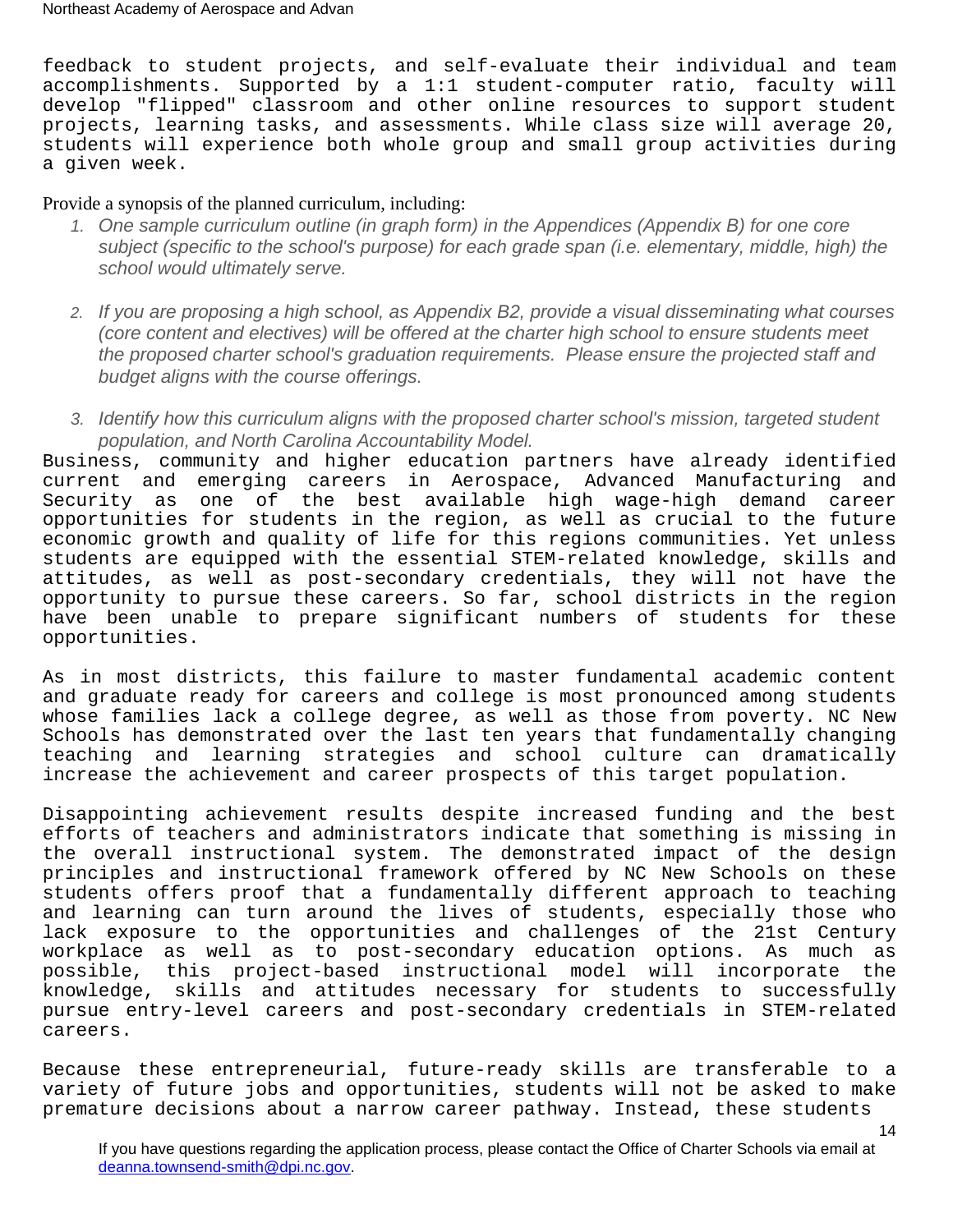and their families will be asked to commit to a journey of personal and career exploration, to engage with faculty and partners through a more hands-on and team-based project approach to continuous learning and accomplishment. The first two years of high school and middle school will be spent in extensive career exploration through guest speakers, field studies, projects, mentoring and job shadowing.

The intent of this exploration is for students to gain awareness of career opportunities related to Aerospace, Advanced Manufacturing and Security. At the end of their sophomore year, students and their parents will be asked to select a post-secondary degree and/or industry credential they will pursue over the next two to three years.

4. Describe the primary instructional strategies that the school will expect teachers to master and explain why these strategies will result in increased academic achievement for the targeted student population for each grade span (i.e. elementary, middle, high) the school would ultimately serve.

The school expects to train, coach and support teachers to become risktakers and entrepreneurs in their instructional methods, based on the design principles and common instructional framework provided by NC New Schools as well as best practices in project-based learning. NC New Schools has developed convincing experimental evidence that innovative schools that have embraced these practices are producing significantly better achievement, promotion and graduation rates, and initial college success for the target population than comparable students who were not randomly selected for early college.

Similar evidence from problem-based learning studies indicate that this approach is capable of producing superior soft skills and application of knowledge as well as content mastery. These foundations require recruiting teachers who are willing to commit to a radically different role in relationship to students, each other, and partners. With students, they must be willing to transform the traditional school model of lecturing to impart core content knowledge to the more interactive instructional strategies and personalized family-like team relationships that NC New Schools trains and coaches teachers to implement.

In effect, they must begin to treat and respect students as one would treat and induct new employees in a business, engaging them not as passive recipients to be controlled as they wait for commands, but proactive,<br>creative partners in promoting and improving learning and goal in promoting and improving learning and goal accomplishment. Students in turn will have to commit to the importance of their proactive role in developing a learning community, taking not only personal responsibility but team accountability for learning.

Teachers will also commit to making their private practice public, utilizing professional learning communities within the school and instructional "rounds," an NC New Schools best practice modeled on medical rounds, to engage peers in providing feedback on student learning that can help teachers reflect on and improve their practice. In addition, hosting frequent visitors, learning tours and eventually structured study visits to assist others in their design journey provides additional opportunities for students as well as faculty to make learning and practice public through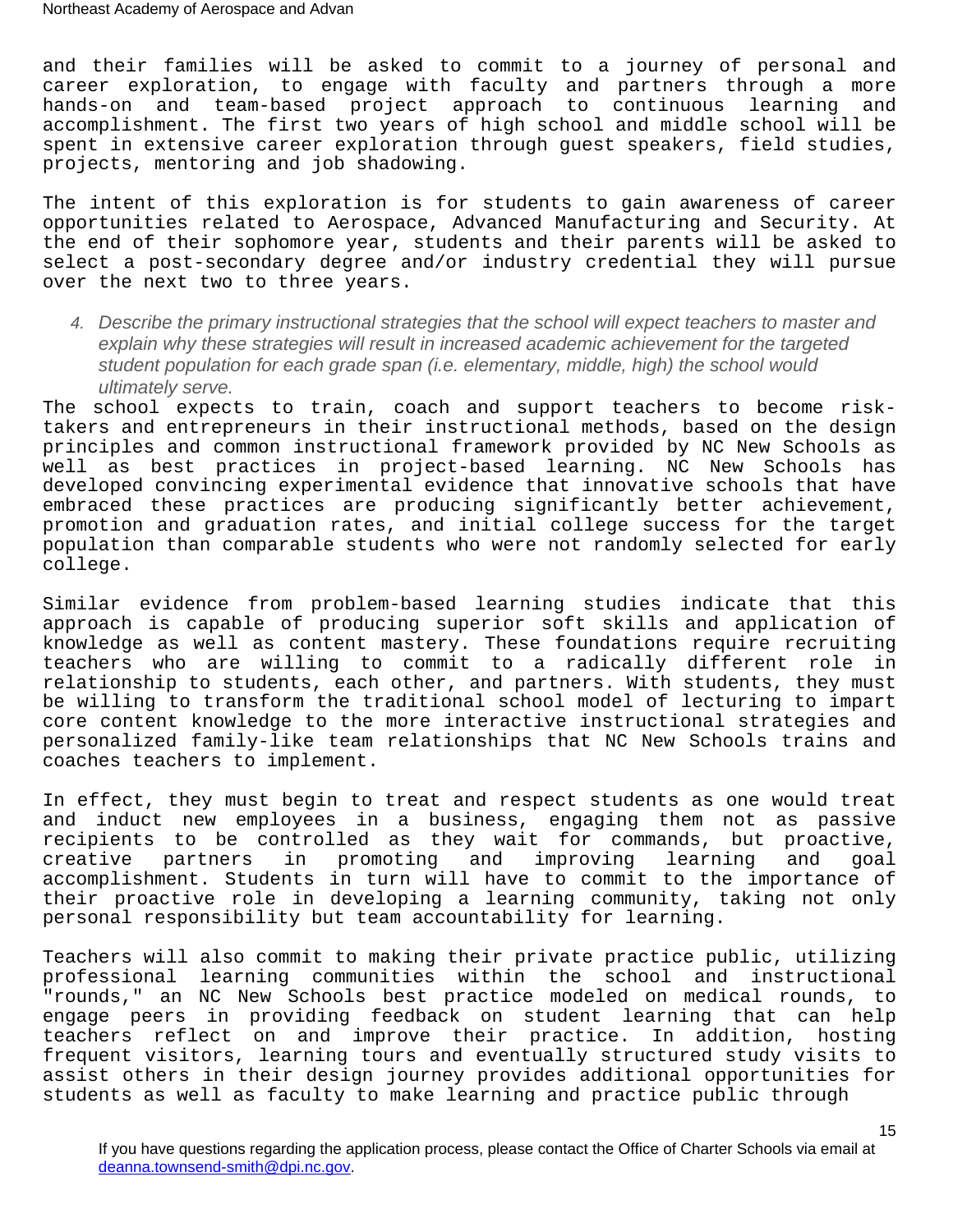soliciting helpful feedback on projects and strategies.

5. Explain how the proposed instructional plan and graduation requirements will ensure student readiness to transition from grade to grade and to the next grade span upon program completion.

The ongoing involvement of business and post-secondary partners in mentoring and coaching students, along with the school culture based upon authentic projects involving real-world customers and clients, are the best guarantee that students will be equipped with the creative future-ready skills needed to apply their knowledge and add value in both careers and post-secondary education. The school does not seek to limit or mandate that all students pursue a single pathway or goal to their dreams. Rather it offers multiple pathways within a rigorous STEM core content and skills that give students and families informed choices about what destination will produce the most satisfaction for them.

As outlined in Appendix B3, all students will be expected to graduate with high school course credits exceeding the state minimum graduation requirements and meeting UNC admission requirements. In addition all students will graduate with advanced standing in their selected postsecondary credential, having demonstrated success in completing college coursework. Fully supporting students to meet these graduation requirements ensures that they are prepared to pursue further education and career advancement without remediation.

6. If you are proposing a high school, describe how the proposed charter school will meet the Future-Ready Core requirements. Provide details on how the students will earn credit hours and how grade-point averages will be calculated?

Entrepreneurial future-ready skills: STEM courses are designed not just to develop knowledge but also the creative design, collaboration and problemsolving skills that are so highly valued by employers. At the recent National Academy Foundation conference this summer, an employer stated "We hire on hard skills and fire on soft skills." Work in most modern organizations is team-based, including employee appraisal and incentive systems, so it is crucial for future career success that students learn to work within diverse teams to collaboratively solve problems, resolve conflict and develop persuasive leadership skills, sometimes with virtual partners whom they have never met in person. Hence, the project-based learning culture not only improves the academic component of the students lives but also provides valuable life lessons that can be applied to collaboratively solve tomorrows problems in the real world.

One lesson learned already in the journey of innovative schools attempting to re-align themselves with the demands of their "customers" in business, community and higher education is that these partners must be continuously involved in identifying and providing feedback to students and faculty about the skills, knowledge and attitudes required to be successful in careers and post-secondary education. NEAAAT will utilize the Seven Survival Skills articulated by Dr. Tony Wagner as the initial basis for incorporating these future-ready skills into every aspect of the school, including rubrics, feedback and grading practices, and accountability. These Survival Skills are highly compatible with the future-ready skills identified by the NC Department of Public Instruction, and primarily reflect the "soft skills"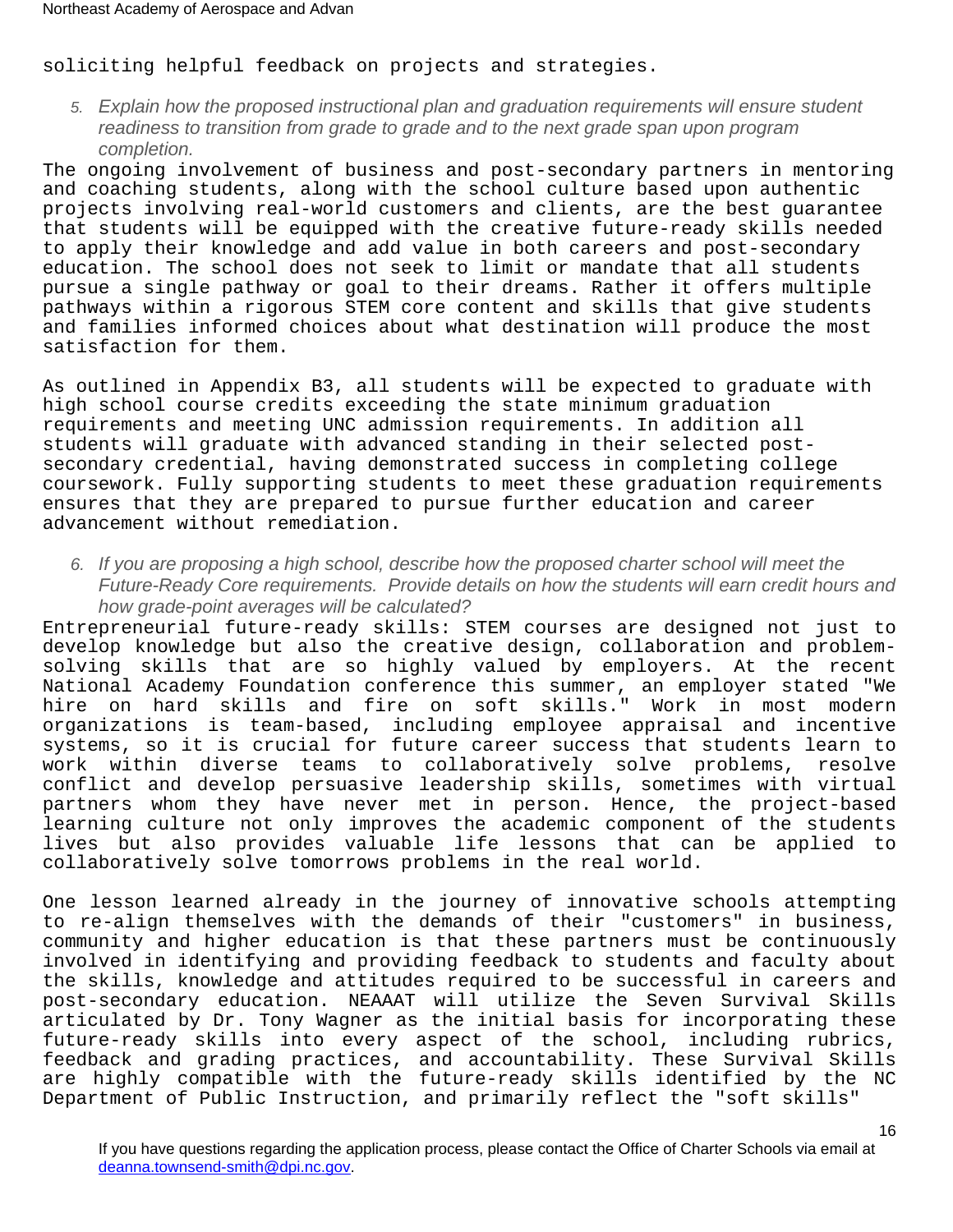that both business and higher education have identified as crucial for success in their organizations for over twenty years.

The school will benchmark performance appraisal instruments and processes utilized in partner industries and adapt these practices to feedback, grading and assessment practices in the school. Lessons learned so far are that these practices rely heavily on demonstrated task, project and team accomplishment of goals rather than paper and pencil tests. While NEAAAT intends to demonstrate high growth and performance on required state and federal measures, it also intends to work with these partners and the state board of education to develop a blend of performance and standardized measures that our customers agree are reliable, credible and aligned to their expectations for career and college success.

Frequent student performances akin to graduation projects will be embedded throughout the entire time students are in the school, including bi-annual public Exhibitions of Learning and a culminating Graduation by Exhibition in which students demonstrate proficiency in key skills and content through a series of performances and portfolio evidence.

Students will earn credit hours by taking and passing classes. Grade point averages will be computed on a 4.0 scale for all classes. Students will also meet local requirements through assessment of Graduation by Exhibition, student work ethic and their ability to work in teams. The school will document service learning hours, completed internships and completed higher education classes. If a student has completed a certification program at the community college, it will also be noted.

- 7. Provide a school academic calendar in Appendix C (minimum of 185 instructional days or 1,025 hours).
- 8. Describe in a brief narrative below on how the calendar coincides with the tenets of the proposed mission and education plan.

The initial calendar is designed to mirror as closely as possible the existing expectations of students and their families. Previous experience among innovative schools in regional areas indicates that participating in such an unknown entity for the first two years or so represents significant trust and risk-taking on the part of these students and families. Trying to jump too quickly to more innovative approaches such as a longer school day and year can often discourage the very target population the school is trying to reach from even applying. More flexible schedules to allow for summer internships, camps and college courses should become more appealing to students approaching their junior year as they select a post-secondary credential and see the opportunity that summer and online college work can offer for achieving their degree in less time without cost. As the school gains a reputation and finances become more stable after the first two years of start-up, opportunities for extended day and school year will become more feasible.

#### **Special Programs and "At-Risk" Students**

1. Describe the methods and clear systems of prevention and intervention teachers will utilize to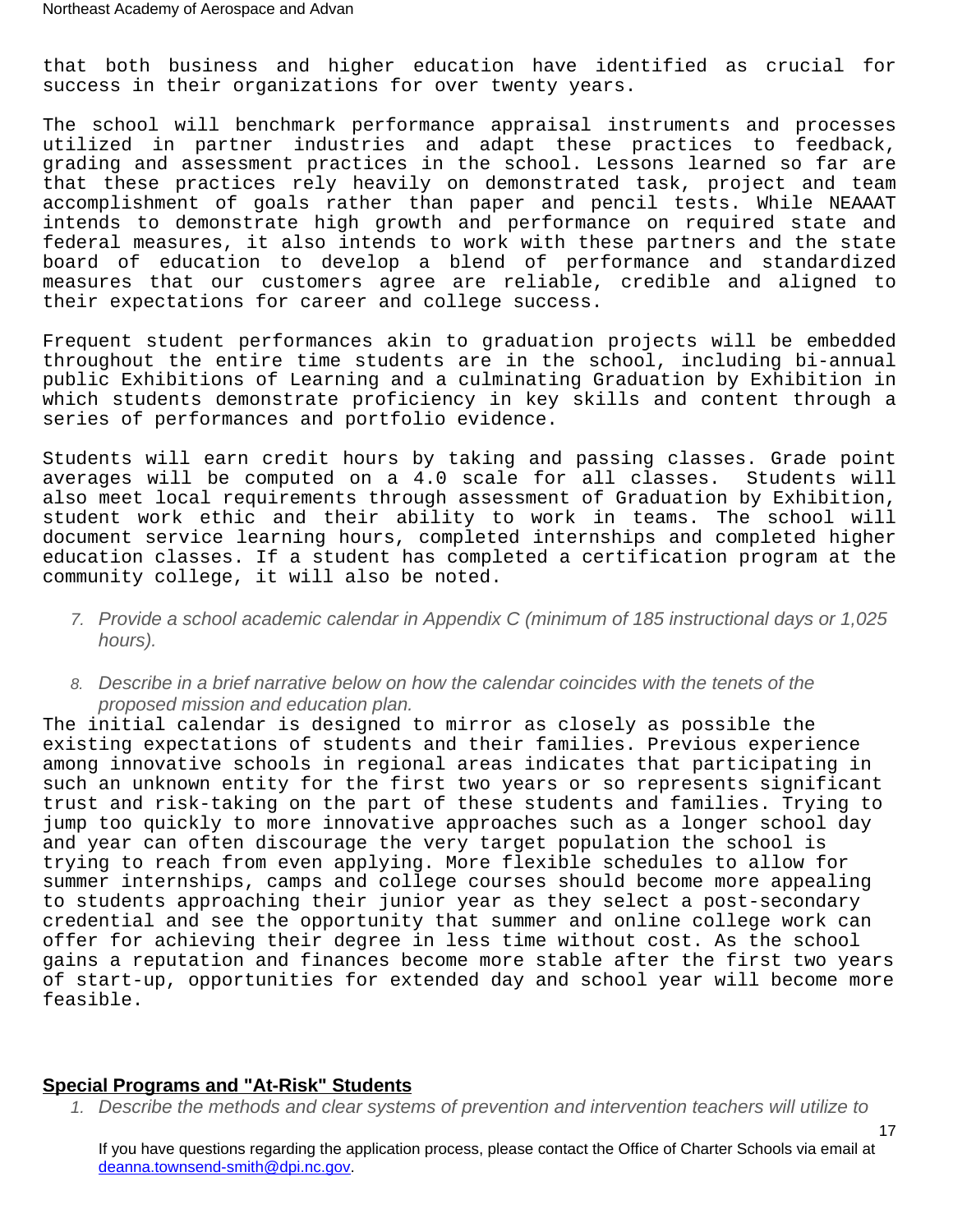provide assistance to students that are not performing at expected levels: ensuring continued progress and academic student growth. Special Populations and "At-Risk" Students:

The schools education plan must include information on the plan for teaching students who are "At-Risk" for failure, students who speak English as a second language (ELL) and exceptional children. Federal and State laws do not allow schools funded with public dollars to exclude anyone based upon exceptionalities.

Teaching students who are "At-Risk" for failure:

True mastering of a subject will be required for the set of courses that are considered foundational (e.g. Algebra I, Algebra II, Physics I, English I, Spanish I, etc.) to succeeding at higher-level courses. In those courses, any student receiving a C or C+ at the end of a grading period will be required to receive additional tutoring at school, during flextime, in that subject during the next 4-week grading period (even if it spills over into the next semester and overlaps the next course in the sequence). Any student that receives a failing grade during a grading period will not only receive tutoring, but there will be a meeting set up with the appropriate person to put together a plan for success.

Additionally, math and writing assessments will be administered prior to initial registration and at the start of 9th and 10th grades in order to identify "at-risk" students with serious deficiencies.

- 2. Explain how the instructional plan and curriculum will meet the needs of English Language Learner (ELL) students, including the following:
	- a) Methods for identifying ELL students.
	- b) Specific instructional programs, practices, and strategies the school will employ to ensure academic success and equitable access to the core academic program for ELL students.
	- c) Plans for monitoring and evaluating the progress and success of ELL students, including exiting students from ELL services.

English Language Learner (ELL) students will initially self-identify when they complete the necessary paperwork for enrollment and state their native language. Any student that declares a native language other than English will be tested using the standards of World Class Instructional Design and Assessment (WIDA). WIDA is used to identify English proficiency in 27 states, including NC. If the students need is significant enough, the school will provide English as a Second Language (ESL) instruction. Literacy support in content areas for all ELL students in the areas of linguistic complexity, content vocabulary, vocabulary usage, and language control will be provided. Student progress will be monitored and evaluated according to recommendations provided by NC DPI, currently posted via the English Language Development wikispace. Briefly, students will be assessed annually, with exit determination based upon proficiency as measured by the ACCESS Test.

- 3. Explain how the school will identify and meet the needs of intellectually gifted students, including the following:
	- a) Specific instructional programs, practices, strategies, and opportunities the school will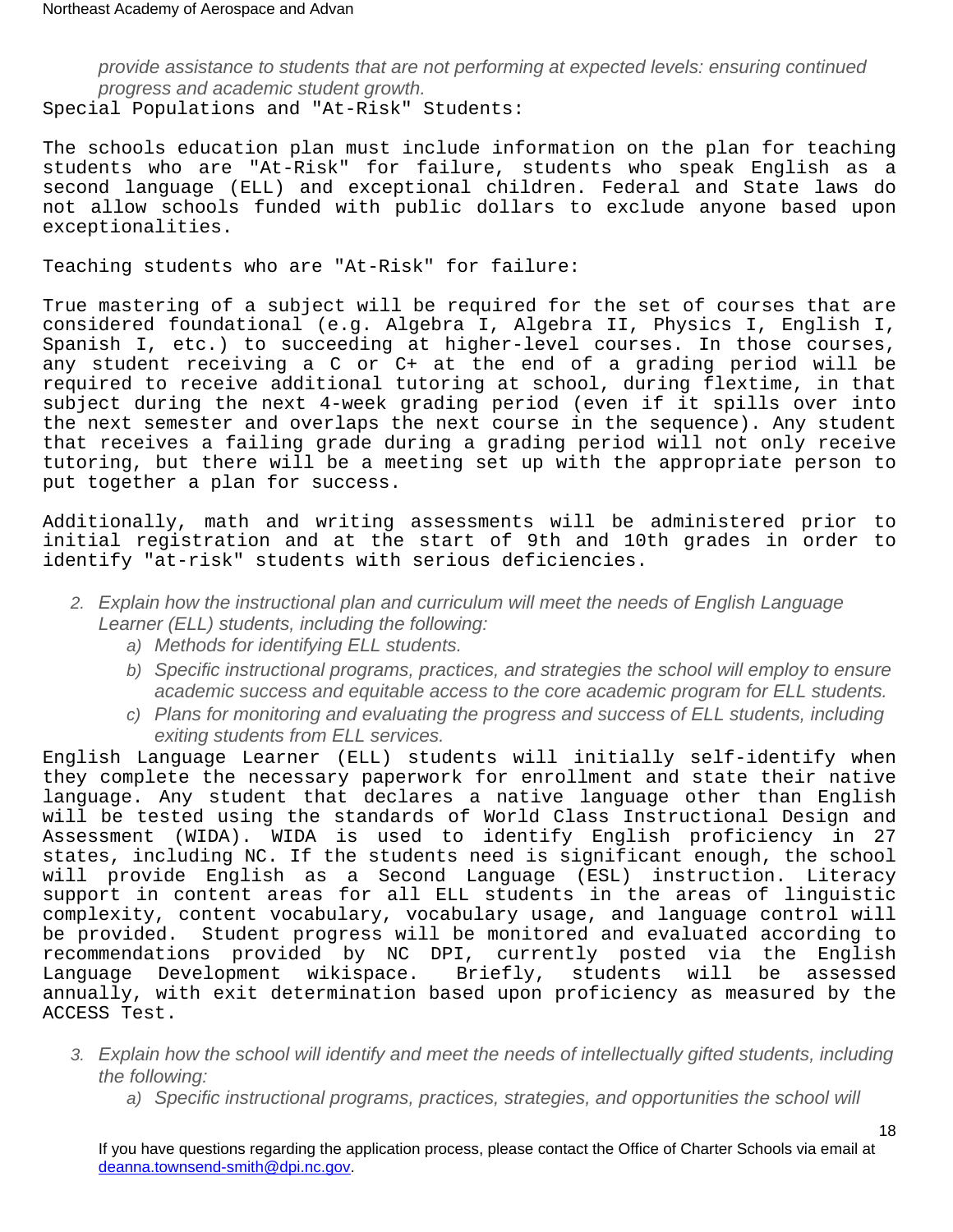employ or provide to enhance their abilities.

b) Plans for monitoring and evaluating the progress and success of intellectually gifted students.

Northeast Academy is specifically designed to cater to a broad population of students. The school will note in its records any student that comes with evidence of having been identified as intellectually gifted. All students, though, will be expected to progress at and achieve a high bar of academic success. With the longer school day and its built-in flextime, intellectually gifted students will have opportunities for accelerated learning either from their teachers, from special topic lectures that we intend to plan with ECSU or COA professors as well as with experts from the field, to online lectures that are freely available from Internet sources. On a yearly basis, the academic progress of the students identified as intellectually gifted will be reviewed with the intent of improving our curriculum.

In the out years the school will explore the possibility of sponsoring activities such as Olympics of the Mind to provide an additional challenge.

#### **Exceptional Children**

The public charter school cannot deny admission to any child eligible for special education services as identified under the federal legislation Individuals with Disabilities Education Improvement Act (IDEA), IDEA regulations, and Article 9 115C of the North Carolina General Statutes, North Carolina Policies Governing Services for Children with Disabilities. **All public schools are responsible for hiring licensed and 'highly qualified' special educators pursuant to law.** Public schools are required to provide a full continuum of services to meet the unique needs of ALL students with disabilities.

#### Identification and Records

- 1. Explain how you will identify students who are enrolled within the charter school that have previously been found to be eligible for special education services or are protected under Section 504 of the Rehabilitation Act.
- 2. Provide the process for identifying students who may be eligible for special education services as identified in the federal 'Child Find' mandate. Be sure to include how student evaluations and assessments will be completed.
- 3. Provide a plan detailing how the records of students with disabilities and 504 Accommodation plans will be properly managed.
	- a) Requesting Records from previous schools
	- b) Record Confidentiality (on site)
	- c) Record Compliance (on site)

Northeast Academy will take every measure to protect the confidentiality of all student records. The school will comply with all regulations set by the Family Policy Compliance Office (FPCO). The school's administrative assistant will be in charge of coordinating and managing all student records. Student record requests will be conducted confidentially, and Northeast Academy will request that those records come in a sealed envelope marked attention to school administration. All student records will be kept in a locked file cabinet away from public view. To access student records, teachers and/or the student's IEP Team members must follow proper procedure and sign in with the school's administrative assistant. Student records may not be removed from the school. Parents may request a copy of their child's records at any time.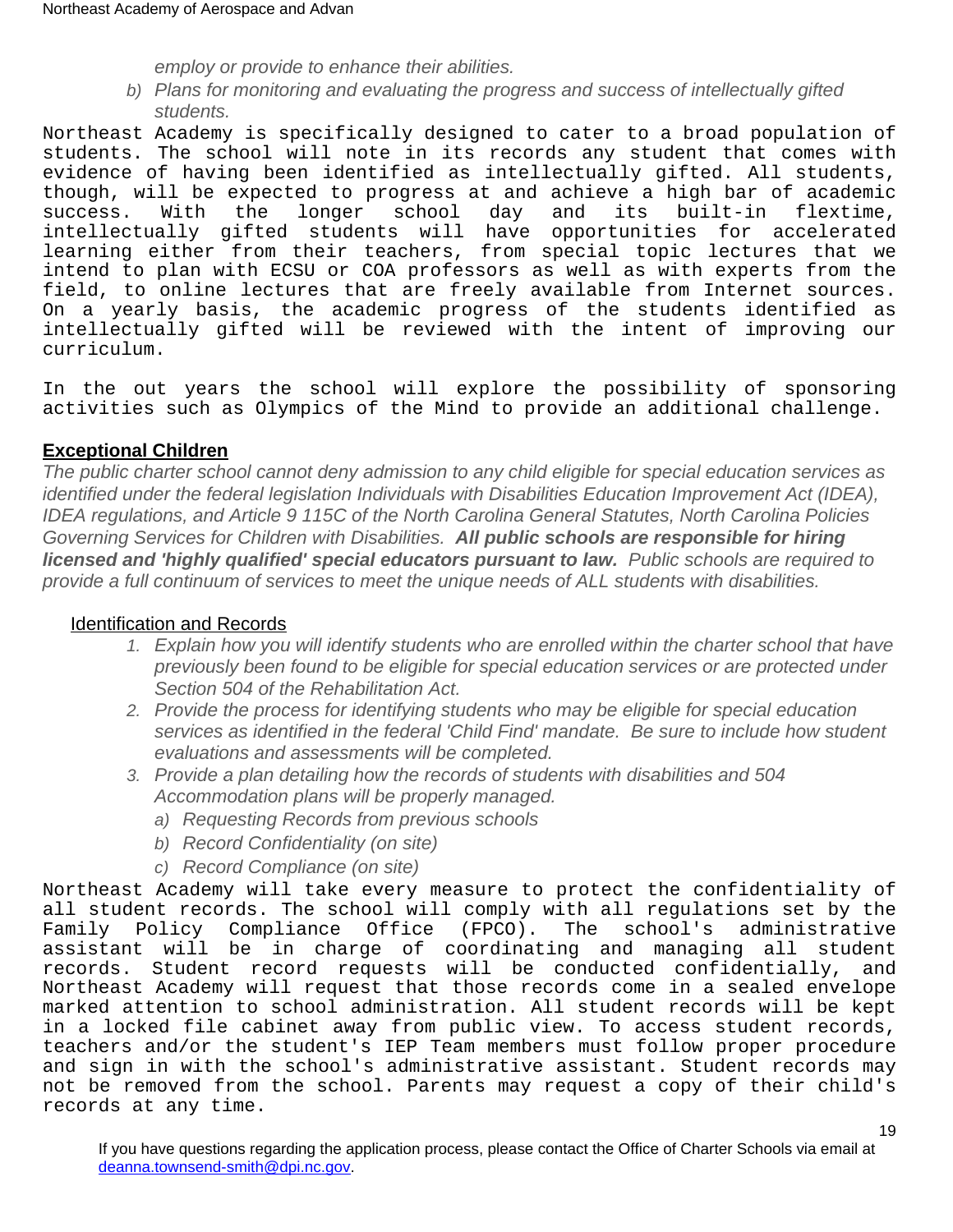If a parent requests a previously unidentified student be assessed, the school will contract with a licensed psychologist for identification. The intervention team may also recommend assessment to the administrator based on progress monitoring. Once a student is evaluated and identified as an Exceptional Needs student, Northeast Academy will do the following to help meet the needs of the student: a) Create the students IEP Team and develop an IEP Plan for that student, b) Liaise with the local branch of the Exceptional Children's Assistance Center to access up-to-date information and resources for the student, c)Ensure the student receives the appropriate specialized support and services as made possible through State Aid (PRC 32) and IDEA Part B (PRC 60) funding allocated to the student through the school, and d) Develop a strong partnership with the student, the parent(s), EC professionals and others.

Also, Northeast Academy will be a hands-on learning environment with project-based curricula. Research supports that students with learning disabilities learn better by doing rather than lectures. In accordance with the student's IEP Plan, appropriate teaching methods, learning environments and other strategies will be implemented to help the student succeed academically, socially, and emotionally.

Northeast Academy will work closely with the EC community to provide the best methods and support systems so that students needs are met. These methods can include the following:

a)Technology Tools to let students give feedback by testing their understanding and helping the teacher know if students are engaged and comprehending the lesson.

b)Improve Students Executive Functions, mental processes to perform activities such as planning, organizing, strategizing, paying attention to and remembering details and managing time and space. Teachers will be provided the tools and training to help strengthen a student's executive functions for success in school and beyond.

Northeast Academy will ensure compliance with all student IEPs and will have the following guidelines and procedures in place: a)A comprehensive, writtenIEP will be kept in the students locked file on site along with all the relevant, supporting documentation and IEP Team progress reports.

b)Northeast Academy has reporting periods approximately every 4 weeks. IEP Team progress reports for all students with IEPs will be made available to parents, students (16 years of age and older) and relevant staff (as per parental approval) at that time.

c)Recommendations or modifications to a students IEP can be made any time during the school year. Northeast Academy will comply with all Federal and State regulations for serving exceptional children.

Following are some of the commitments that Northeast Academy makes: -Enrollment to all children will be open, regardless of disability status. -Assistive technology devices and/or assistive technology services, will be made available to a child with a disability, if required. -Exceptional children will be placed in the least restrictive environment and wrapped in a comprehensive system of supports.

Exceptional Children's Education Programming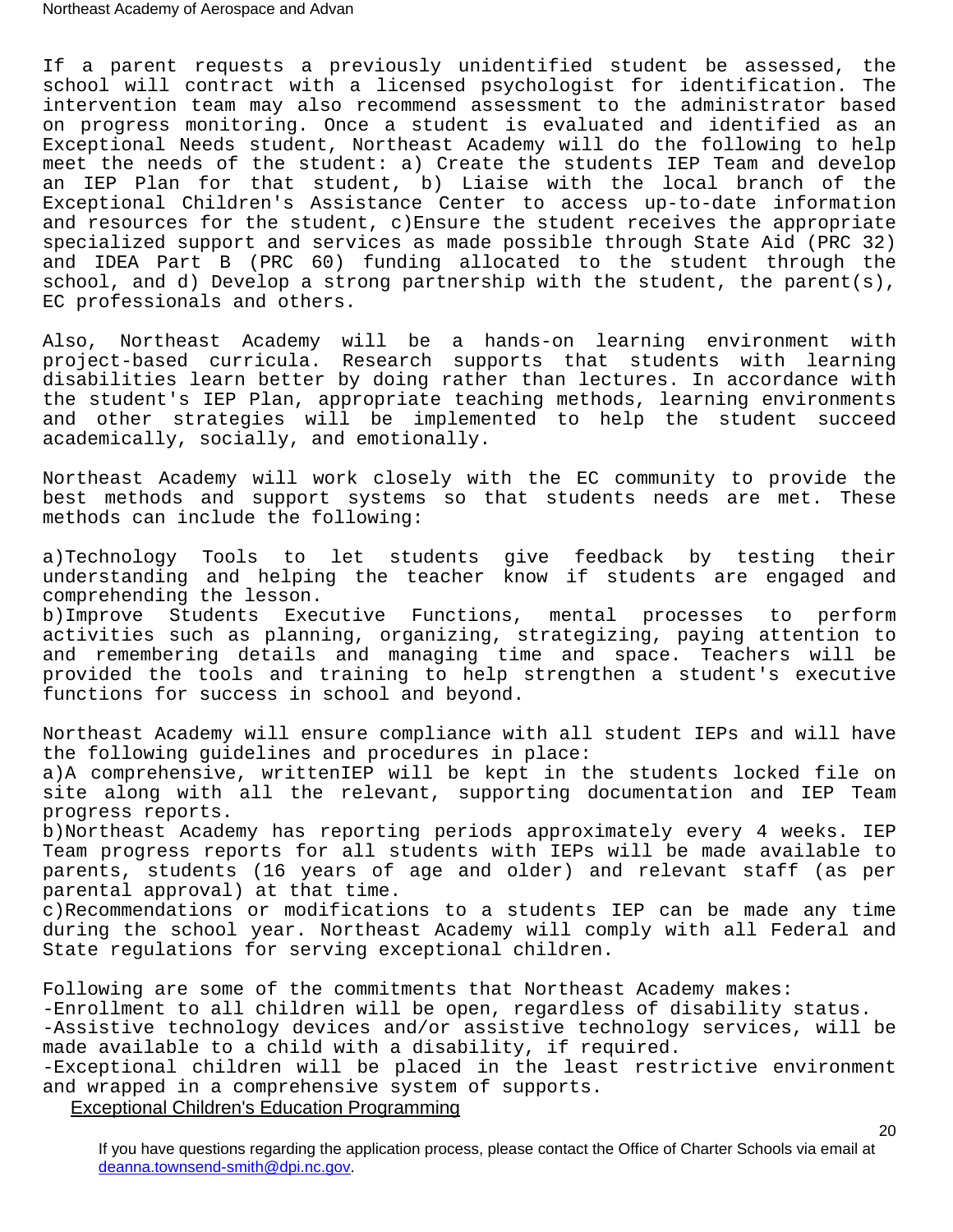- 1. Describe the educational programs, strategies, and additional supports the school will provide to ensure a full continuum of services for students with disabilities.
- 2. Describe the methods and support systems that will be in place to ensure students with disabilities receive a Free and Appropriate Public Education (FAPE).
- 3. Describe how implementation of the Individualized Education Plan (IEP) will be monitored and
	- reported to the student, parents and relevant staff.
- 4. Describe the proposed plan for providing related services.

Northeast Academy believes in providing the opportunity for a STEM-focused education for a broad range of students. As such, we believe in the rights of all students for a "free appropriate public education (FAPE)". As part of the enrollment process, prospective families will be asked if their child has been assessed for and is eligible for special education services through:

- \* IDEA and has an IEP
- \* Section 504 of the Rehabilitation Act and has a Section 504 Plan.

To help identify other possible exceptional children that may require special education services, the regular education teachers will be equipped with resources to help them identify students who may benefit from screening and assessment. In some cases, this may include regular education teachers consulting with the exceptional children's teacher and request the teacher to observe during a class period. If the teacher feels it is in the student's best interest, in consultation with the CEO, the teacher may reach out to the student's parent(s) and make a written request to have the child receive a complete assessment. Although parental permission is not necessary for basic screening, Northeast Academy believes that a partnership between the school, the student, and the parent(s) best serves everyone's interests.

Northeast Academy believes in the rights of all students to a "free appropriate public education(FAPE)" and as outlined above, will implement strategies to help identify Special Education students upon enrolling in the school and while attending the school. In consultation with the school's EC teacher and counselor, we will take the following steps:

\* Develop and implement at least two pre-referral intervention plans based on initial screening with strategies to help the student improve. If after two intervention plans the student has not shown significant improvement, then the students teacher will make a request for a complete educational evaluation.

\* The school will make a request to the parent(s), in writing, for a complete educational evaluation for the student.

\* Working with the students parent(s), in accordance with IDEA provisions, the school will ensure the student receives a complete evaluation.

\* If the school is not fully equipped to administer all or part of the evaluation, then, at the school's expense, appropriate outside resources will be arranged.

\* If a parent does not wish for their child to participate in an evaluation, then in accordance with IDEA, the evaluation will not be administered.

For unidentified, potential Exceptional Needs students, Northeast Academy will allow sufficient time for teachers to observe and monitor students in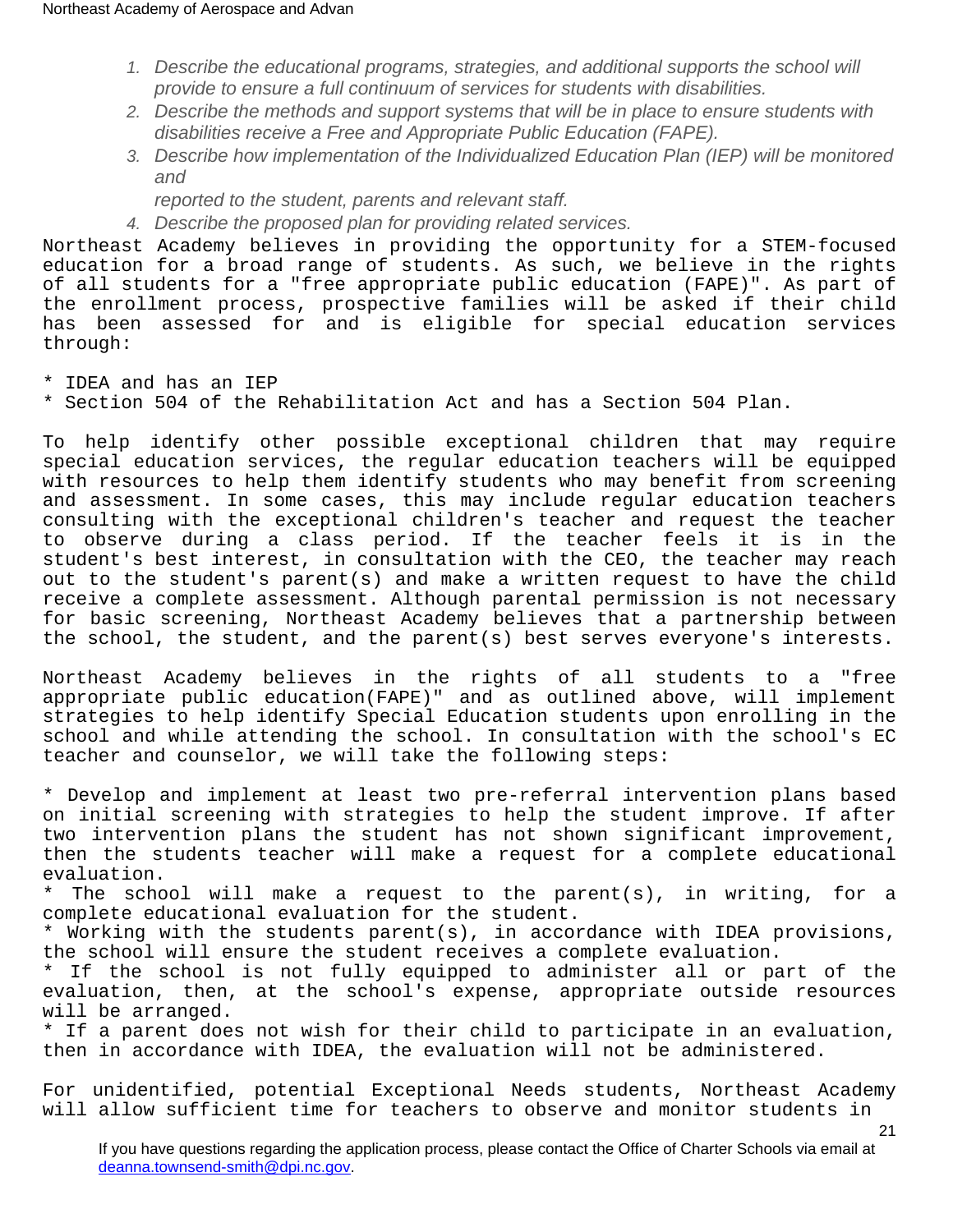the school environment.

## **Student Performance Standards**

- 1. Describe the student performance standards for the school as a whole.
- 2. Explain the use of any evaluation tool or assessment that the proposed charter school will use in addition to any state or federally mandated tests. Describe how this data will be used to drive instruction and improve the curriculum over time for the benefit of students.
- 3. Explain the policies and standards for promoting students, including students with special needs, from one grade level to the next. Discuss how and when promotion criteria will be communicated to parents and students.
- 4. Provide the public charter school's exit standards for graduating **ALL** students. These standards should set forth what students in the **last grade served** will know and be able to do. Be sure to include plans for the "At-Risk" population.

1. All classes will be taught at the honors level whenever available to ensure rigorous preparation for college level work. Students will be supported to reach these standards through customized interventions, such as peer coaching, mentoring, technology and flexible use of time. True mastery of the content of foundational courses, such as Math I will be required. Students not at mastery will be required to negotiate a personal learning plan that establishes weekly goals and to receive additional tutoring during flex time.

2. The North Carolina Accountability Model is seen as a foundation and a beginning rather than an end for the learning outcomes envisioned by the school. Clearly the feedback from employers as well as the high need for remedial courses at the secondary level, indicate that current accountability measures are not adequately aligned to success in either careers or post-secondary education. All students will be expected and supported to achieve well on these current measures without resorting to harmful, short-term "test prep" strategies. With the support of business and higher education partners, the school intends to clearly keep its primary focus on satisfying these customers that the students in the school, as well as the school culture established with them by the faculty, is generating not just content knowledge but the creative future-ready skills they judge to be essential in promoting future career and post-secondary success. With their help the faculty intends to develop a system of performance assessments and portfolio evidence that these customers find credible in predicting future success. Eventually, the school with support of its partners may propose creative alternatives to current accountability measures that more clearly align with and predict post-secondary success in careers and college.

NEAAT will first benchmark and then invest in a learning management system and grading software that will support competency-based learning. The online platform will incorporate essential curriculum standards and future-ready skills to support online blended learning as well as continuous feedback to students and their families regarding their progress and mastery of essential standards. This platform as well as new State Board policy supporting credit by mastery will be essential to enable students in their junior year and beyond to have the flexible time schedule needed to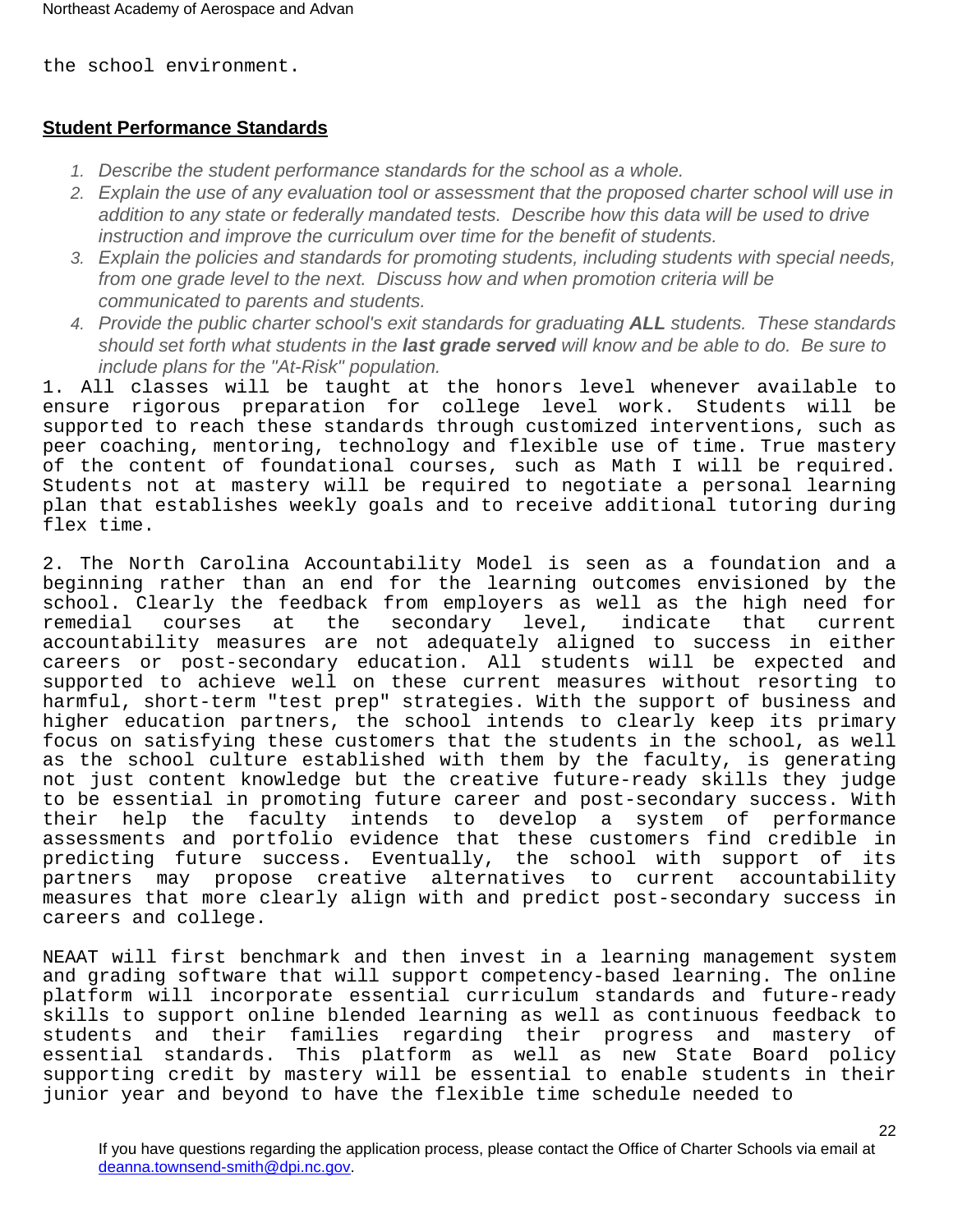participate in internships and college classes.

3. The faculty will develop and provide clear rubrics to enable individual students to gauge their progress in mastering standards and skills and to set individual and team goals. They will also continuously explore, utilize and evaluate a variety of formative assessment strategies and technology to determine which strategies are most effective in diagnosing and providing feedback about students current understandings and level of mastery. Such a capacity is crucial to develop customized pathways or options for how students can master standards based on better diagnosis of what they do not yet understand. It is particularly important to serving the target population without screening out students who have previously struggled to learn.

The school will communicate student academic expectations to parents prior to their applying for admission to the school and at an orientations session held prior to the school year beginning. The school will have ongoing communication with parents regarding the academic performance and progress of their students. There will be many opportunities for students to receive additional academic support to ensure their success. A part of this regular communication between parents and the school will be how student progress is impacting student promotion and/or retention. Promotion or retention of students attending NEAAT will be communicated to parents in person and via a letter through the mail.

As the school evolves grade level placement will become much less important and will eventually disappear. The focus of the school will become student mastery of content and skills. Students will have multiple opportunities to demonstrate mastery even after the formal completion of a course.

4.Graduation candidates are required to complete the Future Ready course of study and will exceed the Future Ready Core Requirements for Graduation. Students must pass all EOCs in order to graduate.

A graduation by exhibition will be developed and will become a requirement for graduation from the Northeast Academy. Its completion will be noted on the official student transcript.

- o Four English Courses
- o Four Mathematics Courses
- o Three Science Courses
- o Four Social Studies Courses
- o Two Foreign Language Courses
- o Four Technology/Entrepreneur Courses
- o Successful completion of two internships
- o One North Carolina Healthy Living/Physical Education Course;
- o Computer Proficiency demonstrated through state and/or national testing

All students, especially exceptional students will be supported to reach these standards as described above. The exceptional child's IEP plan will determine the appropriate learning intervention.

#### **Student Conduct:**

Provide a brief narrative that disseminates how student conduct will be governed at the proposed charter school and how this plan **aligns** with the overall mission and proposed Education Plan of the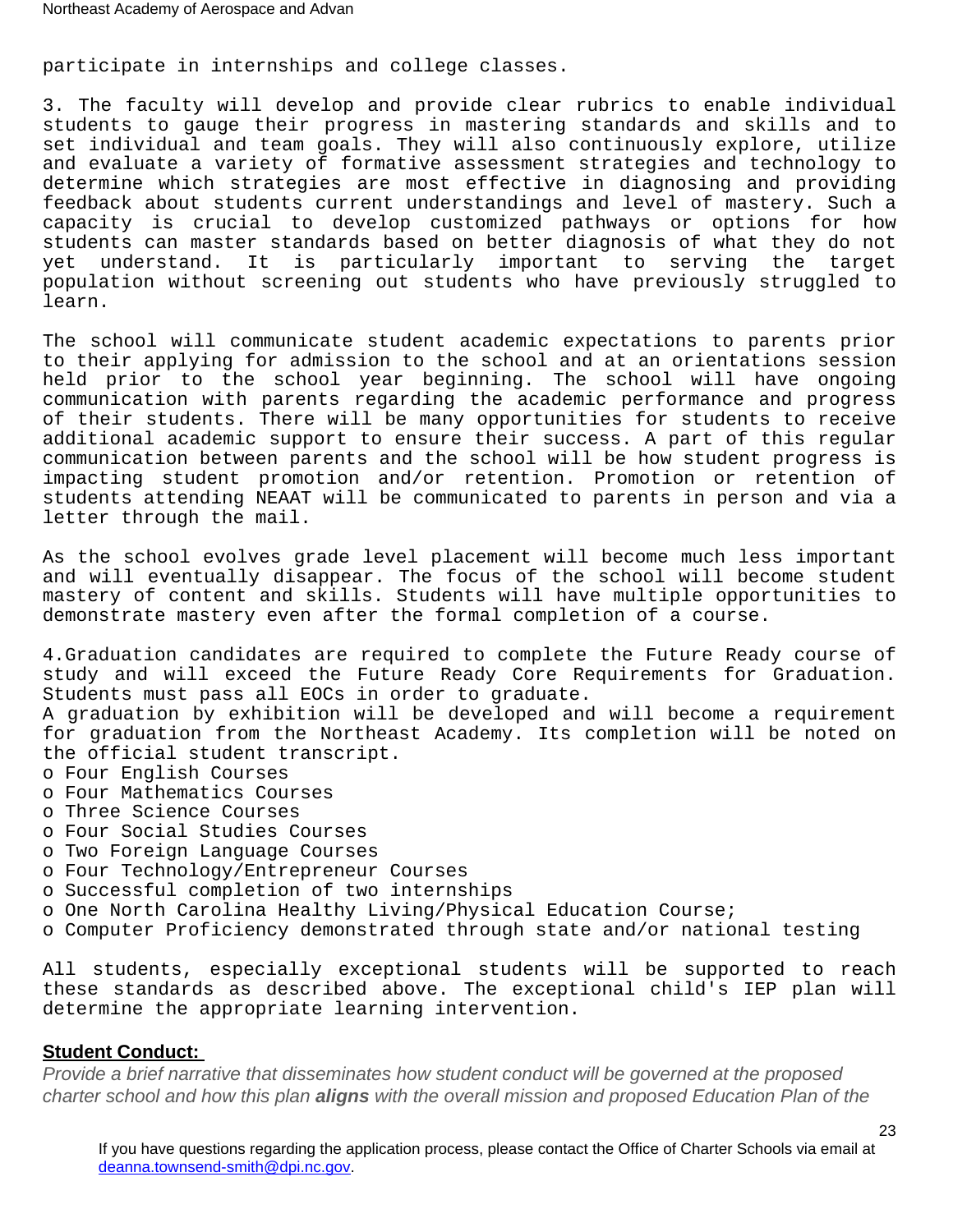#### charter school.

Provide a draft copy of the student handbook specific to the proposed charter school within the appendices (Appendix D).

Be sure to include:

- 1. Practices the school will use to promote effective discipline.
- 2. A preliminary list and definitions of the offenses which may result in suspension or expulsion of students.
- 3. An explanation of how the school will take into account the rights of students with disabilities in regards to these actions that may or must lead to suspension and expulsion.
- 4. Policies and procedures disseminating due process rights, including grievance procedures, for when a student is suspended or expelled.

1.The school will develop a student handbook containing a code of conduct that will be reviewed with students at the beginning of each school year. In addition, much of the school work students will do will be done in a team setting. Rubrics will be given students to complete this work and a part of all rubrics will be behavioral expectations. This school will have a major focus on getting students career ready and developing a solid work ethic. Attitude development and developing students who make good decisions and are self-disciplined will be a major aim of the school.

2.Out of School Suspension The severity of the offense will determine the length of the suspension. Listed below are examples of some offenses that are grounds for suspension: \*Disruptive behavior \*Damage to school property \*Damage to private property \*Assault, Threats, and Harassment \*Possession of weapons/dangerous instruments on campus, bomb threats, terrorist threats, or clear threats to safety \*Possession of narcotics, alcoholic beverages, stimulant drugs/paraphernalia or other prohibited substances \*Abuse or distribution of over-the-counter medication \*Tobacco use/possession \*Repeated school violations As this list is not all-inclusive, other offenses as deemed inappropriate by the administration may also result in suspension.

3. Discipline for Students with Disabilities Many students with behavioral problems are students with disabilities. These students may require behavior interventions, modifications, curriculum changes, and strategies development. In order to provide the above mentioned strategies, special educators and administrators must identify causes and function of behaviors, and develop a behavior improvement plan including positive behavior supports.

To address a wide range of significant issues related to student behavior, school-based personnel will conduct an effective and efficient Functional Behavior Assessment (FBA) and develop an appropriate Behavioral Intervention Plan (BIP) for students whose behavior interferes with their own learning, interferes with the learning of others, or violates school disciplinary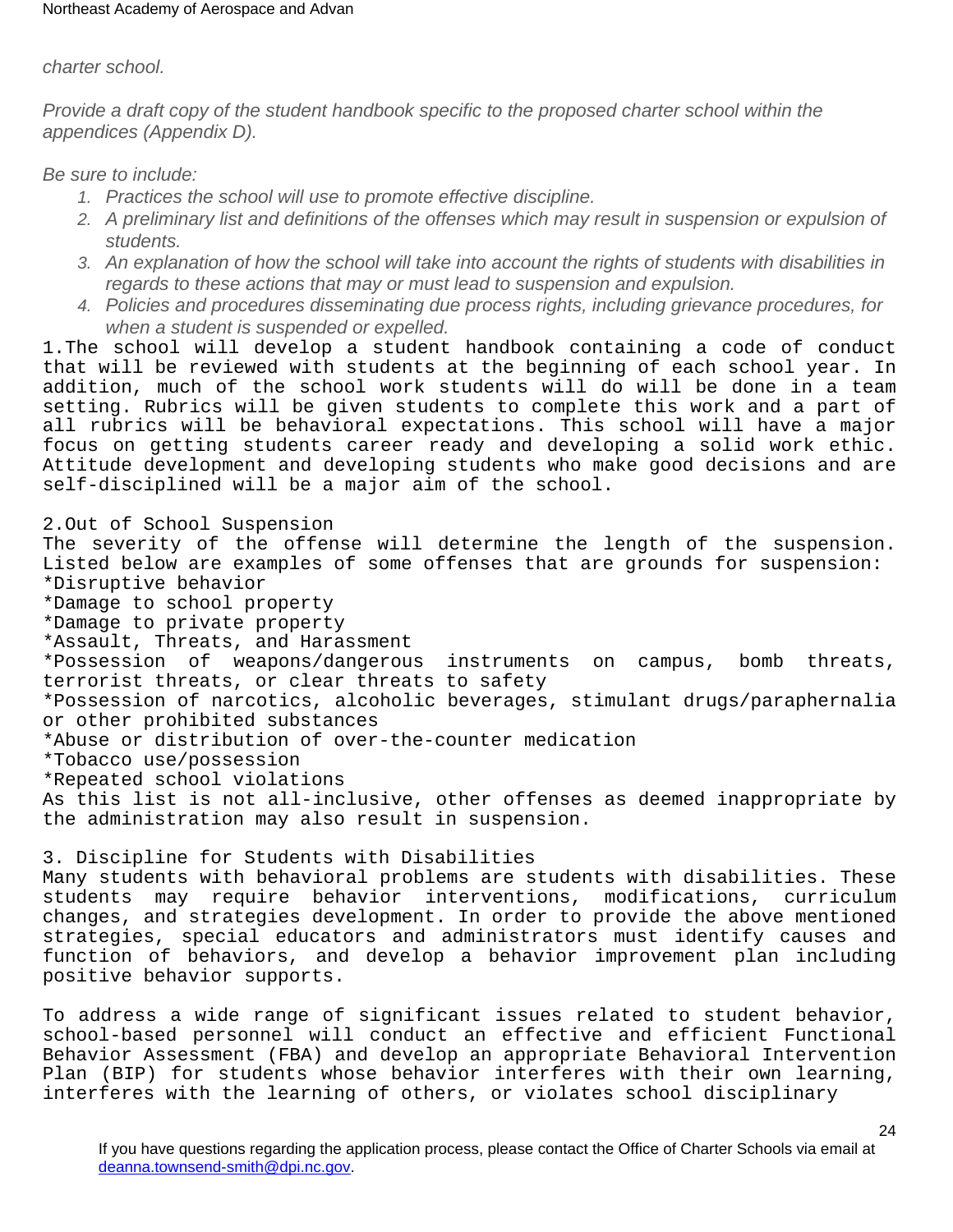procedures.

Multiple short-term suspensions for a student with disabilities will be addressed in accordance with the Policies Governing Services for Children with Disabilities and other applicable state and federal law.

Legal References: Americans with Disabilities Act, 42 U.S.C. 12131 et seq., 28 C.F.R. pt. 35; Individuals with Disabilities Education Act, 20 U.S.C. 1400 et seq., 34 C.F.R. pt. 300; Rehabilitation Act of 1973, 29 U.S.C. 705(2), 794, 34 C.F.R. pt. 104; G.S. 115C art. 9; 115C-45, -47, -276(r), - 288, -307, -390.1, -390.2, -390.5, -390.6; Policies Governing Services for Children with Disabilities, State Board of Education Policy GCS-D-000

4.Again the student handbook contains this information and will be given to all parents at the beginning of each school year. They will be required to read it and send asigned form back to the school confirming this action. In addition when a student is suspended or expelled the following will be adhered to.

When imposing a short-term suspension, the CEO or designee shall provide the students parent or guardian with notice that includes the reason for the suspension and a description of the student conduct upon which the suspension is based. The CEO or designee must give this notice by the end of the workday during which the suspension is imposed when reasonably possible, but in no event more than two days after the suspension is imposed. If English is the second language of the parent, the notice must be provided in English and in the parents primary language, when the appropriate foreign language resources are readily available. Both versions must be in plain language and easily understandable.

The initial notice may be by telephone, but it must be followed by timely written notice.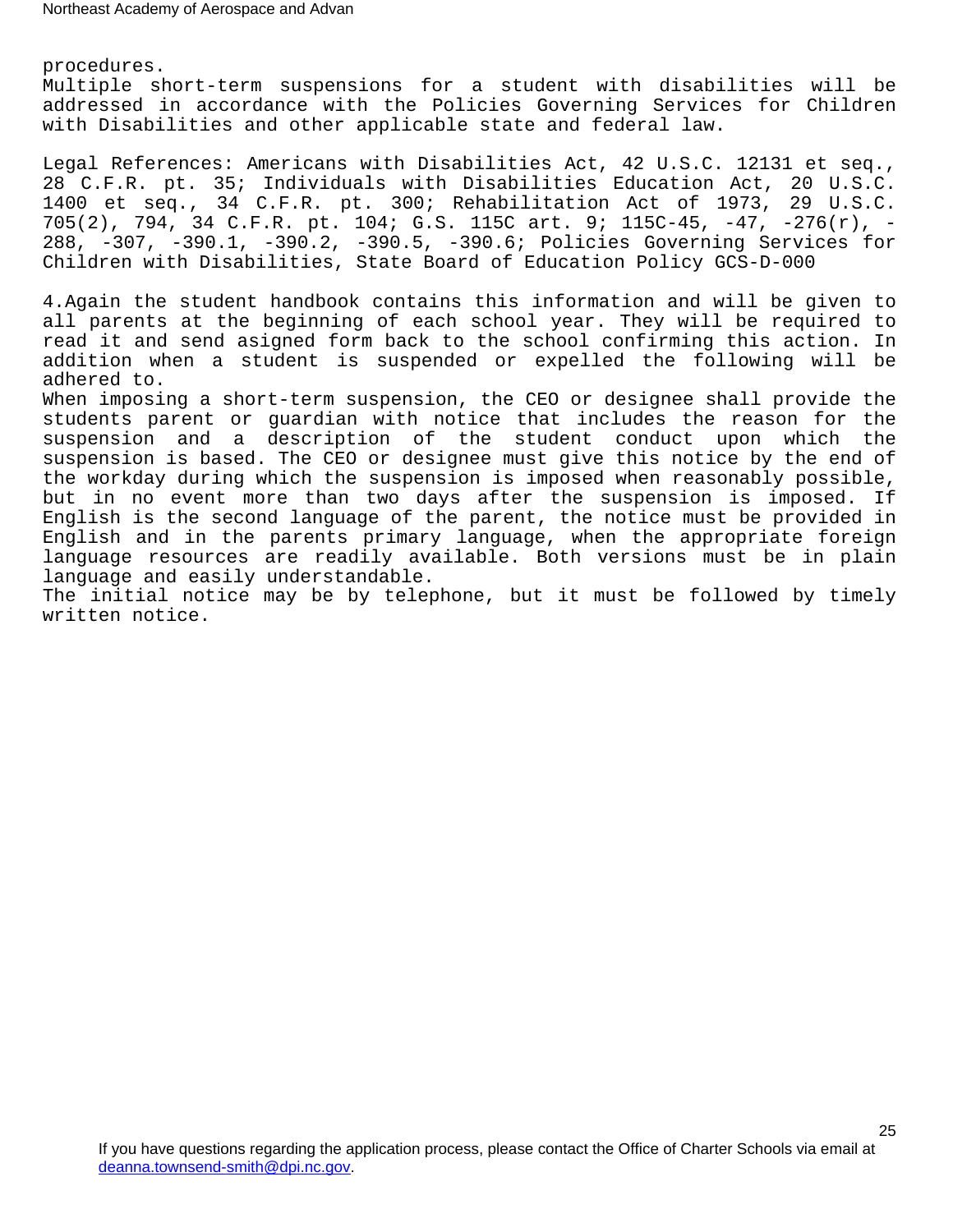# <span id="page-25-0"></span>**IV.GOVERNANCE and CAPACITY**

(No more than ten total pages in this section)

**NOTE:** Please answer all sections completely. Do not use "same as LEA" or "whatever the law states". Lack of proper documentation could deem the application incomplete.

# <span id="page-25-1"></span>**Governance:**

**Private Nonprofit Corporation:** 

\*The nonprofit corporation must be officially authorized by the NC Secretary of State upon application submission.

Name of Private Nonprofit: Northeast Academy of Aerospace and Advan

Mailing Address: 1525 Rivershore Rd

City/State/Zip: Elizabeth City NC 27909

Street Address: 1525 Rivershore Rd

Phone: 252-722-3444

Fax:

Name of registered agent and address: Joseph W. Peel 1525 Rivershore Rd Elizabeth City, NC 27909

FEDERAL TAX ID:

## Tax-Exempt Status 501 (c)(3)

The private nonprofit listed as the responsible organization for the proposed charter school has received 501 (c)(3) status:

 Yes (copy of letter from federal government attached: Appendix E) X No

**NOTE:** If the non-profit organization has yet to obtain the  $501(c)(3)$  status, the tax-exempt status must be obtained from the Internal Revenue Service within twenty-four (24) months of the date the Charter Application is given final approval.

## <span id="page-25-2"></span>**Governance and Organizational Structure of Private Non-Profit Organization:**

The private nonprofit corporation is the legal entity that has responsibility for all aspects of the proposed charter school. Its members should reflect the ability to operate a charter school from both business and education perspectives.

|              |              |                        | Please complete the table provided depicting the initial members of the nonprofit organization. |                             |
|--------------|--------------|------------------------|-------------------------------------------------------------------------------------------------|-----------------------------|
| <b>Board</b> | <b>Board</b> | County/State   Current | <b>Past or Present</b>                                                                          | <b>Has any disciplinary</b> |

If you have questions regarding the application process, please contact the Office of Charter Schools via email at [deanna.townsend-smith@dpi.nc.gov](mailto:officeofcharterschools@dpi.nc.gov).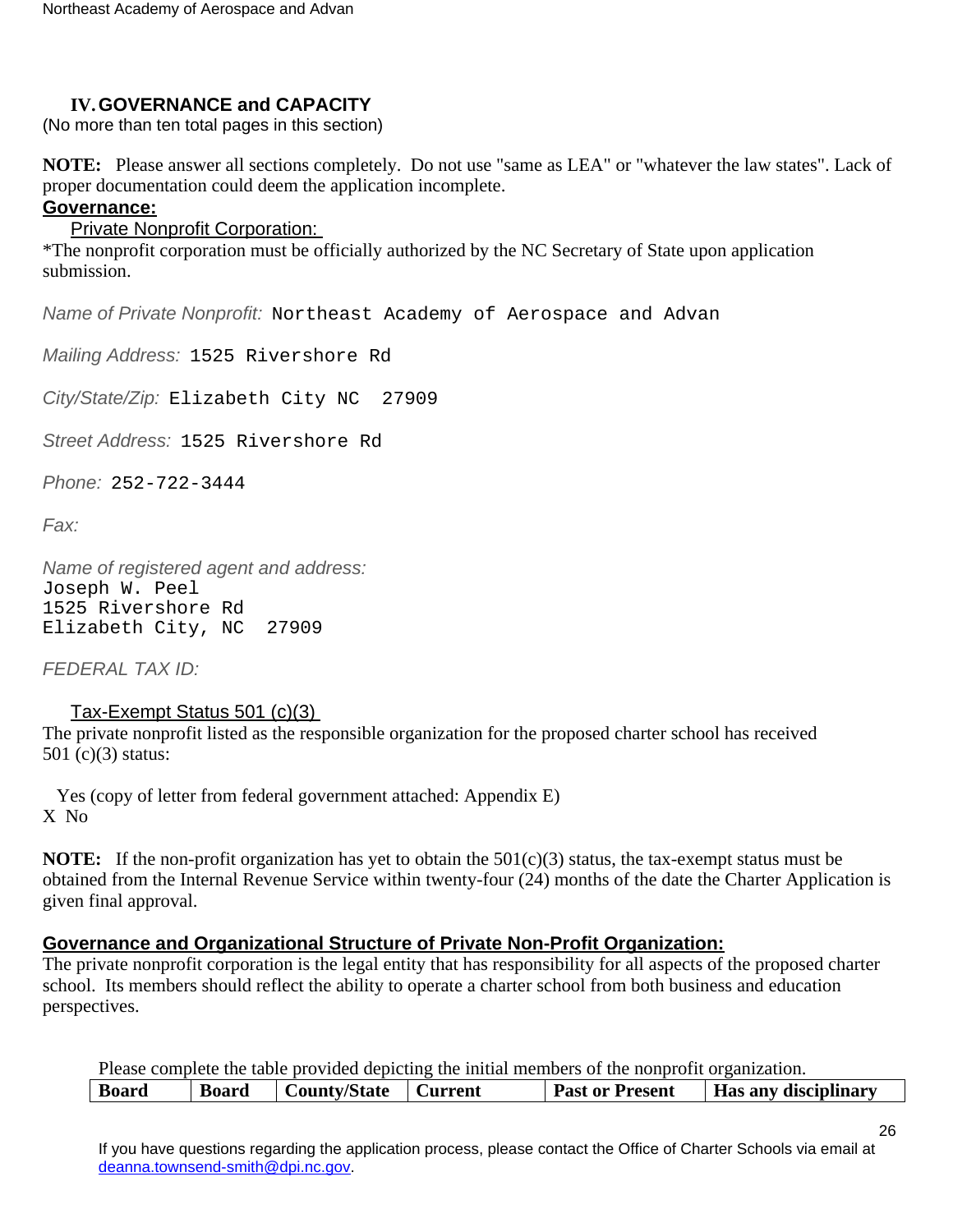| <b>Member</b><br><b>Name</b> | <b>Title</b>   | of Residence  | Occupation                                                         | <b>Professional</b><br>Licenses(s) Held | action been taken<br>against any of these<br>professional licenses? |
|------------------------------|----------------|---------------|--------------------------------------------------------------------|-----------------------------------------|---------------------------------------------------------------------|
| Don<br>Davis                 | Member         | <b>CAMDEN</b> | VP or<br>Operations<br>, DRS<br>Technologi<br>es                   | None                                    |                                                                     |
| Jeff<br>Dixon                | $Co-$<br>Chair | PASQUOTANK    | <b>Business</b><br>Owner,<br>County<br>Commission<br>er            | None                                    |                                                                     |
| Dr.<br>Joseph<br>W. Peel     | $Co-$<br>Chair | PASQUOTANK    | Retired<br>Educator                                                | <b>Educator's License</b>               | N                                                                   |
| Dr.<br>Anthony<br>Sharp      | Member         | PASQUOTANK    | Professor,<br><b>ECSU</b><br>Department<br>of<br>Aviation          | None                                    |                                                                     |
| Edward<br>$O'$ Neal          | Member         | PASQUOTANK    | Attorney,<br>Twiford<br>Law Firm                                   | <b>Licensed Attorney</b>                | $\overline{N}$                                                      |
| Paul<br>Lange                | Member         | PASQUOTANK    | Lead<br>Instructor<br>, Embry<br>Riddle<br>University<br>, USCG-EC | None                                    |                                                                     |
| Janice<br>McKenzi<br>e Cole  | Member         | PERQUIMANS    | Attorney,<br>Retired<br>Judge,<br>County<br>Commission<br>er       | <b>Licensed Attorney</b>                | $\mathbf N$                                                         |

## **Please provide the following in this location of the APPLICATION:**

1. A description of the governance structure of the proposed charter school, including the governing board's functions, primary duties, roles and responsibilities as it relates to overseeing the charter school. Include how the board will recruit, hire, and supervise the lead administrator.

Prior to July 1, 2014 the following members will be selected by business development organizations from Pasquotank County. Initially each organization will appoint one person for a 2 year term and a second representative for a 3 year term. Subsequent appointments will be for 3 years.

5 (Majority of Board of Directors)

2 - Selected by the Elizabeth City/Pasquotank County Economic Development Commission

2 - Elizabeth City/Pasquotank County Airport Authority

1 - Elizabeth City Chamber of Commerce Executive Committee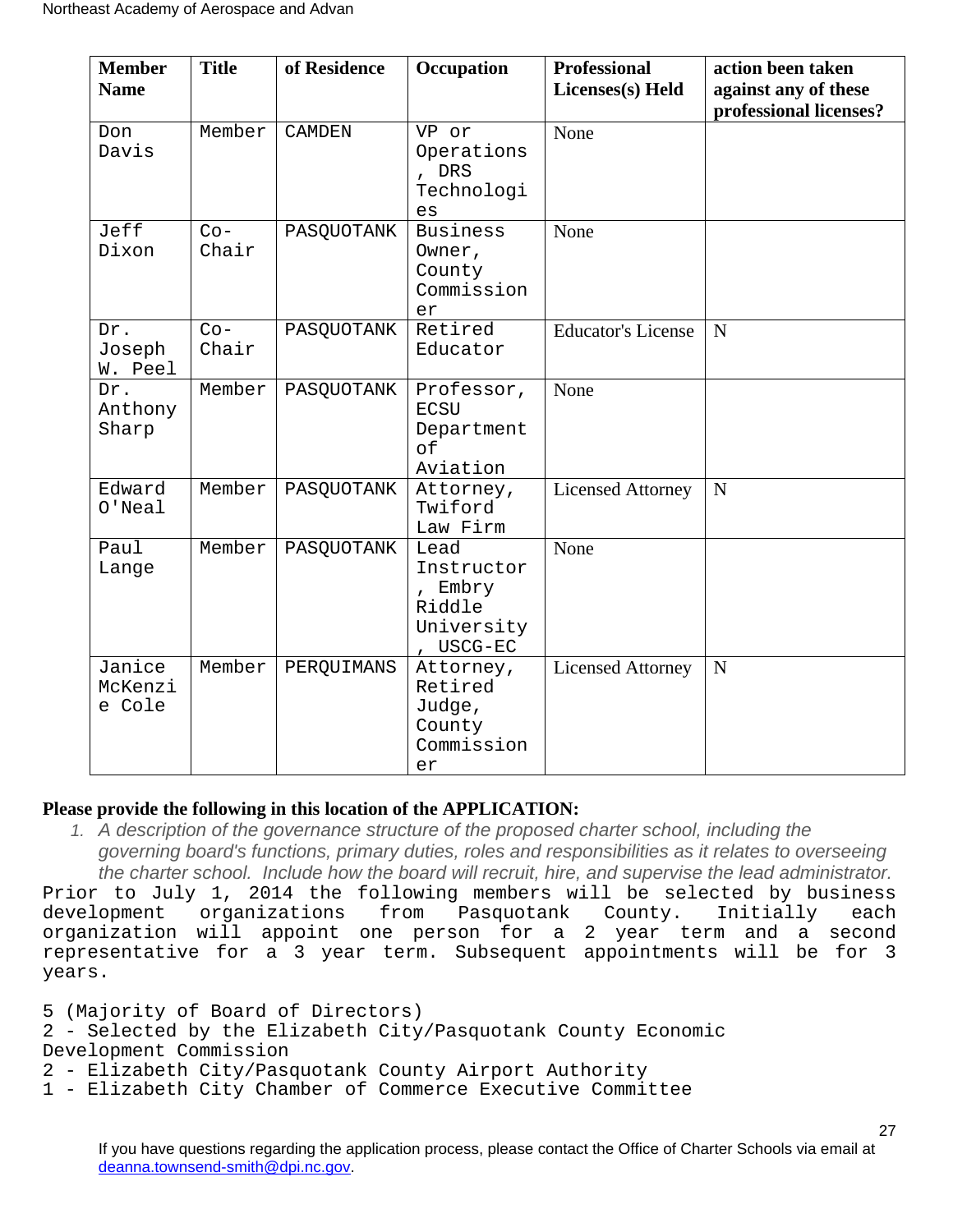The first two members listed below will be selected by their respective organizations for 2 year terms and the second two members listed below will be selected by their respective organization for three year terms. 1 - Elected official jointly selected by the chairpersons of the Perquimans and Pasquotank County Board of Commissioners 1 - College of the Albemarle representative appointed by the President 1 - Elizabeth City State University representative appointed by the Chancellor 1 - School board member selected by the Elizabeth City-Pasquotank County Board of Education 1 - NC New Schools representative (ex-officio) The following members will be selected by the Board of Directors. Parent representatives will be appointed for 3 years. An ex-officio student member will be appointed annually. 2 - Parent representatives (1 in first year, add another in 2nd year) 1 - Student representative (ex-officio beginning with junior class) The following are the governing board's roles and responsibilities: CEO: \* Interview \* Approve contract \* Evaluate \* Hire & dismiss Faculty: \* Assist in recruiting \* Set salaries & benefits \* Approve contract, non-renewal or dismissal \* Hear complaints/ resolve disputes Students: \* Set target population in charter & approve admission criteria & process \* Ensure public observation of random selection process \* Assist in marketing & recruiting \* Hear complaints/ resolve disputes Parents: \* Provide for representation on Board of Directors \* Meet at least annually with parent organization \* Set policy \* Hear complaints/ resolve disputes Operations: \* Set policy

\* Hear complaints/ resolve disputes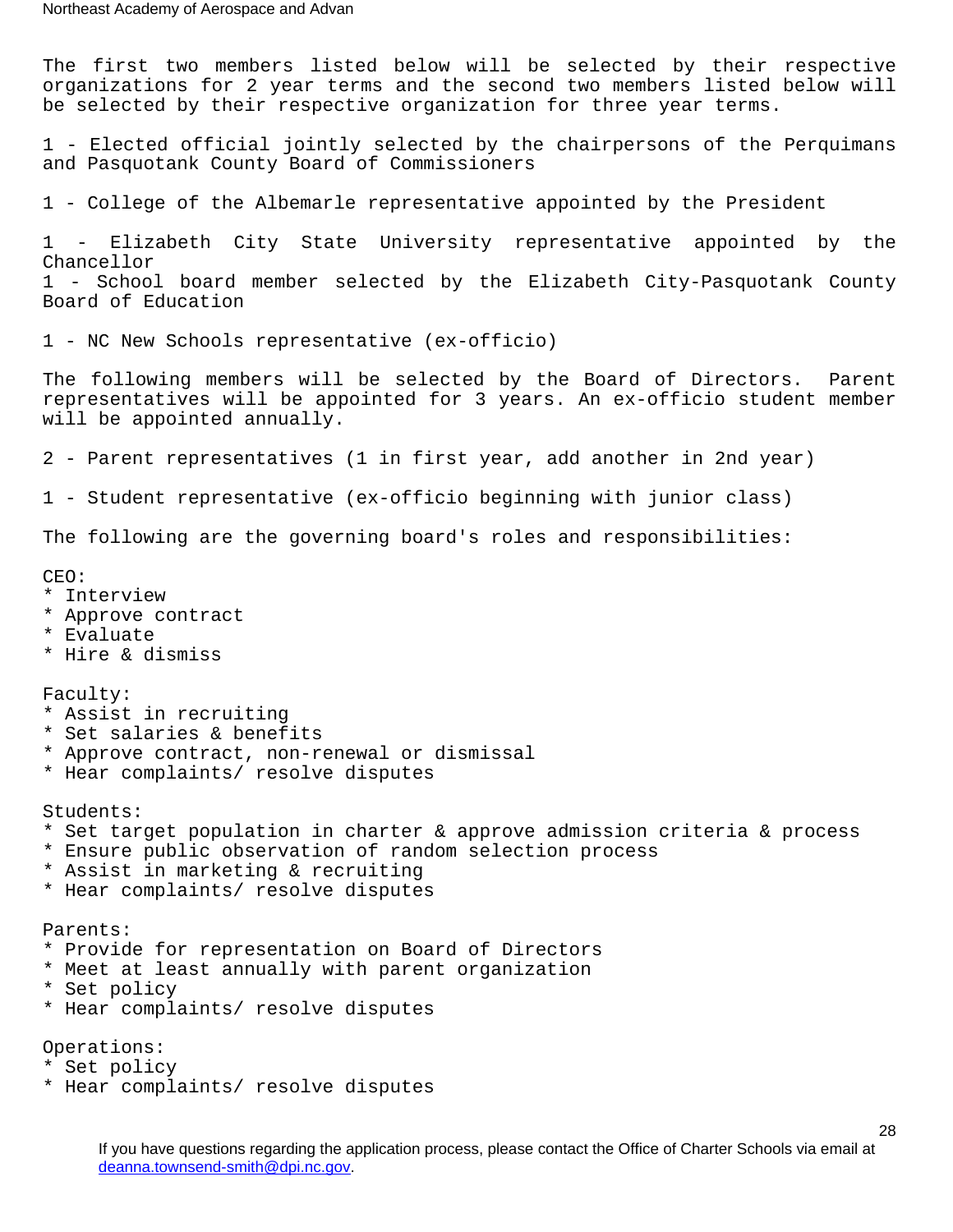Policy: \* Set policy Budget: \* Develop \* Set process to approve purchases \* Provide process for oversight & financial management \* Provide for annual audit Planning & Vision: \* Set course of study & calendar \* Set student outcomes and accountability measures \* Develop long-range strategic plan \* Evaluate and approve annual School Improvement Plan \* Promote continuous improvement process Monitor: \* Ensure timely submission of reports, data required by NCNSP, grants \* Evaluate progress & approve goals & plans to improve curriculum, futureready skills, internships & apprenticeships Market & Advocate: \* Conduct annual Community Summit to market and communicate program and progress \* Recruit business & higher education partners \* Develop marketing materials \* Fundraising \* Develop allies in business, education, government

The Board will advertise nationally and work with the staff of NC New Schools to advertise and recruit candidates to be the lead supervisor of the school. The Board will evaluate the lead administrator by providing feedback quarterly and by annually completing the state's principal evaluation form.

2. Describe the size, current and desired composition, powers, and duties of the governing board. Identify key skills, areas of expertise, and constituencies that will be represented on the governing board. Explain how this governance structure and composition will help ensure that a) the school will be an educational and operational success; b) the board will evaluate the success of the school and school leader; and c) there will be active and effective representation of key stakeholders, including parents.

The current board of directors is comprised of seven members representing three of the six counties the school will serve. All are long time residents of the area, are or have served in leadership roles and several are key business people in the local aerospace industry. The group is comprised of whites, African-Americans, men and women. The Mayor of Elizabeth City and the Chairs of the Pasquotank and Perquimans County Commissioners are members of the board. One member is a professor in the Aviation Department at ECSU connecting with that important partner.

This board has the connections to open the doors of the Coast Guard Base and all of the contractors at the base to ensure that students will have access to internship and other opportunities for learning at the base. The community standing of this board will make it easier to market the school across the region thereby ensuring a large pool or prospective students,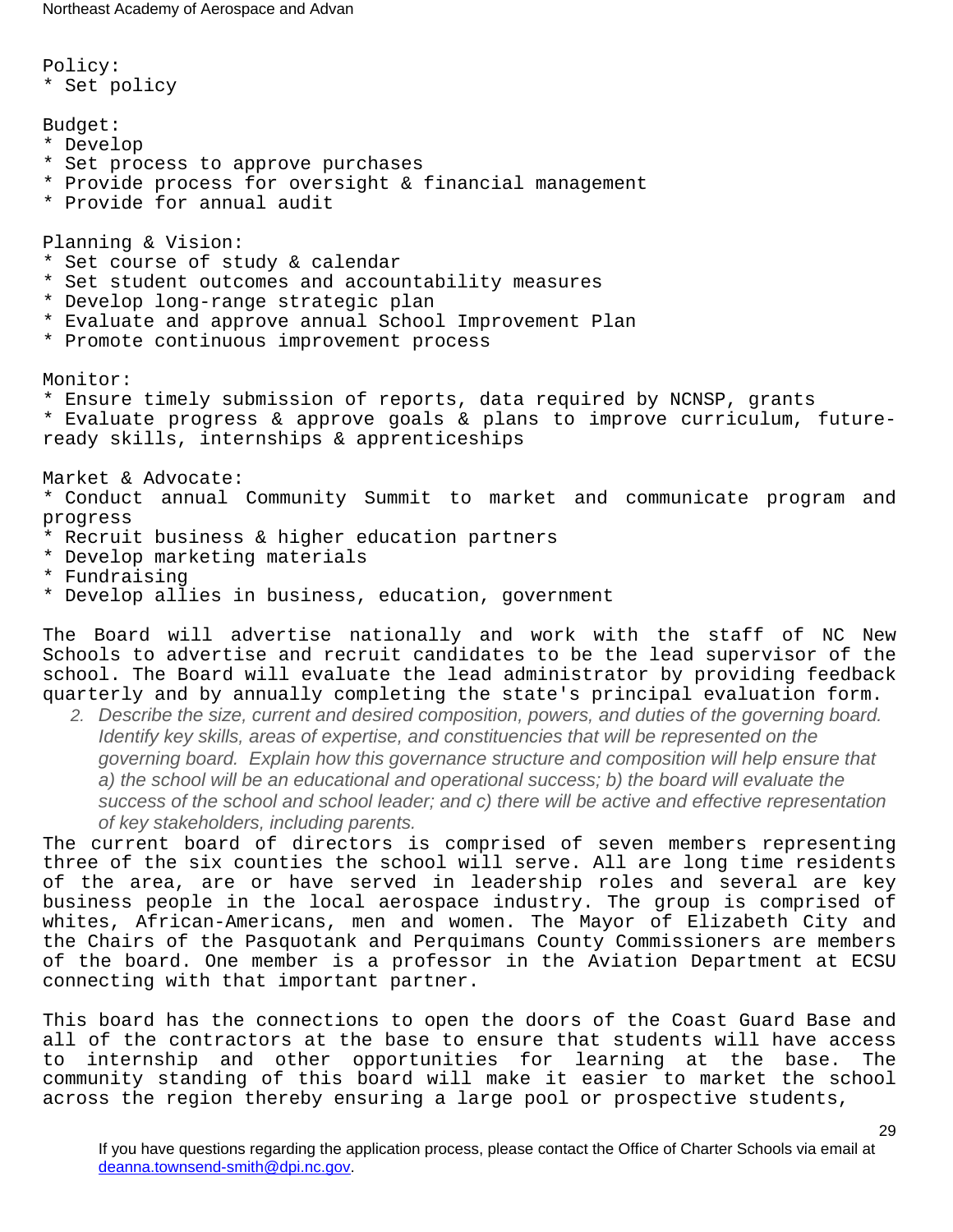especially from our targeted populations. This group also is made up of two attorneys whose expertise will be invaluable in the early stages of the school's development. And lastly several members have vast experience in strategic planning which is also critical in the school's early stages of development.

During its early stages of development the Board will evaluate success by the degree to which it reached its goals for attracting students from all segments of its targeted population into the lottery pool. It will also evaluate success based upon the excitement the school has created in the community and finally by setting goals for student achievement and customer satisfaction.

The new board will be selected by July 1, 2015. Some of the current members may well be asked to continue. The Board's by laws spell out a process that engages all stakeholders in selecting representatives to the Board. Both institutions of higher learning will be represented, and five business representatives selected by three different community business organizations. In addition a local school board member will serve to ensure a positive connection with local school districts along with a parent and in subsequently a second parent as the school increases in enrollment. Students are the school's customers so a student will serve in an ex officio role. The Board will also have two advisory groups - one comprised of business people and one comprised of parents that will provide them and the CEO with feedback and innovative ideas for school improvement.

3. Explain the procedure by which the founding board members have been recruited and selected. If a position is vacant, how and on what timeline will new members be recruited and added to the board?

The founding board members were recruited by the two originators of this school, the Mayor and Chair of Pasquotank County Commissioners. Several meetings were held in the community at which the concept of the school was explained to key community leaders across the region. We actually met with all school boards and county commissions as well in this process. From those meetings people volunteered to serve on the board and the Mayor and the Chair selected five members from this group. If a vacancy occurs, another member would be recruited from the original group within two weeks of the person's resignation.

4. Outline below the strategic board calendar detailing how often the board will meet according to the bylaws established.

The bylaws state that the board will meet at least monthly.

5. What kinds of orientation or training will new board members receive, and what kinds of ongoing professional development will existing board members receive? The plan for training and development should include a timetable, specific topics to be addressed, and requirements for participation (Board Policies Draft: Appendix J).

Board members will be selected by all stakeholders in the charter school Elizabeth City State University, three different business organizations, College of the Albemarle and parents. This broad participation in the appointment of board members will ensure a variety of board knowledge and expertise to ensure smooth functioning. In addition, there will be orientation of all new board members within the first six weeks of their appointment to ensure their knowledge of state charter school law, to clarify their roles as members of a public board, to review the by-laws of the organization and to review the educational plan and philosophy of the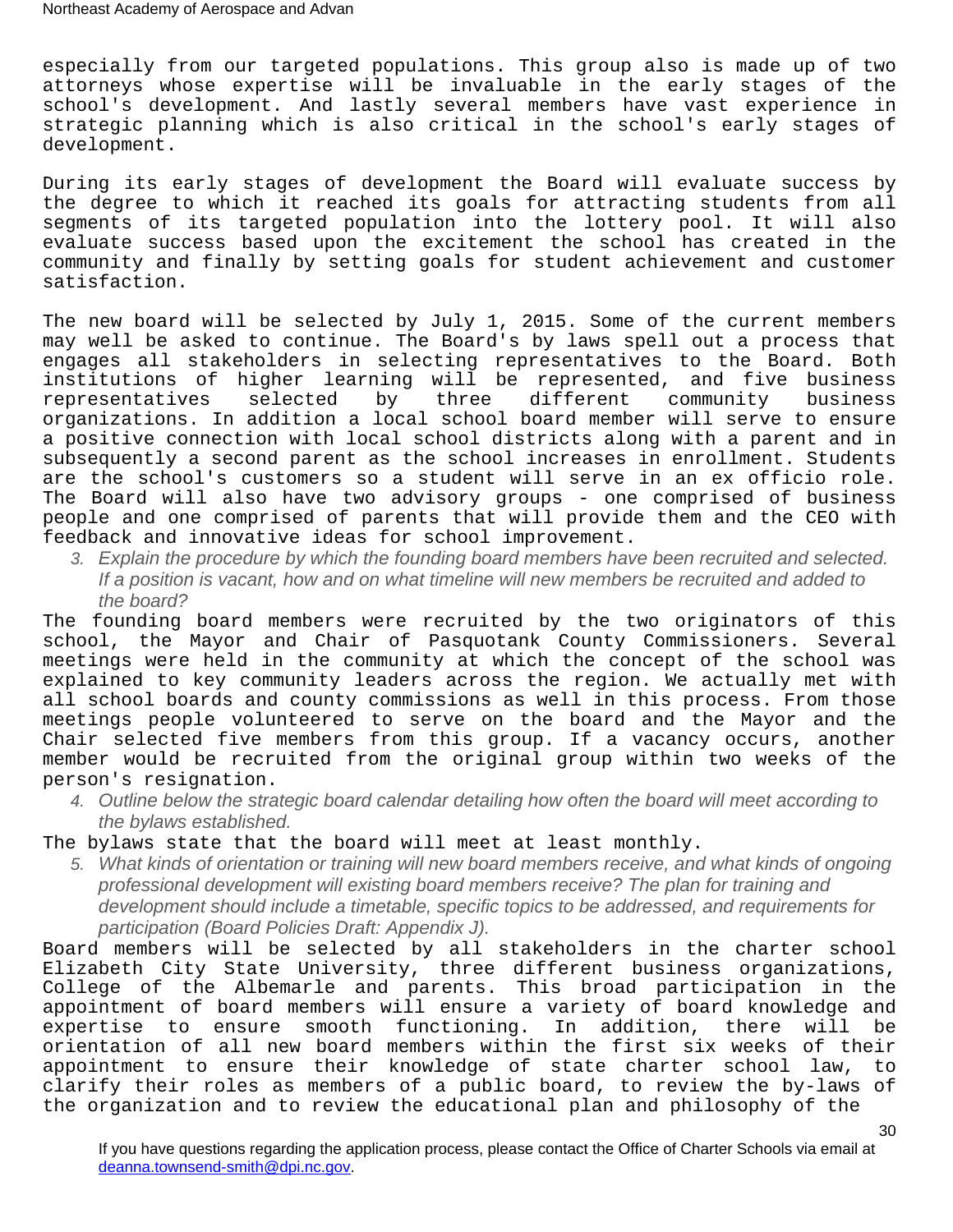school so that they will become articulate supporters in the community. They will also be scheduled to take the state ethics training which can now be completed online.

Annually the Board will hold a retreat for strategic planning and advanced board training.

6. Describe the board's ethical standards and procedures for identifying and addressing conflicts of interest. Identify any existing relationships that could pose actual or perceived conflicts if the application is approved; discuss specific steps that the board will take to avoid any actual conflicts and to mitigate perceived conflicts.

There are no known existing relationships that could pose actual or perceived conflicts of interest if the application is approved. The Board will receive ethics training and will follow their conflict of interest policy.

ARTICLE VII CONFLICT OF INTEREST

Section 1: PURPOSE The conflict of interest policy is intended to protect the Board of Directors when it contemplates entering into a transaction or arrangement that might benefit the private interest of a member of the board of directors or might result in a possible excess benefit transaction. This policy supplements but does not replace applicable state and federal laws governing conflict of interest applicable to nonprofit and charitable organizations.

#### Section 2: DEFINITIONS

(a) Interested Person: Any director with a direct or indirect financial interest, as defined below, is an interested person.

(b) Financial Interest. A person has a financial interest if the person has, directly or indirectly, through business, investment, or family:

(1). an ownership or investment interest in any entity with which the Board of Directors has a transaction or arrangement

a compensation arrangement with the Board of Directors or with any entity or individual with which the Board of Directors has a transaction or arrangement, or

(2). a potential ownership or investment interest in, or compensation arrangement with, any entity or individual with which the Board of Directors is negotiating a transaction or arrangement.

(3). Compensation includes direct and indirect remuneration as well as gifts or favors that are not insubstantial. A financial interest is not necessarily a conflict of interest. A person who has a financial interest may have a conflict of interest only if the board of directors decides that a conflict of interest exists.

#### Section 3: PROCEDURES

(a) Duty to Disclose. In connection with any actual or possible conflict of interest, an interested person must disclose the existence of the financial interest and be given the opportunity to disclose all material facts to the directors considering the proposed transaction or arrangement.

(b) Determining Whether a Conflict of Interest Exists. After disclosure of the financial interest and all material facts, and after any discussion with the interested person, he or she shall leave the board of directors meeting while the determination of a conflict of interest is discussed and voted upon. The remaining board or committee members shall decide if a conflict of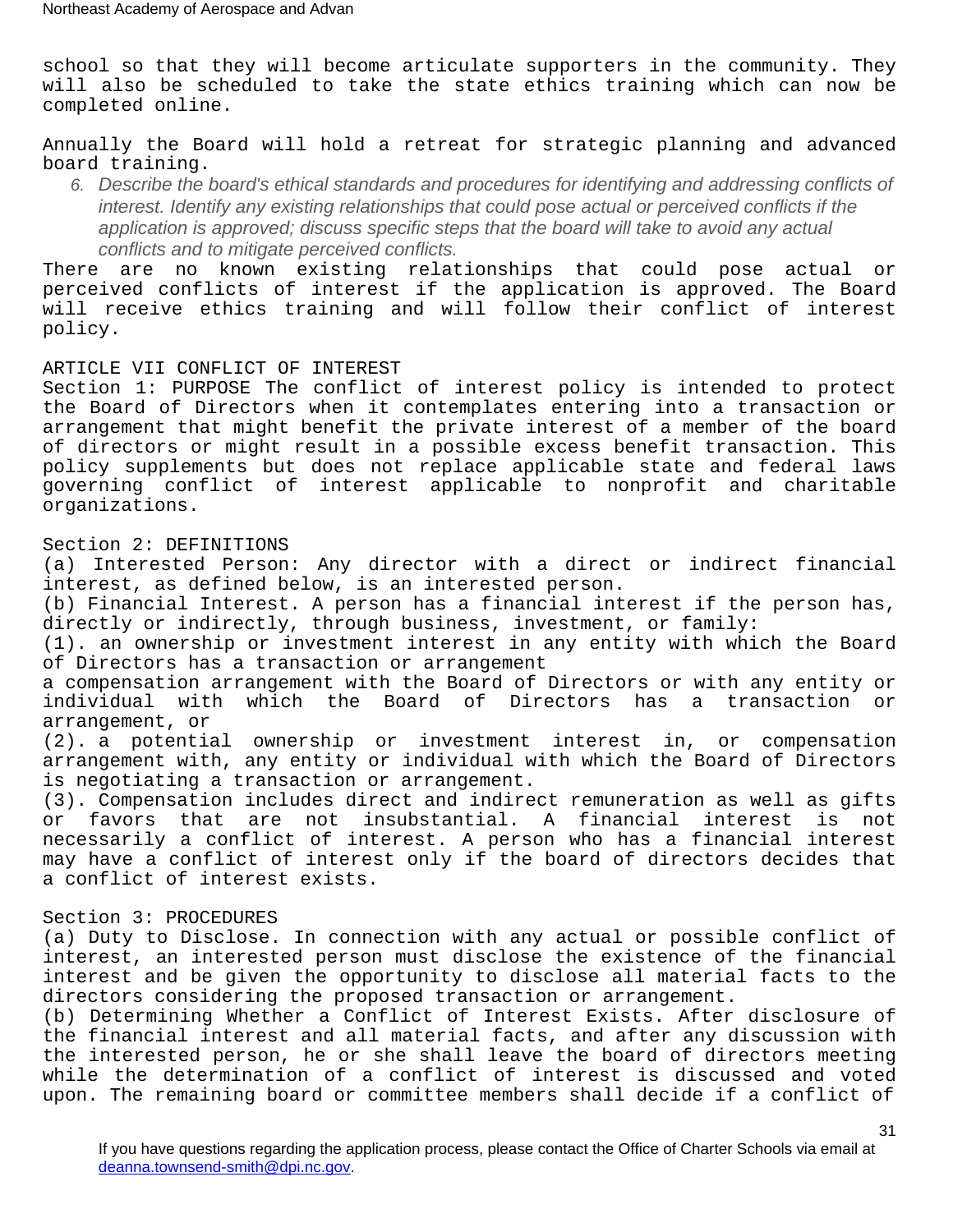interest exists. (c) Procedures for Addressing the Conflict Of Interest. (1). An interested person may make a presentation at the board of directors meeting, but after the presentation, he or she shall leave the meeting during the discussion of, and the vote on, the transaction or arrangement involving the possible conflict of interest. (2). The chair of the board of directors, if appropriate, shall appoint a disinterested person or committee to investigate alternatives to the proposed transaction or arrangement. (3). After exercising due diligence, the board of directors shall determine whether the Board of Directors can obtain with reasonable efforts a more advantageous transaction or arrangement from a person or entity that would not give rise to a conflict of interest. (4). If a more advantageous transaction or arrangement is not reasonably possible under circumstances not producing a conflict of interest, the board of directors shall determine by a majority vote of the disinterested

directors whether the transaction or arrangement is in the Board of Directors best interest, for its own benefit, and whether it is fair and reasonable. In conformity with the above determination, it shall make its decision as to whether to enter into the transaction or arrangement.

Procedures for Conflict of Interest are further defined in Appendix H, Article VII of the proposed by-laws.

7. Explain the decision-making processes the board will use to develop school policies.

The Board with the assistance of the CEO will review school policies from like-minded schools to ensure their policies do not contain any gaps. They will seek legal counsel if required for some policies. If a policy is needed, a small subset of the Board will be asked to draft a sample policy to be brought back to the Board for discussion and adoption. When the Board is satisfied their policies are adequate they will vote to adopt them at a publicly scheduled meeting. They will stay current on the need for new policies by becoming a member of the North Carolina Public Charter Schools Association.

8. Describe any advisory bodies, councils, or associations listed in the organization chart or to be formed, including the roles and duties of that body, and the reporting structure as it relates to the school's governing body and leadership.

There will be two advisory teams as shown in the organizational chart. They will meet quarterly with the Board and the CEO. The purpose of the business and parental advisory teams is to create a two-way conversation between the school leadership and the broader community. The Board will provide updates on school progress to these teams and share issues they might need help with. The advisory teams will bring issues to the Board either that they have or that are in the community. Members of these teams may also have areas of expertise that may be valuable to the school's operation.

9. Discuss the school's grievance process for parents and staff members.

If a parent/guardian wishes to appeal the CEOs decision to suspend or expel a student, the parent/guardian must notify the CEO in writing within twentyfour hours following receipt of notice of suspension or expel. The notice of appeal shall state the issue(s) for the appeal, including concerns regarding the level of suspension or the expulsion. A hearing will then be scheduled with the CEO and the parent/guardian to discuss the issue. The parent should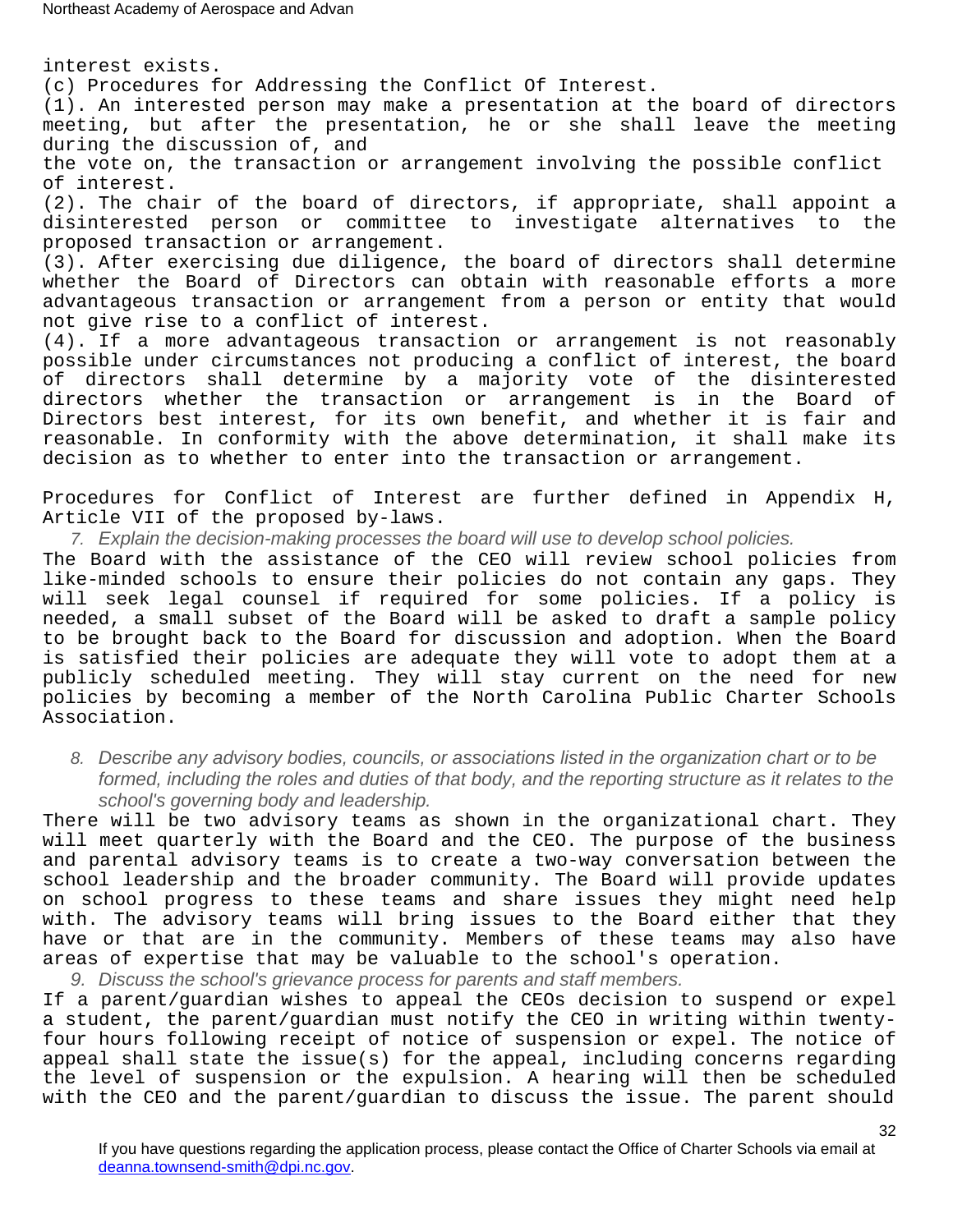bring any documentation that is available. This must be done as quickly as possible because the student may not return to school unless and until the appeal is resolved in his/her favor.

The CEO will try to make a decision immediately at the end of the hearing. If the parent/guardian is not satisfied with the CEOs decision, an appeal may be made to the Board within three school days of the CEOs final decision by delivering a written request to the schools administrative office. This appeal shall be in writing and shall be limited to the issues raised at the hearing before the CEO.

The Board of Trustees shall notify the student/parent/guardian of the date when the Board will hear the appeal, making every reasonable effort to hear the appeal within five business days of the request. The Board of Trustees may select two or more board members to hear the appeal on behalf of the entire Board.

The parent/guardian and the CEO may attend the hearing to argue their respective positions. The Board of Trustees may decide the appeal on record or may receive additional testimony and evidence as needed.

The Board of Trustees shall make every reasonable effort to render a written decision to the parent/guardian within two school days of the hearing. The decision of the Board shall be final. The process for staff members would follow the same steps outlined above for students.

#### Governance and Organizational Structure of Private Non-Profit Organization (continued)

#### Include in the Appendices:

- 1. A well-defined organizational chart showing the relationship of the Board of Directors to the parents and staff of the proposed charter school. This chart should also include lines of authority to and from any outside entity that will play a role in managing or supporting the charter school (such as educational service providers, advisory bodies or parent/teacher councils). (Appendix F)
- 2. A one-page resume from each founding board member and responses to the questions found on the Charter School Board Member Form (Appendix G).
- 3. The proposed by-laws, which must include a Conflict of Interest Policy for board members and a stated commitment to the NC Open Meetings Law (Appendix H).
- 4. A copy of the articles of incorporation from the NC Department of the Secretary of State. (Appendix I)
- 5. Copy of any board policies if adopted already (Appendix J).
- 6. Copies of meeting minutes (if available), relevant to the development of the charter school plan, during the application process (Appendix K).

#### <span id="page-32-0"></span>**Proposed Management Organization (Educational Management Organization or Charter Management Organization)**

*If the proposed school does not intend to contract with an education service provider, mark "Not Applicable" and follow the direction #3 in the Application Specifications.* 

**X Not Applicable**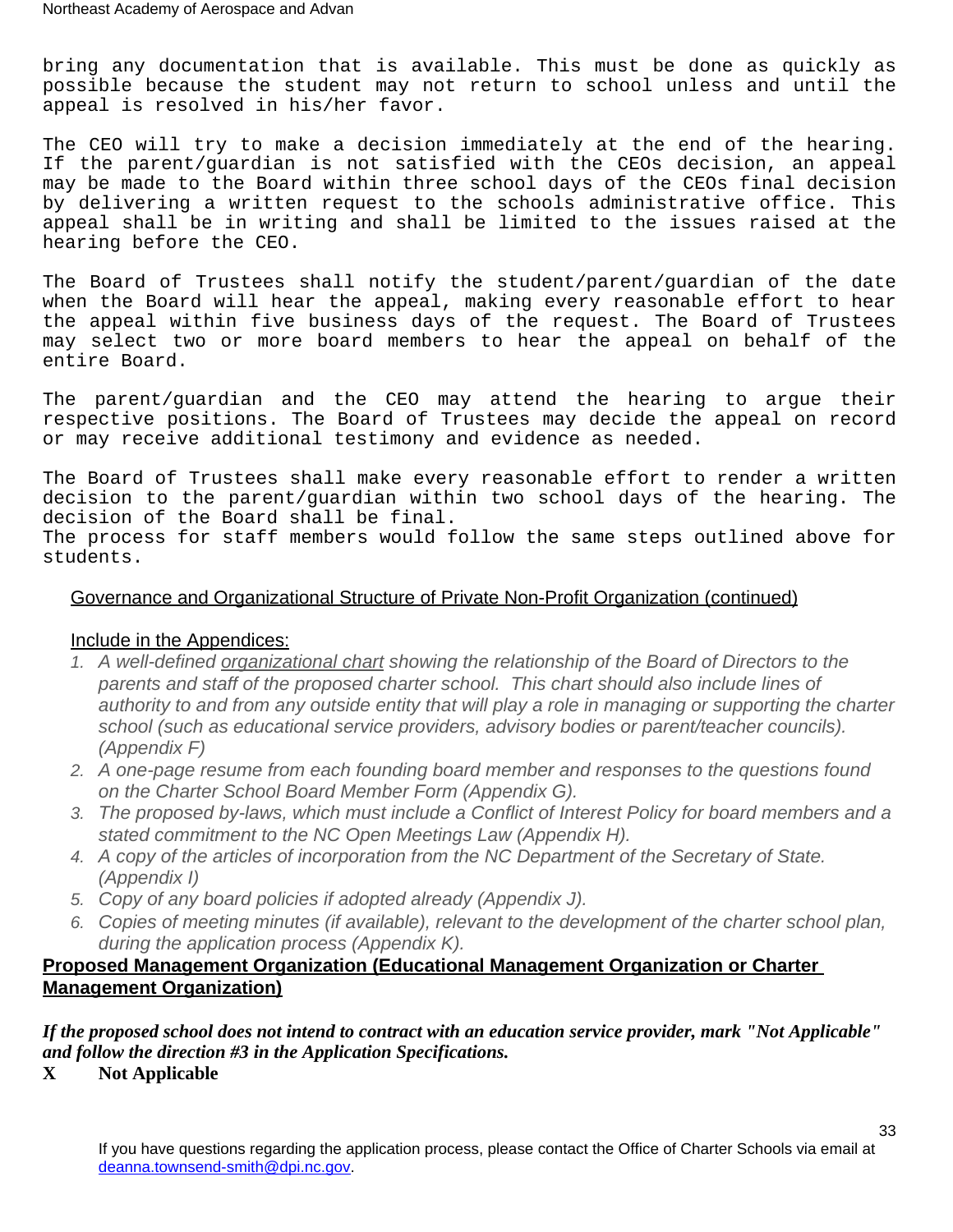<span id="page-33-0"></span>**Private School Conversions:** *complete ONLY if the proposed charter is a private school conversion. Otherwise, mark "Not Applicable" and follow the direction #3 in the Application Specifications.*  **X Not Applicable**

<span id="page-33-1"></span>**Charter School Replication:** *complete ONLY if the proposed charter is a replication of an existing charter school. Otherwise, mark "Not Applicable" and follow the direction #3 in the Application Specifications. Understand that the replication means that a new charter school will be governed separately from the charter school the application is modeled after.*

**X Not Applicable**

## <span id="page-33-2"></span>**Projected Staff:**

Outline below, a list of positions anticipated for the charter school; (e.g., principal or director; finance officer, administrative support staff; teachers (part-time and full-time); paraprofessionals/teaching assistants, clerical, and maintenance.). Be mindful that your predicted administration and staff match the projected enrollment noted in Section I, course offerings and align with the proposed budget.

While a breakdown of positions is available in the Financial Plan, Personnel Budget: Expenditure Projections section of this application, we will outline briefly here a list of positions for the first three years.

Year 1

- 1 Principal/CEO
- 1 Bookkeeper/Data manager
- 4 Core teachers, 1 with EC certification (Math, Science, History, English)
- 1 Engineering teacher
- 1 Wellness coach
- 1 Career development coordinator

Year 2

- 1 Principal/CEO
- 1 Bookkeeper/Data manager

8 Core teachers, 1 or more with EC and/or AIG certification (Math, Science, History, English)

- 2 Engineering teachers
- 2 Wellness coaches
- 1 Career development coordinator
- 1 Instructional Technology Facilitator
- 1 EC teacher
- 1 Digital Lab Facilitator

Year 3 1 Principal/CEO 1 Bookkeeper/Data manager 12 Core teachers, 1 or more with EC and/or AIG certification (Math, Science, History, English) 3 Engineering teachers 2 Wellness coaches 1 Career development coordinator 1 Instructional Technology Facilitator 1 EC teacher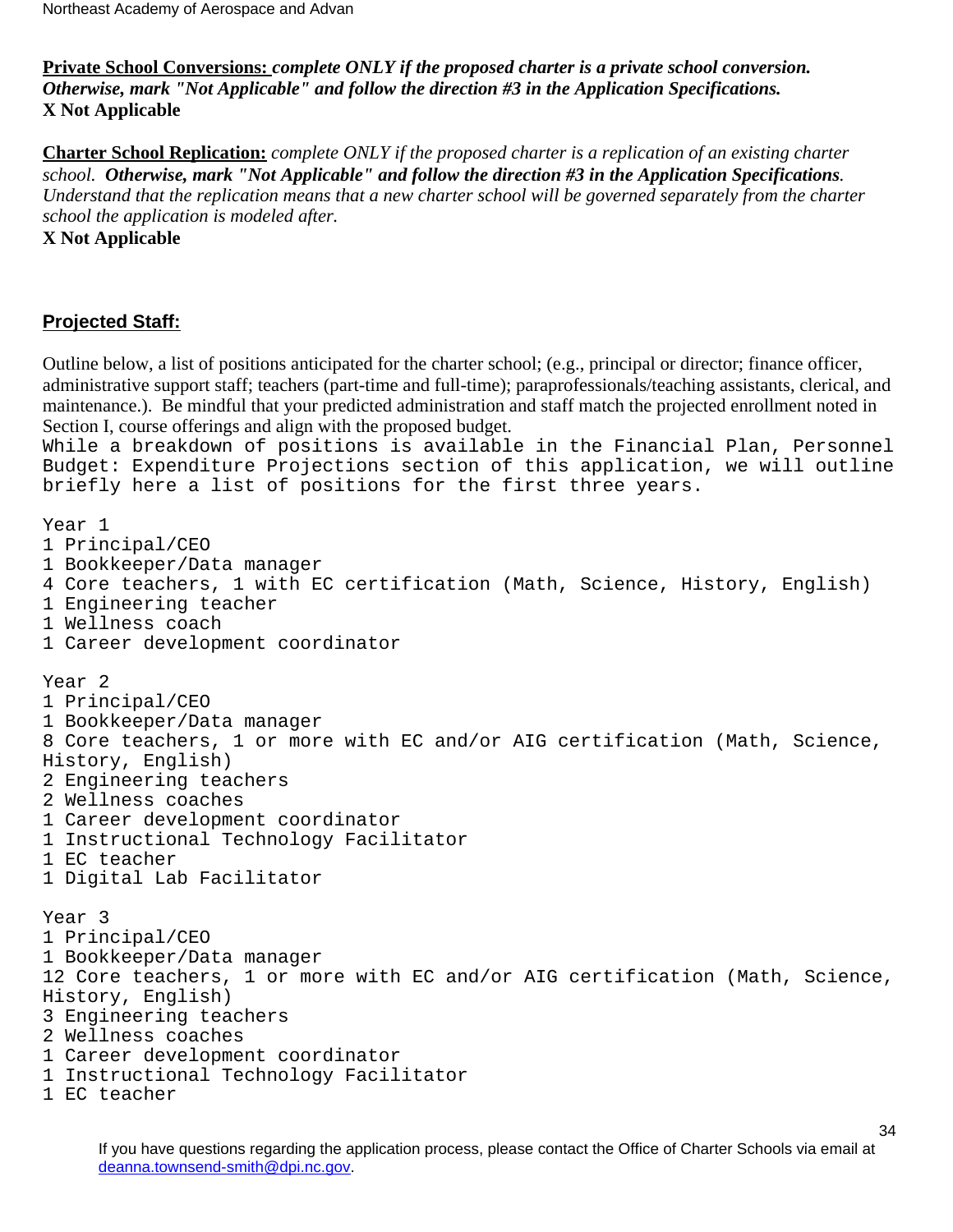2 Digital Lab Facilitator 1 World languages teacher

Staffing is subject to change due to actual enrollment, student interests, local workforce demands, student characteristics and achievement, and other factors. We are committed to hiring a highly qualified, motivated workforce aligned with the needs of students.

#### **Staffing Plans, Hiring, and Management**

Include the following information for the proposed charter school:

The Board will work with representatives from NC New Schools to identify which schools train the highest quality teachers and will, with their assistance, develop an interview process which requires applicants to demonstrate their proficiency in instructional techniques, as well as their ability to work in a professional team setting. They will advertise widely through web sites and newspapers. The board will also recruit veterans and retired military contractors from the area who have subject expertise needed for instructional delivery. Over time as the charter school serves as a lab school for the Department of Education at ECSU, school staff will have first hand knowledge of student teachers who have worked with them and can recommend those of high quality for employment.

When a position becomes available, it will be advertised through various media and on online job search sites. Applications will be accepted and reviewed by the Schools CEO, with strong candidates being invited for interviews. All candidates who reach this stage will undergo criminal background checks. All hiring decisions for positions below the level of CEO will be made by the CEO.

The Board will annually survey teachers to determine their job satisfaction and will work with the CEO to address any issues or concerns identified.

Retention of staff: This school will be a highly creative, collaborative, innovative place to work. What we know from research is that the most critical factor to staff retention is job satisfaction. This school will be an exciting cutting edge place to work and will provide staff with outstanding training and development. It will be the type of environment that will attract and stimulate the gifted, professional teacher.

2. Provide a description of the relationship that will exist between the charter school employees and the nonprofit board. Provide as Appendix O, a draft of the employment policies to be implemented by the proposed charter school.

The Board will work directly with the school's CEO who will have the responsibility for hiring and developing the school's staff. The Board will be supportive of teachers and the instructional program and will be seen as actively garnering support for the school in the community.

4. Outline the board's procedures for hiring and dismissing school personnel, including conducting criminal background checks.

When a position becomes available, it will be advertised through various media and on online job search sites. Applications will be accepted and reviewed by the Schools CEO, with strong candidates being invited for interviews. All candidates who reach this stage will undergo criminal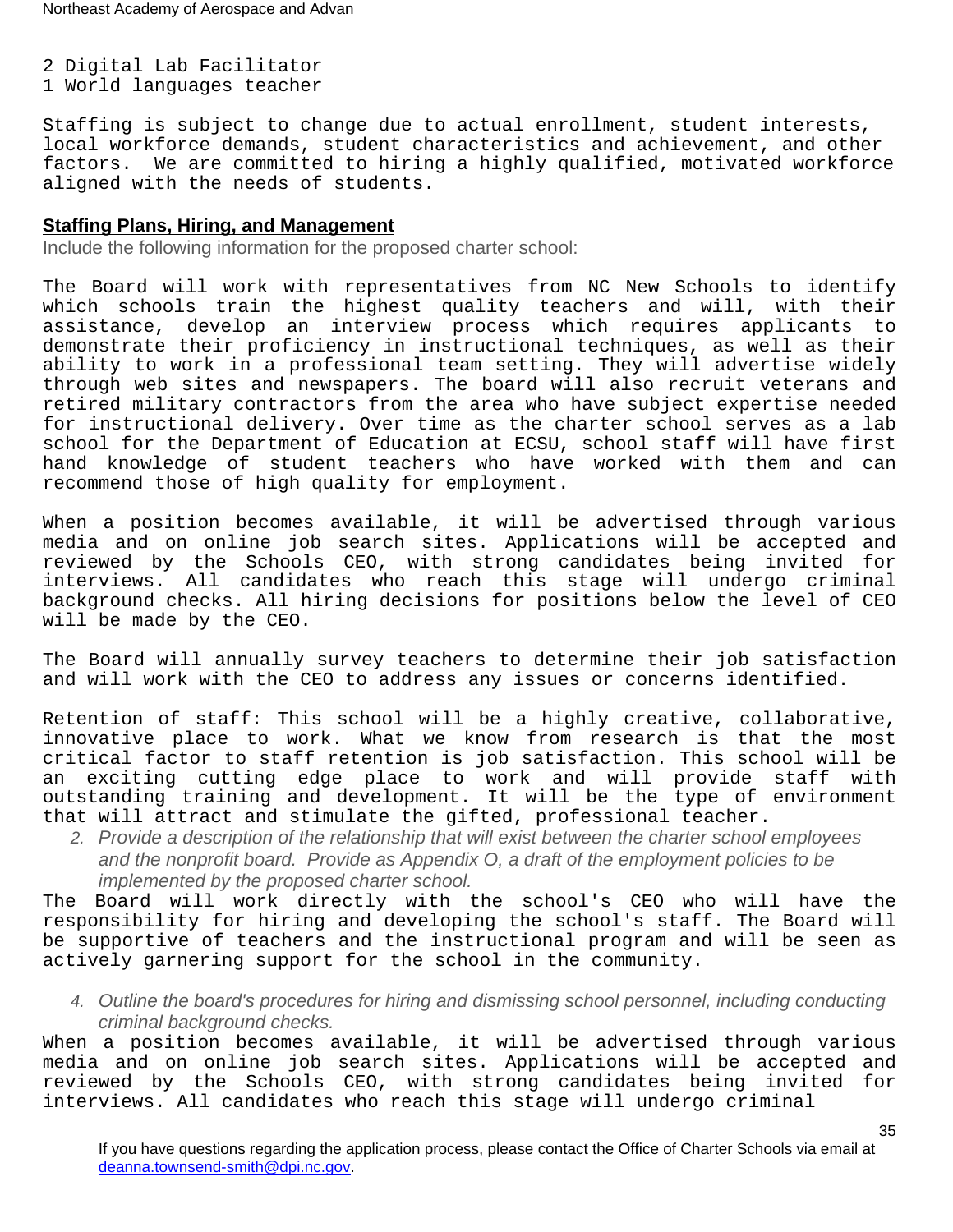background checks. All hiring decisions for positions below the level of CEO will be made by the CEO. Criminal background checks will be performed on all personnel to recommended for employment prior to a final decision being made.

It shall be the policy of the Board to retain teachers, support staff and administrators who demonstrate and continue to strive for excellence in the performance of their responsibilities and in their contributions to improved educational outcomes.

A. Proficient performance shall be considered the minimum acceptable standard of performance for teachers and administrators in this school; however, proficient performance shall not constitute any assurance to any teacher or administrator of rights to employment, reemployment, or renewal.

B. Subjective and objective appraisals of performance and contributions to improved educational outcomes and the needs of The Northeast Academy for Aerospace & Advanced Technologies shall be considered in making decisions to reemploy teachers, administrators or support staff.

C. All dismissals or terminations of employment shall occur in accordance with law and due process procedures. Grounds for dismissal will include but are not limited to, unacceptable or unsatisfactory performance and violation of the school's code of conduct which is the same as the State's code of conduct for teachers. In the case of performance issues, every attempt will be made to resolve the issues prior to dismissal; however, is some involving code of conduct issues, termination may be immediate.

5. Outline the school's proposed salary range and employment benefits for all levels of employment.

The salary range will align with the typical range found in local high schools. There may be a case where the salary is higher if it is necessary to hire a critical staff member. Any deviance from the salary structure would have to be approved by the Board of Directors. Additional information regarding budgeted salaries can be found in the Financial Plan, Personnel Budget: Expenditure Projections section of this application.

From a benefits perspective, employees would be enrolled in the Teachers' and State Employees' Retirement System and State Health Care Plan.

6. Provide the procedures for employee grievance and/or termination.

The Board of Directors hopes that conflict will be minimal but realizes it must have a process for dealing with it in a fair manner in case it arises. The first step is always to resolve these issues at the lowest possible level, for example, student--teacher or teacher--CEO before they become grievances.

\* All grievances must be submitted in writing to the CEO.

\* The CEO will conduct a formal investigation and render a decision. If the CEO is the person being grieved then the Board of Directors will conduct the investigation and render their decision on the matter.

\* If the person who filed the grievance is not satisfied with the CEOs decision, it may be appealed to the Board of Directors.

\* At any step in the process legal counsel may be consulted.

Proficient performance shall be considered the minimum acceptable standard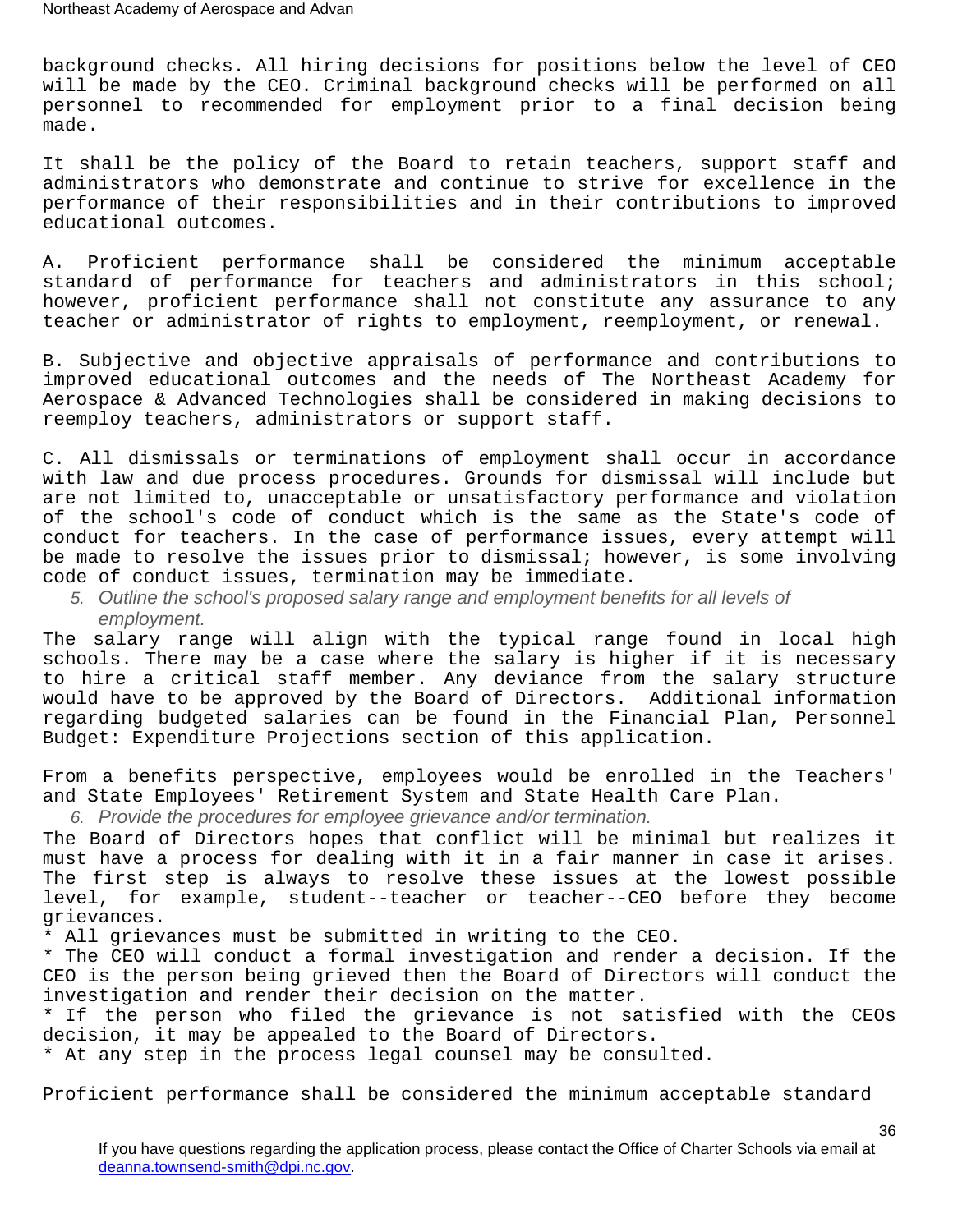of performance for teachers and administrators in this school; however, proficient performance shall not constitute any assurance to any teacher or administrator of rights to employment, reemployment, or renewal.

Subjective and objective appraisals of performance and contributions to improved educational outcomes and the needs of The Northeast Academy for Aerospace & Advanced Technologies shall be considered in making decisions to reemploy teachers, administrators or support staff.

All dismissals or terminations of employment shall occur in accordance with law and due process procedures. Grounds for dismissal will include but are not limited to, unacceptable or unsatisfactory performance and violation of the school's code of conduct which is the same as the State's code of conduct for teachers. In the case of performance issues, every attempt will be made to resolve the issues prior to dismissal; however, is some involving code of conduct issues, termination may be immediate.

7. Identify any positions that will have dual responsibilities (within or without the organization) and the funding source for each position.

There are none at this time.

8. Describe the plans to have qualified staffing adequate for the anticipated special needs population, means for providing qualified staffing for ELL and gifted students.

The school will comply with all relevant State and Federal laws regarding special needs staffing. Qualified staff for ELL will be hired on an annual basis based on the number and native languages of ELL students. We will encourage our teachers to become certified in gifted education. One staff member will be hired who is certified to work with exceptional children as well as certified in another subject area. There are also a number of certified person's available with whom the school can contract for services for students with disabilities. We are fully committed to providing a wholesome learning environment that meets the needs of each student, including those identified as ELL, EC, and AIG.

9. Provide a narrative detailing the roles and responsibilities, qualifications and appropriate licenses that each position must have to be hired by the non-profit organization and effectively perform the job function(s).

Teaching Staff:

As per NC Charter School Law, at least 50% of all teachers will be licensed in the subject areas in which they are teaching. Those who are not licensed when hired will be required to obtain (with school assistance) proper licensure within 3 years. Responsibilities: teaching, assessment and grading of students, communication with parents, curriculum development, contributing positively to a team environment, assuming instructional leadership roles, and serving as a mentor for new staff or student teachers.

CEO:

The CEO will be required to have at least a Master's degree, preferably a doctorate, in Education or a STEM-related field. He or she must also have demonstrated experience in teaching and in leading an organization. Responsibilities support the schools mission, communicate effectively with all school stakeholders, create and nurture partnerships with local and national entities, monitor the implementation of the curriculum, oversee the day-to-day operation of the school, and recruit talented and qualified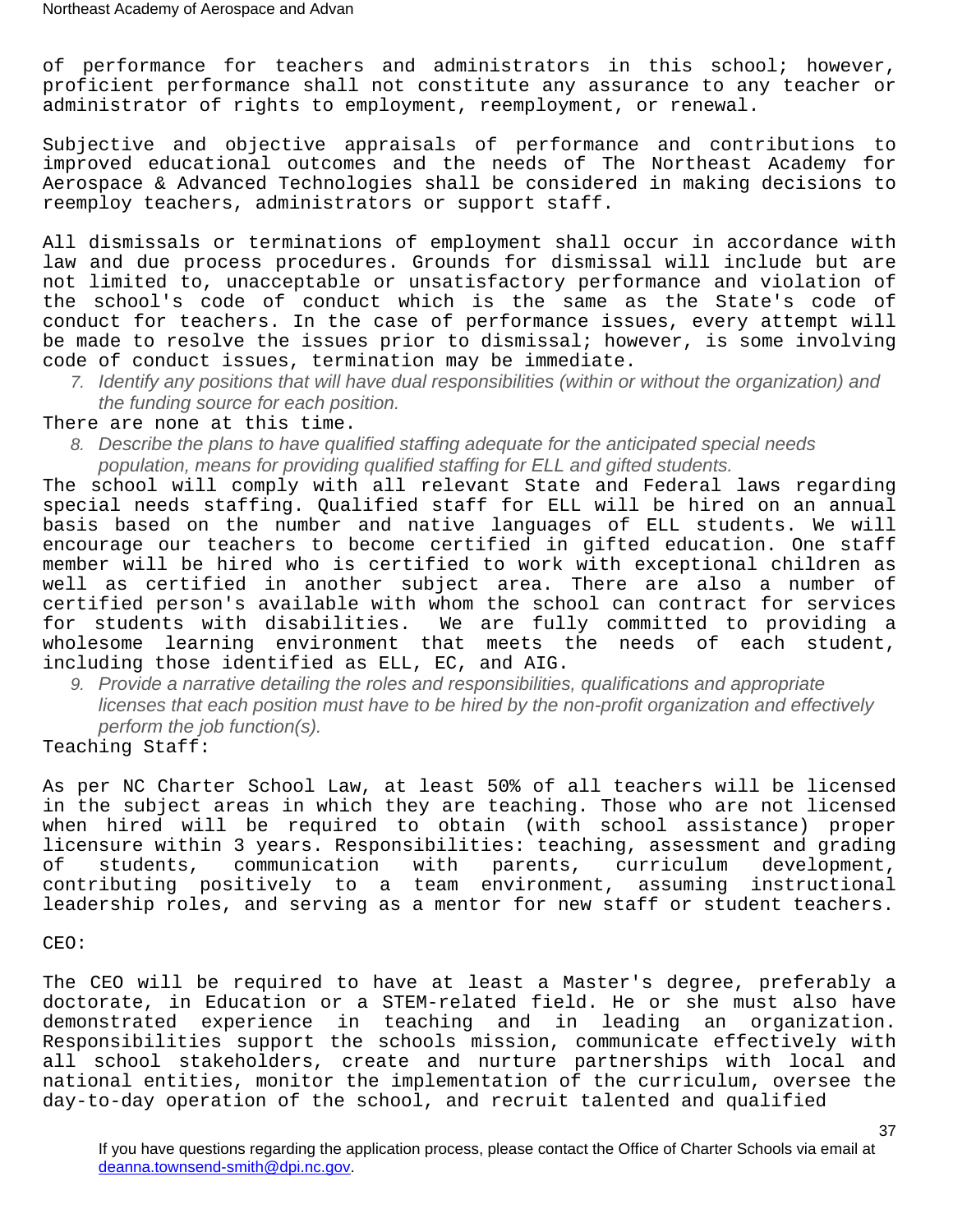#### teachers and support staff. **Staff Evaluation and Professional Development**

1. Identify the positions responsible for maintaining teacher licensure requirements and professional development.

The CEO of the school will work with staff to maintain appropriate licensure. The CEO will work with New Schools staff and teachers to determine needed professional development.

2. Provide a detailed plan noting how the school will mentor, retain, and evaluate staff in a format that matches the school's mission, educational program, and meet the teacher certification and licensure requirements for teachers as prescribed by state law and No Child Left Behind. Be sure this overview matches with the projected staff and funding of the proposed budget section.

The school's CEO will have a strong instructional background and will create a team environment in which adult learning and development is tantamount to professional success. These teams will be constantly designing school work for students and providing one another advice and feedback regarding lesson design. The school's professional climate will be one on the cutting edge where every day staff will look forward to coming to work. Peer professional relationships will be strong and supportive of everyone's success.

The state teacher evaluation instrument will be used as a general guideline initially for teacher and administrator evaluation. Staff will use these instruments to self assess performance and set goals for improved performance each year. Staff will work collaboratively with their peers doing peer observations and feedback, will assess lessons and their effectiveness for one another and will share expertise readily with colleagues. The CEO will also observe teacher performance periodically and provide feedback. Eventually the final evaluation will include student performance results, CEO assessment and colleague assessment. All staff will be accountable to one another as team performance will be as important as individual performance.

Teachers that are not licensed will be enrolled in ECSU to obtain licensure or will participate in the New Schools STEM licensure program. After the school's second year of operation, the school will provide some monetary support the teachers in this pursuit.

3. Describe the core components of professional development plan and how these components will support effective implementation of the educational program. Describe the extent to which professional development will be conducted internally or externally and will be individualized or uniform.

The Northeast Academy for Aerospace & Advanced Technologies will partner with the New Schools Project to provide professional development to staff over the course of the schools start up. They provide three types of services to support district and school leadership to advance STEM education, workforce development, and innovation:

1. Models for innovation: design principles, coaching and benchmarking innovative schools and practices to help districts design and implement their own approach to innovation at the school and/or district level 2. Talent development: intensive school-based coaching and professional development to develop the knowledge, skills, attitudes and beliefs of teachers, CEOs and district leaders to promote innovation in the classroom and in the way schools are organized

3. Strategic partnerships: assistance in developing local business, higher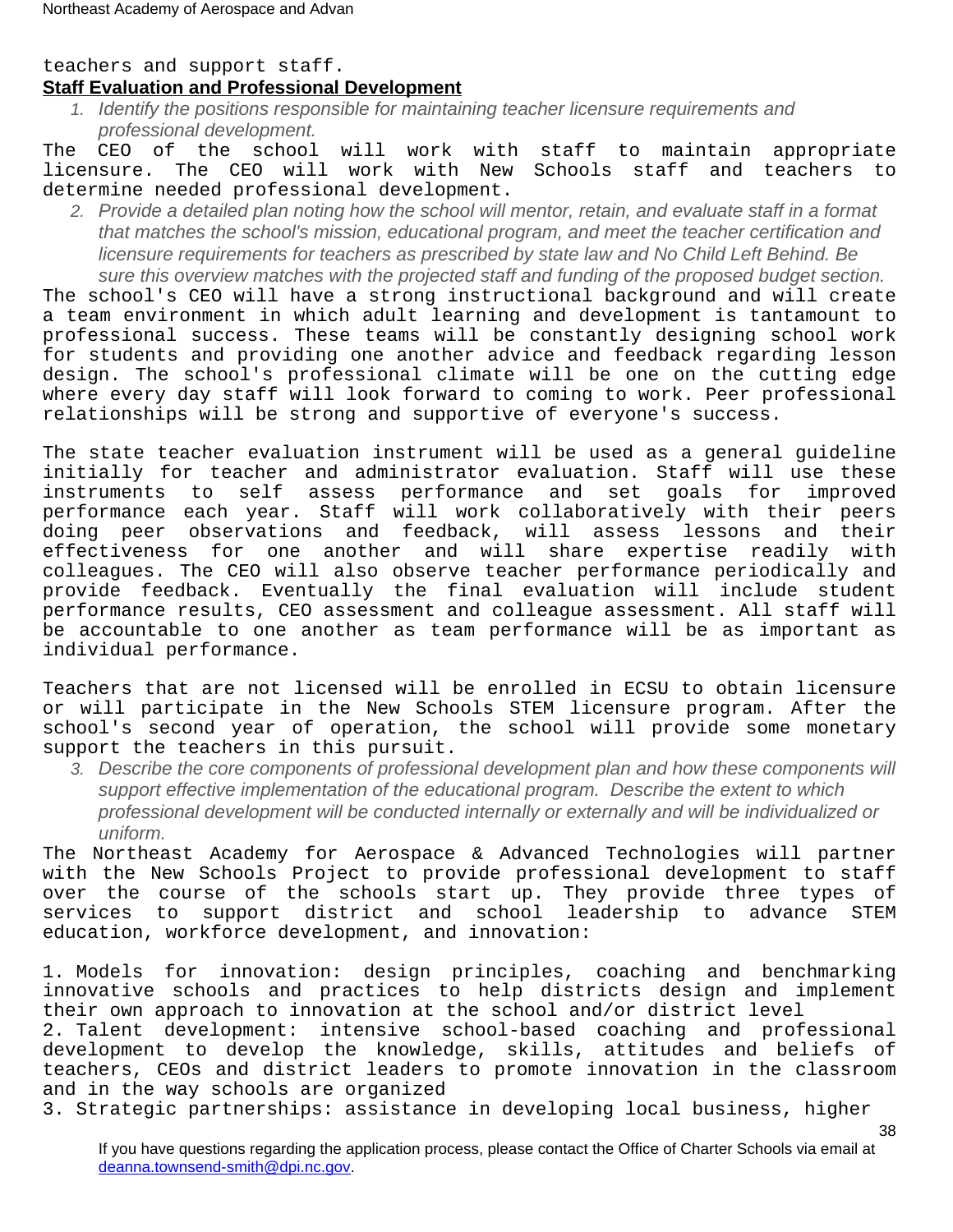education and community support for innovation, and links to regional, state and national networks and resources to support continuous innovation

The research-based and field-tested tools and strategies included in this program have been demonstrated to:

- \* Increase teacher and administrator capacity and effectiveness;
- \* Accelerate teacher and administrator career growth;
- \* Increase student engagement;
- \* Improve student performance on assessments; and,
- \* Improve student graduation rates.
	- 4. Provide a schedule and explanation of professional development that will take place prior to school opening. Explain what will be covered during this induction period and how teachers will be prepared to deliver any unique or particularly challenging aspects of the curriculum and instructional methods.

The intended purpose of the first year is to assist a representative design team to further investigate and learn from a variety of innovative schools and strategies, furthering their understanding and creative application of design principles and common instructional strategies to the task of creating a highly engaging STEM education aligned with economic opportunities in the region and state for their students.

The following bullet points illustrate some of the types of training and learning that will be provided by New Schools prior to and during the school's opening year:

\* Project Based Learning introductory or advanced training

\* Summer Institute

\* North Carolina Center for Educational Leadership (NCCEL)LEAD 2015: 3 day leadership institute for CEO

\* Instructional coaching; 12 days delivered onsite to one school

\* School Design coach: technical assistance in design process, development of structure & processes for business and community support, 3 school Learning Tours

5. Describe the expected number of days/hours for professional development throughout the school year, and explain how the school's calendar, daily schedule, and staffing structure accommodate this plan.

The number of days for training will vary from year to year. Teachers will have training on work days and money will be allocated for released time for training. Summer training will also occur and the staff from NC New Schools will provide ongoing coaching during regular school time.

## <span id="page-38-0"></span>**Enrollment and Marketing:**

Reaching the full capacity for enrollment will be critical to obtain the necessary financial resources to keep your school viable and operating efficiently. In addition, it is required by law that charter schools provide equal access to all students. Read the charter school state statute regarding admissions GS 115C.238.29F(g) (1-7) carefully.

## **Marketing Plan**

Marketing to potential students and parents is vital to the survival of a charter school. Provide a plan indicating how the school will market to potential students and parents in order to reasonably reflects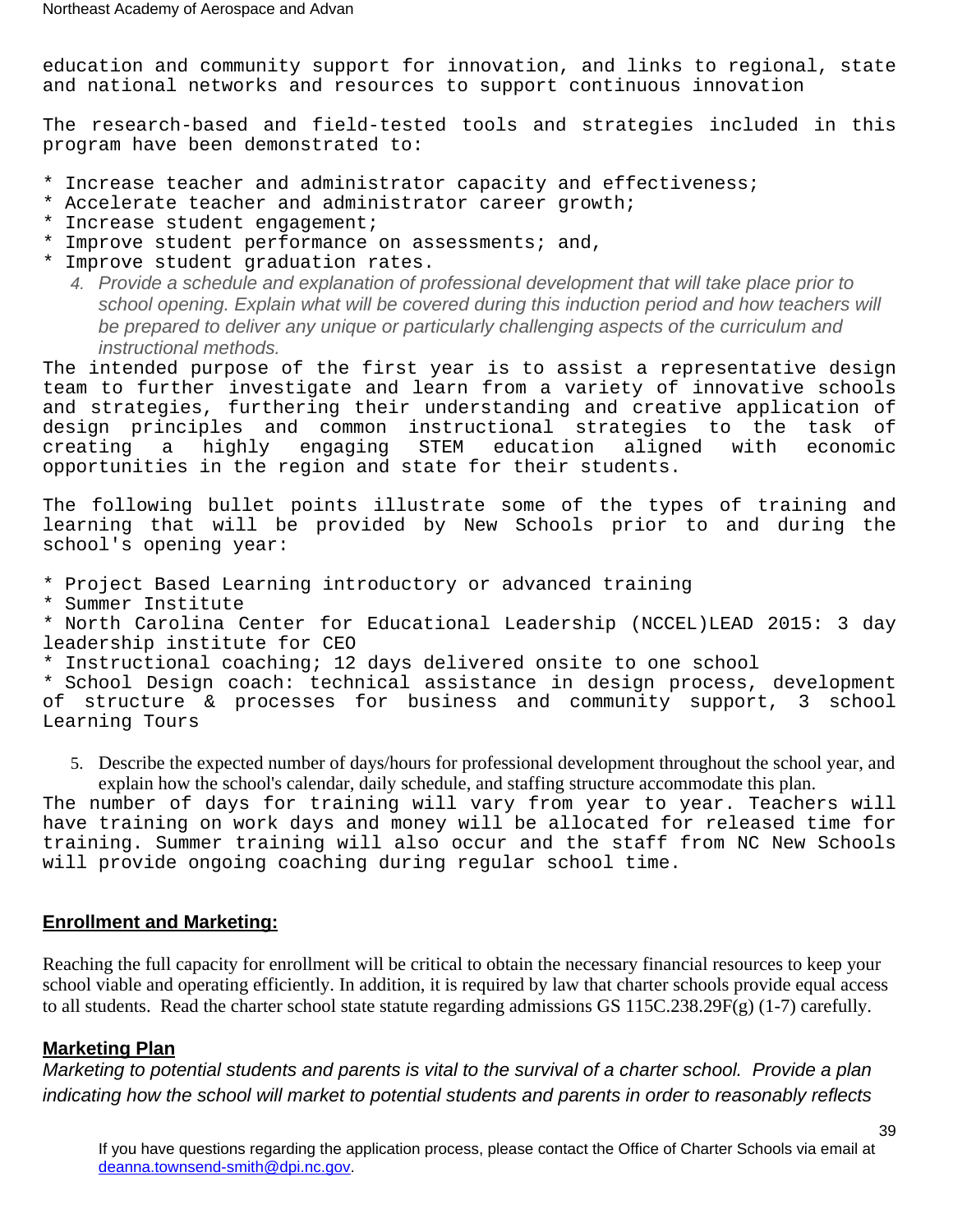the racial/ethnic and demographic composition of the district in which the charter school will be located or of the special population the school seeks to serve: (G.S.115C-238.29F(g)(5)).

Enrollment and Marketing

The Aerospace School of the Northeast has to market itself to a broad range of students across a five county area. It will use a multi-faceted approach to reach all potential students and our goal which is to develop a pool of students that demographically reflects our region and our targeted student populations. Being located in a rural area face-to-face communication will be an important aspect of the school reaching its marketing goals.

August-December 2014

\* Mail a letter to all rising ninth graders in the five county area inviting them to a series of information sessions regarding the school.

\* Generate an email list of interested students and parents so that the school can continuously communicate with them

\* Develop a speakers group who are well-known throughout the area that can promote the school

\* Visit churches in the area to speak to parishioners regarding the school and its program.

\* Develop a program describing the school and show it on the local access cable channel for a period of six weeks.

- \* Speak at civic group meetings
- \* Develop a website
- \* Develop a video that can be used for advertising the school
- \* Meet with community leaders from all areas to share the excitement
- \* Prepare press releases for local media
- \* Put spots on local radio stations that targeted students listen to
- \* Schedule individual meetings with parents and students
- \* Meet with youth groups or church groups of prospective students
- \* Develop a brochure to share with targeted groups
- \* Use social media such as Face book to get message out

January-April 2015

\* Continue all of the above

\* Begin to conduct parent student visits to the campus of ECSU where the school is to be located

\* Conduct a public session at which parents and students can have questions answered and meet students from other STEM schools.

May-August 2015

\* Conduct orientation session for students and parents

\* School opens

#### **Parent and Community Involvement**

- 1. Describe how you will communicate with and engage parents and community members from the time that the school is approved through opening.
- 2. Describe how you will engage parents in the life of the public charter school. Explain the plan for building engaging partnerships between the family and school that strengthen support for student learning.

Living in a rural area the best way to communicate something new to people is by face to face communication. The Board and CEO will spend a lot of time

If you have questions regarding the application process, please contact the Office of Charter Schools via email at [deanna.townsend-smith@dpi.nc.gov](mailto:officeofcharterschools@dpi.nc.gov).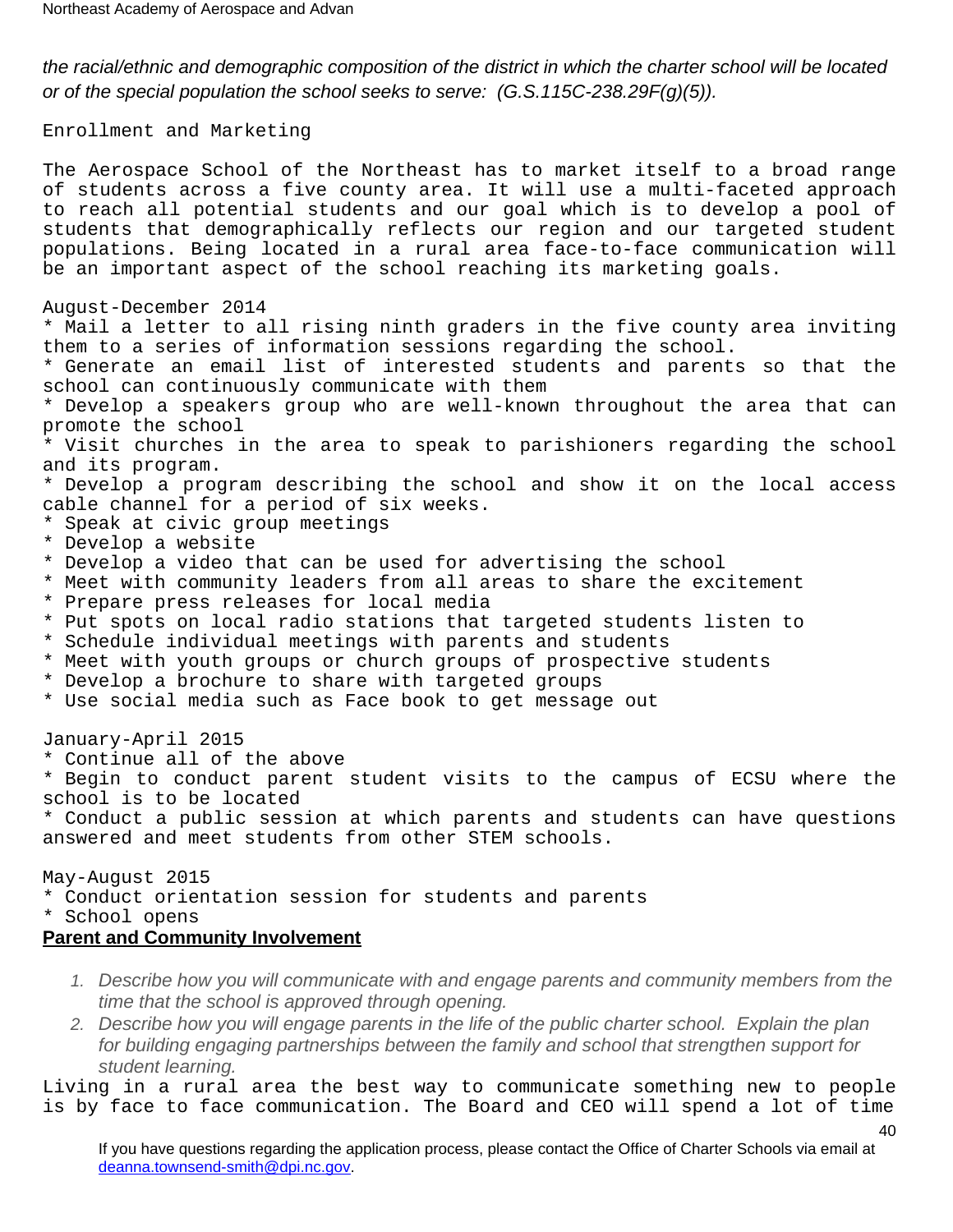initially in community meetings, such as churches, community services clubs like Rotary, having booths at community events like the Saturday market, and meeting parents at soccer matches and baseball games discussing the exciting opportunities this school will provide children. In addition, a video will be developed as well as marketing brochures. We will bring speakers into the community that are working in STEM schools to share their stories. We will also use social media to inform and update the community as well as the local newspaper.

The school views parents as the most important partners in a child's learning experience and will work with parents to seek their advice and counsel on an individual level by scheduling regular parent/teacher/student conferences for the student to demonstrate and share their learning with their parents. On a larger scale the school will work with parents to develop a parent organization that will support the school and will provide support to school families as needed. The school will also use its website as a vehicle to communicate with the home regularly. The school will create an open door policy in which parents will always be welcomed partners.

## **Admissions Policy**

Provide the school's proposed policies and the procedures for admitting students to the proposed charter school, including:

- 1. Tentative dates for the open enrollment application period; enrollment deadlines and procedures. \*Please be advised schools cannot accept applications until after final approval from the SBE.
- 2. Clear policies and procedures detailing the open enrollment lottery plan including policies regarding statutory permitted student enrollment preferences.
- 3. Clear policies and procedures for student waiting lists, withdrawals, re-enrollment, and transfers.
- 4. Explanation of the purpose of any pre-admission activities (if any) for students or parents.
- 5. Clear policies and procedures for student withdraws and transfers.

To qualify for admission a student must present evidence they have passed the previous grade and that they reside within the geographic area served by the school. Home schooled students will be tested to ensure they are grade level ready.

The application period with open houses and information sessions shall be from January, 2015 through March 2015 with any necessary lottery being held at an open Board meeting in early April. All applications will be reviewed and validated to ensure that all required information has been supplied and that the information meets all State regulations, such as a valid North<br>Carolina address. The Northeast Academy for Aerospace & Advanced Carolina address. The Northeast Academy for Aerospace & Advanced Technologies will place in the lottery all students with a complete and valid application submitted within the application period.

Separately for each grade two lists will be maintained; an acceptance list and a waiting list. If the number of applicants for a grade is less than the number of open spots in that grade, then all applicants will be placed on the acceptance list and they will be enrolled in the school once they register.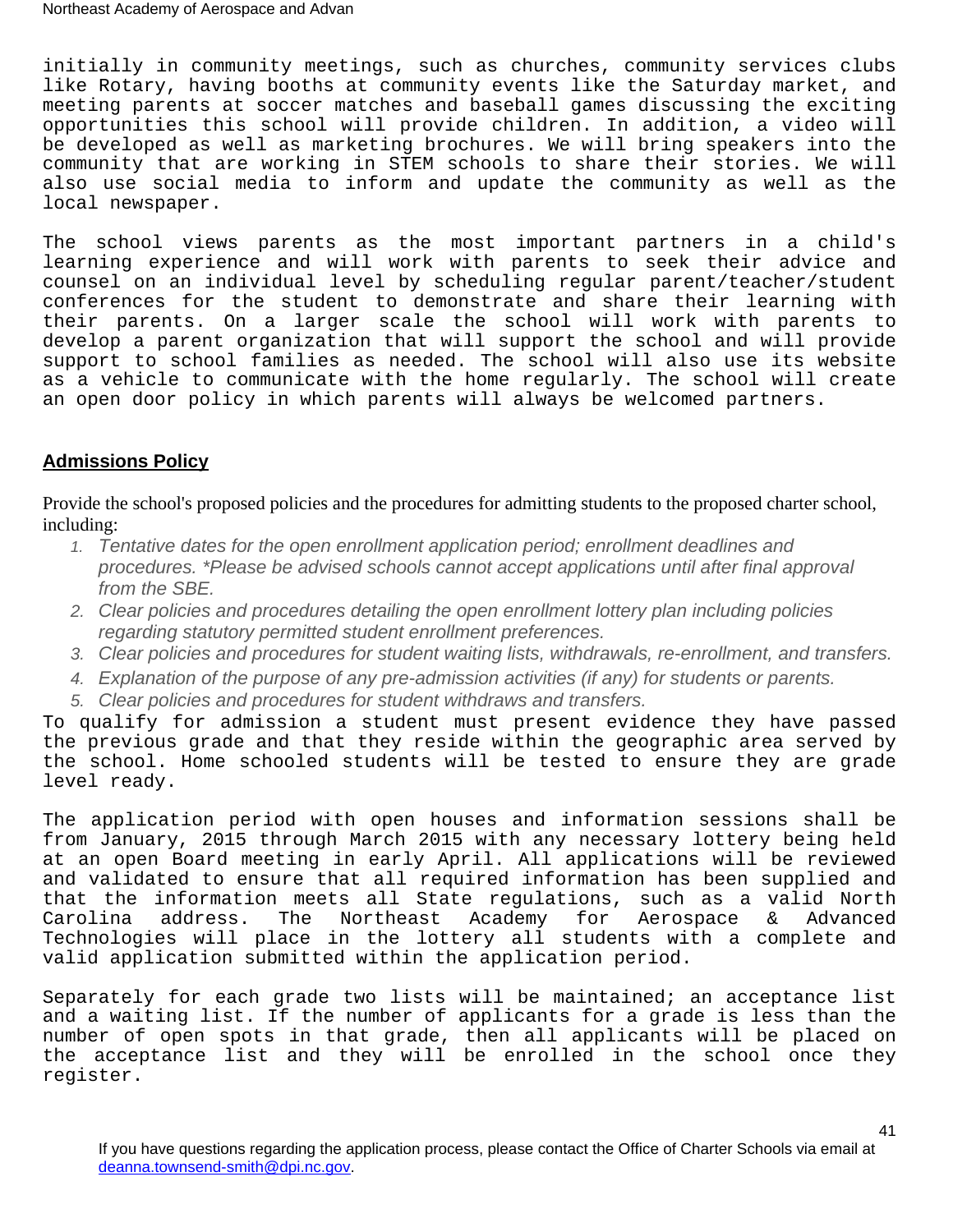In the event that the number of applicants exceeds the number of open spots in a grade, then an open and public lottery shall be held. Each valid application shall be uniquely numbered and a ticket shall be created for each number. Any applicants that meet the State rules for priority admission (e.g. children of faculty, siblings, etc.) will be placed automatically on the acceptance list for their grade. The application tickets for all others shall be drawn and placed sequentially on the waiting list for their grade. All of the lottery results shall be publicly posted at the school for at least a week. All applicants on the acceptance list shall be notified by mail of their acceptance and the top set of applicants on the waiting list shall be notified as well.

If a student does not register by the end of the registration period or has not notified the school of their intention to NOT attend the school, then the next person on the waiting list shall be moved to the acceptance list and that application will be notified. This process will go on until the end of the 1st semester, at which point no more students will be newly admitted.

If a student withdraws form the school, he/she must fill out a withdrawal form. If this occurs during the registration period, the next applicant on the waiting list will be moved up into the acceptance list and be offered a spot in the school. If a student withdraws from the school and then wishes to re-attend the school, they will then be treated like any other new applicant and will be required to follow the admissions process. When a student transfers to another school and The Aerospace School receives a form from the other school stating the students new enrollment there, then the Aerospace School will send all the students records to the new school.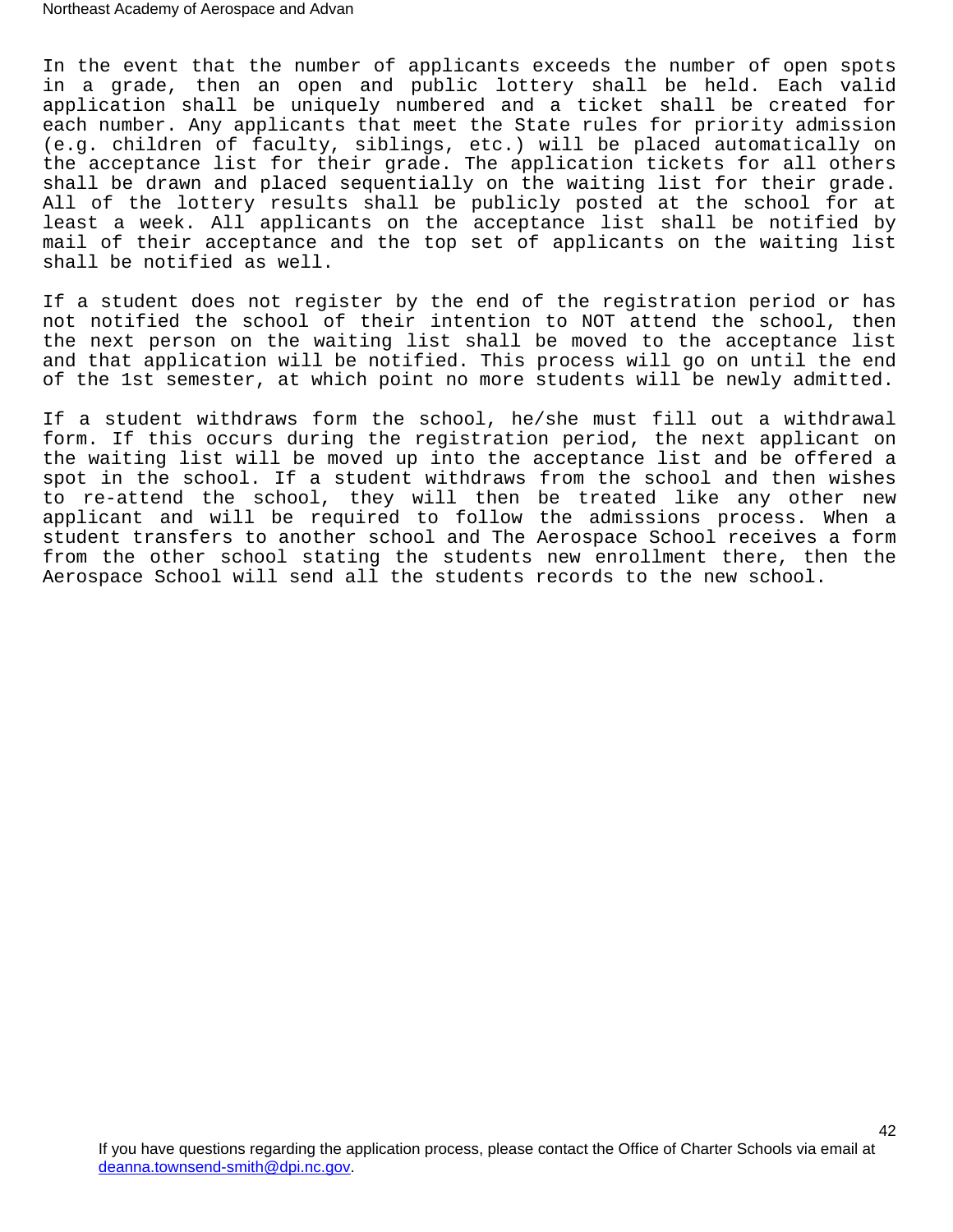# **PROJECTED ENROLLMENT 2016-17 through 2020-2021**

#### IDENTIFY LEA FROM WHICH STUDENTS WILL PROBABLY COME

LEA #1 Elizabeth City-Pasquotank Public Schools LEA #2 Perquimans County Schools LEA #3 Camden County Schools

In the following tables, please list for each year and grade level, the numbers of students that the school reasonably expects to enroll. In addition, please indicate any plans to increase the grade levels offered by the school over time and be sure these figures match those on the initial cover page.

|             |                   | 2016-2017         |                   |                   | 2017-2018         |                   |                   | 2018-2019         |                   |                   | 2019-2020         |                   |                   | 2020-2021         |                   |
|-------------|-------------------|-------------------|-------------------|-------------------|-------------------|-------------------|-------------------|-------------------|-------------------|-------------------|-------------------|-------------------|-------------------|-------------------|-------------------|
|             | <b>LEA</b><br>700 | <b>LEA</b><br>720 | <b>LEA</b><br>150 | <b>LEA</b><br>700 | <b>LEA</b><br>720 | <b>LEA</b><br>150 | <b>LEA</b><br>700 | <b>LEA</b><br>720 | <b>LEA</b><br>150 | <b>LEA</b><br>700 | <b>LEA</b><br>720 | <b>LEA</b><br>150 | <b>LEA</b><br>700 | <b>LEA</b><br>720 | <b>LEA</b><br>150 |
| Grade<br>06 | $\mathbf{0}$      | $\overline{0}$    | $\mathbf{0}$      | $\overline{0}$    | $\overline{0}$    | $\overline{0}$    | $\overline{0}$    | $\overline{0}$    | $\theta$          | $\overline{0}$    | $\overline{0}$    | $\overline{0}$    | 40                | 10                | 10                |
| Grade<br>07 | $\mathbf{0}$      | $\mathbf{0}$      | $\mathbf{0}$      | 40                | 10                | 10                | 40                | 10                | 10                | 40                | 10                | 10                | 40                | 10                | 10                |
| Grade<br>08 | 40                | 10                | 10                | 40                | 10                | 10                | 40                | 10                | 10                | 40                | 10                | 10                | 40                | 10                | 10                |
| Grade<br>09 | 40                | 10                | 10                | 40                | 10                | 10                | 40                | 10                | 10                | 40                | 10                | 10                | 40                | 10                | 10                |
| Grade<br>10 | $\mathbf{0}$      | $\Omega$          | $\overline{0}$    | 40                | 10                | 10                | 40                | 10                | 10                | 40                | 10                | 10                | 40                | 10                | 10                |
| Grade<br>11 | $\theta$          | $\theta$          | $\mathbf{0}$      | $\overline{0}$    | $\overline{0}$    | $\overline{0}$    | 40                | 10                | 10                | 40                | 10                | 10                | 40                | 10                | 10                |
| Grade<br>12 | $\mathbf{0}$      | $\Omega$          | $\overline{0}$    | $\Omega$          | $\overline{0}$    | $\overline{0}$    | $\overline{0}$    | $\overline{0}$    | $\overline{0}$    | 40                | 10                | 10                | 40                | 10                | 10                |
|             | 80                | 20                | 20                | 160               | 40                | 40                | 200               | 50                | 50                | 240               | 60                | 60                | 280               | 70                | 70                |
|             | 120               |                   |                   |                   | 240               |                   |                   | 300               |                   |                   | 360               |                   |                   | 420               |                   |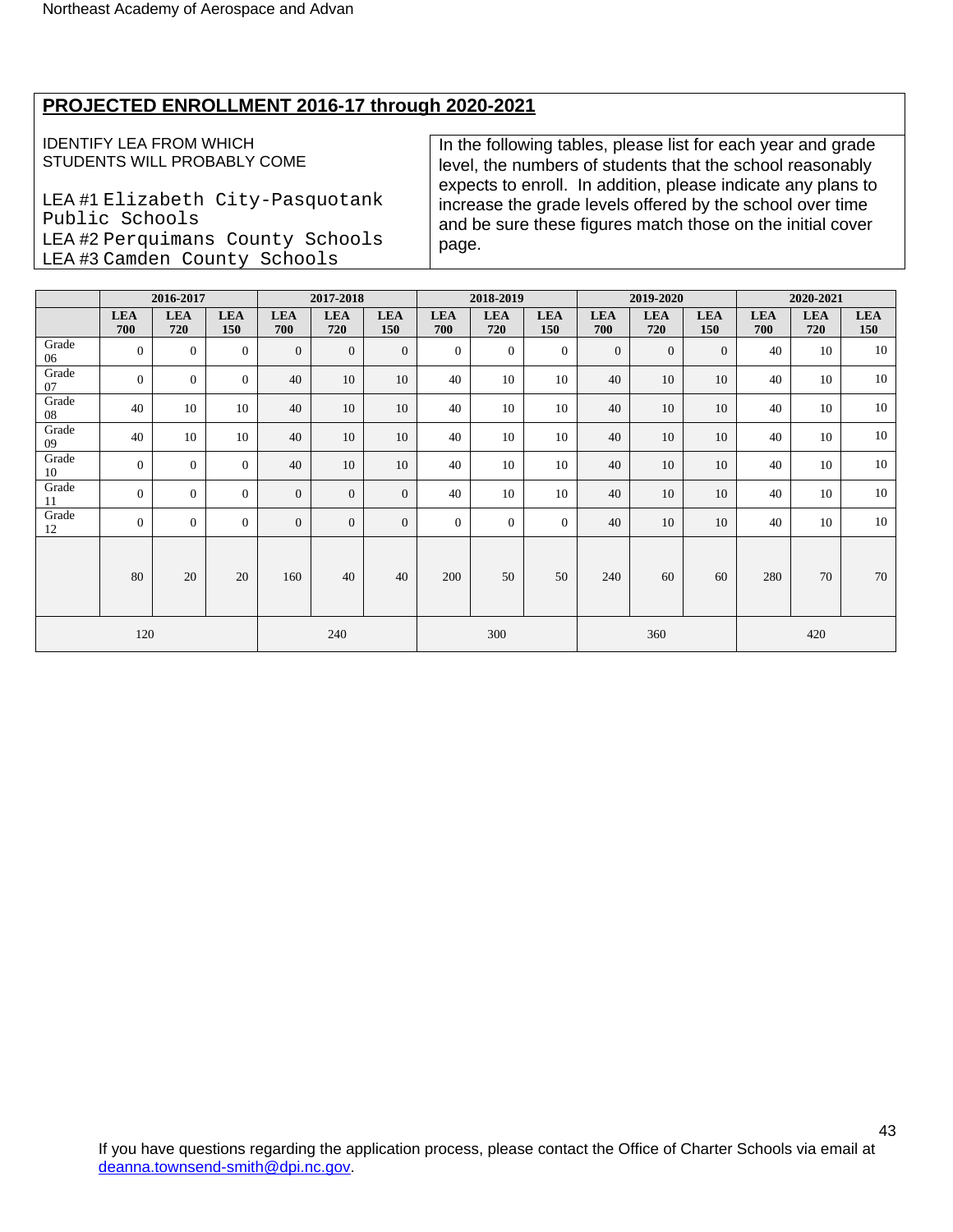# <span id="page-43-0"></span>**V. OPERATIONS**

# <span id="page-43-1"></span>**Transportation Plan:**

Describe in detail the transportation plan that will ensure that no child is denied access to the school due to lack of transportation. The details of this plan should align with the Mission, identified need for the charter school, targeted student population, and the budget proposal.

The school plans to develop an online car pool option for parents. In addition it will contract with local school districts to provide transportation for students. This region also has a regional bus system and the school will explore contracting with them if needed. Student pick up points will be established throughout the service area based upon enrolled student addresses and needs.

## <span id="page-43-2"></span>**School Lunch Plan:**

Describe in detail the school lunch plan that will ensure that no child is lacking a daily meal. The details of this plan should align with the targeted student population and school budget proposal.

The Northeast Academy for Aerospace & Advanced Technologies will contract with the food service vendor at ECSU to provide students a lunch at a fixed cost. The school intends to set aside a percentage of this charge to assist students who are on free and reduced lunch. It will also explore contracting with a local school district to feed students who are on free and reduced lunch. A substantial amount of funding has been budgeted to accommodate students in need. According to current FRL data, approximately 60% of students in the six-county region participate in the program. Though<br>sufficient funding will be available, the school intends to explore sufficient funding will be available, the school participation in the National School Lunch Program.

## <span id="page-43-3"></span>**Civil Liability and Insurance (***GS 115C-238.29F(c)***):**

The Charter School shall obtain and maintain insurance at a minimum in the following amounts:

- 1. Errors and omissions: one million dollars (\$1,000,000) per claim;
- 2. General liability: one million dollars (\$1,000,000) per occurrence;
- 3. Boiler and machinery: the replacement cost of the building;
- 4. Real and personal property: the appraised value of the building and contents;
- 5. Fidelity bonds: no less than two hundred fifty thousand dollars (\$250,000) to cover employee dishonesty;
- 6. Automobile liability: one million dollars (\$1,000,000) per occurrence; and
- 7. Workers' compensation: as specified by Chapter 97 of the General Statutes.

| Area of proposed<br>coverage                             | Proposed amount of coverage | Cost (Quote) |
|----------------------------------------------------------|-----------------------------|--------------|
| Comprehensive General<br>Liability                       | \$1,000,000                 | \$1,384.00   |
| Officers and<br>Directors/Errors and<br><b>Omissions</b> | \$1,000,000                 | \$2,600.00   |
| <b>Property Insurance</b>                                | \$400,000                   | \$1,892.00   |
|                                                          |                             | 44           |

If you have questions regarding the application process, please contact the Office of Charter Schools via email at [deanna.townsend-smith@dpi.nc.gov](mailto:officeofcharterschools@dpi.nc.gov).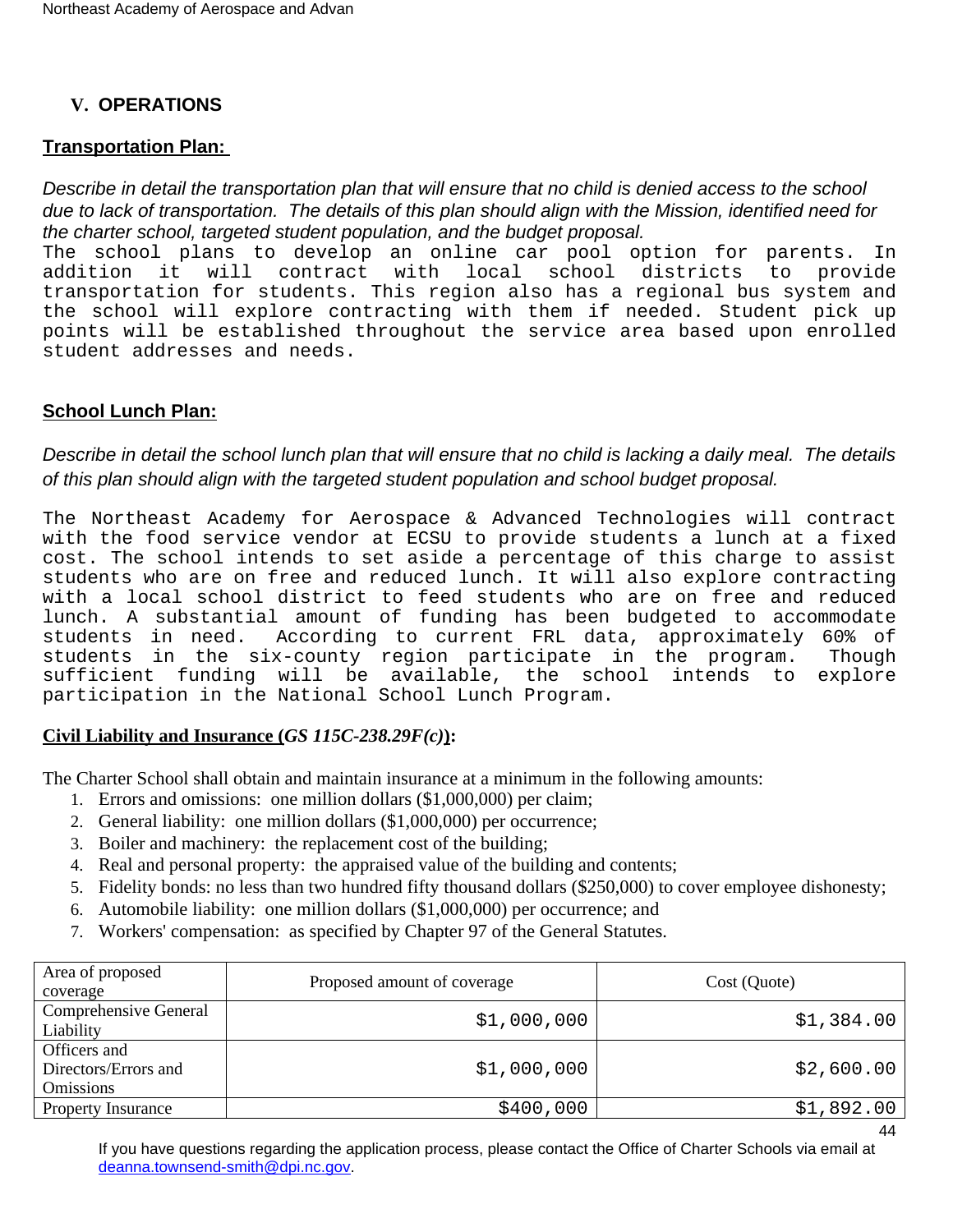| Motor Vehicle Liability                     |           | \$1,000,000 | \$80.00    |
|---------------------------------------------|-----------|-------------|------------|
| <b>Bonding</b><br>Minimum/Maximum<br>Amount | \$250,000 | \$250,000   | \$335.00   |
| Other                                       |           | \$1,000,000 | \$1,000.00 |
| <b>Total Cost</b>                           |           |             | \$7,291.00 |

\*The applicant must provide a quote from an insurance provider as part of this application (as Appendix P) to demonstrate the levels of insurance coverage and projected cost.

# <span id="page-44-0"></span>**Health and Safety Requirements:**

All public charter schools are required to follow the regulations regarding health and safety as stated in § 115C238.29F (a).

We, the Board members at (Charter School Name) will develop a written safety plan and policies to be shared with staff, parents and students and be available upon inspection from the Department of Public Instruction and local Health Departments.

neaaat1 07/25/2014

(Board Chair Signature) (Date)

# <span id="page-44-1"></span>**Facility:**

Note that the SBE may approve a charter school prior to the school's obtaining a facility; however, students may not attend school and no funds will be allocated until the school has obtained a valid Certificate of Occupancy for Educational use to the Office of Charter Schools.

What is your plan to obtain a building? Identify the steps that the board will take to acquire a facility and obtain the Educational Certificate of Occupancy. If a facility has been identified please fill out the Facility Form (Appendix Q).

The Elizabeth City State University Board of Trustees resolved to support the development of the Northeast Academy of Aerospace and Advanced Technologies, to be housed on the ECSU campus, on June 10, 2014. We have identified the Pharmacy Building on campus as the space we would occupy. This program has been discontinued so it is used very little, if at all. The university's enrollment is down by almost 900 students in the last three years, so space is available.

Please attach copies of Facilities Inspections as Appendix R.

What is the breakdown of cost per square foot for the proposed facility? Outline how this cost is comparable to the commercial and educational spaces for the proposed school location.

Since the proposed facility is already in existence, it is not necessary to determine cost per square foot. Lease terms will be negotiated with ECSU once the charter has been approved.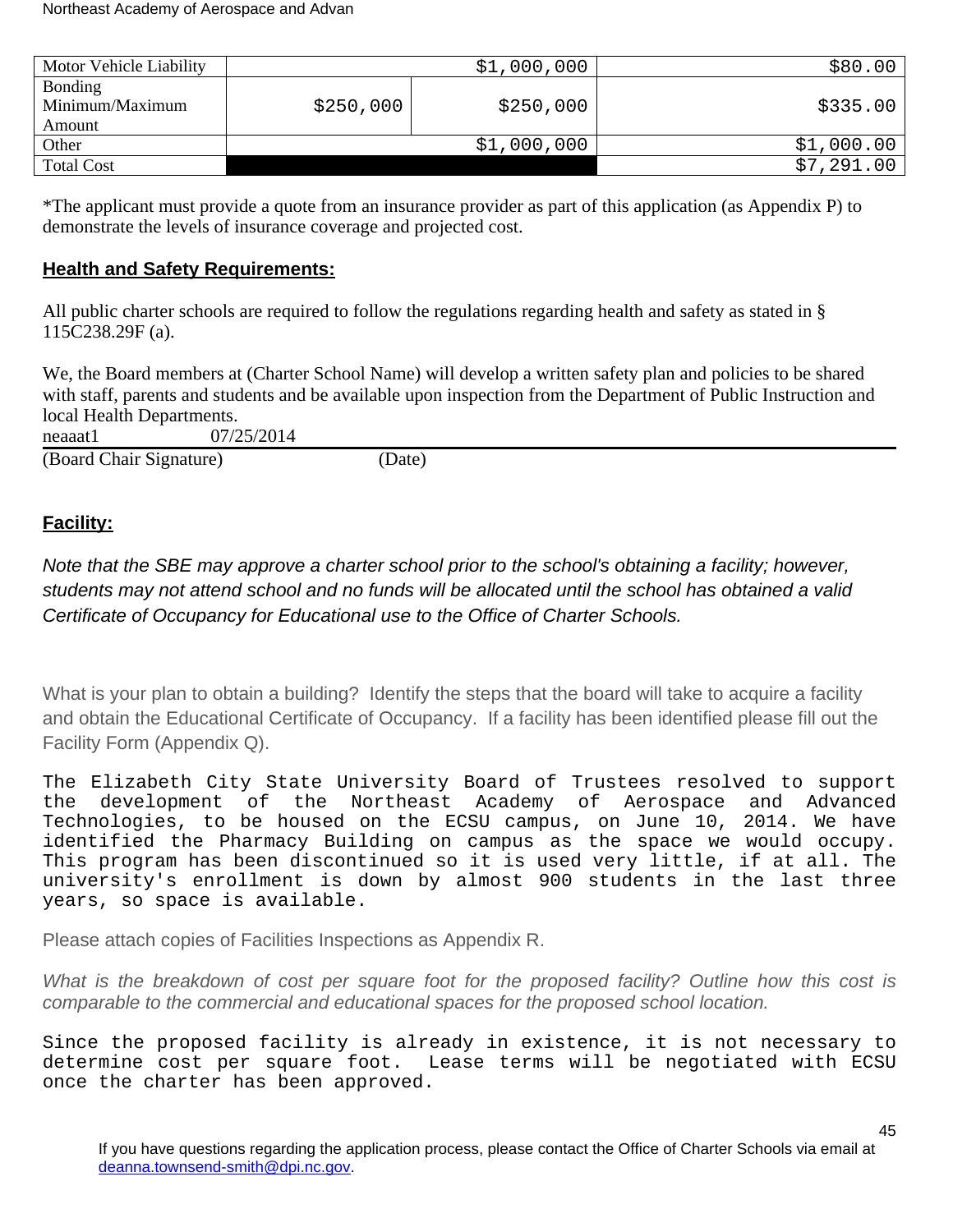**Facility Contingency Plan:** Describe the method of finding a facility if the one the board has identified will not be ready by the time the public charter school will be opening. Include information regarding the immediate spatial needs of the school and identify any programs that will not be immediately offered because a permanent facility has yet to open.

We have identified several other sites if specific buildings on the campus of ECSU are not ready for the first day of school. One site is the former Elizabeth City Middle School Building. We could occupy the second floor for very little cost. The classrooms would need painting and carpet. This space would not effect the curricular offerings of the school.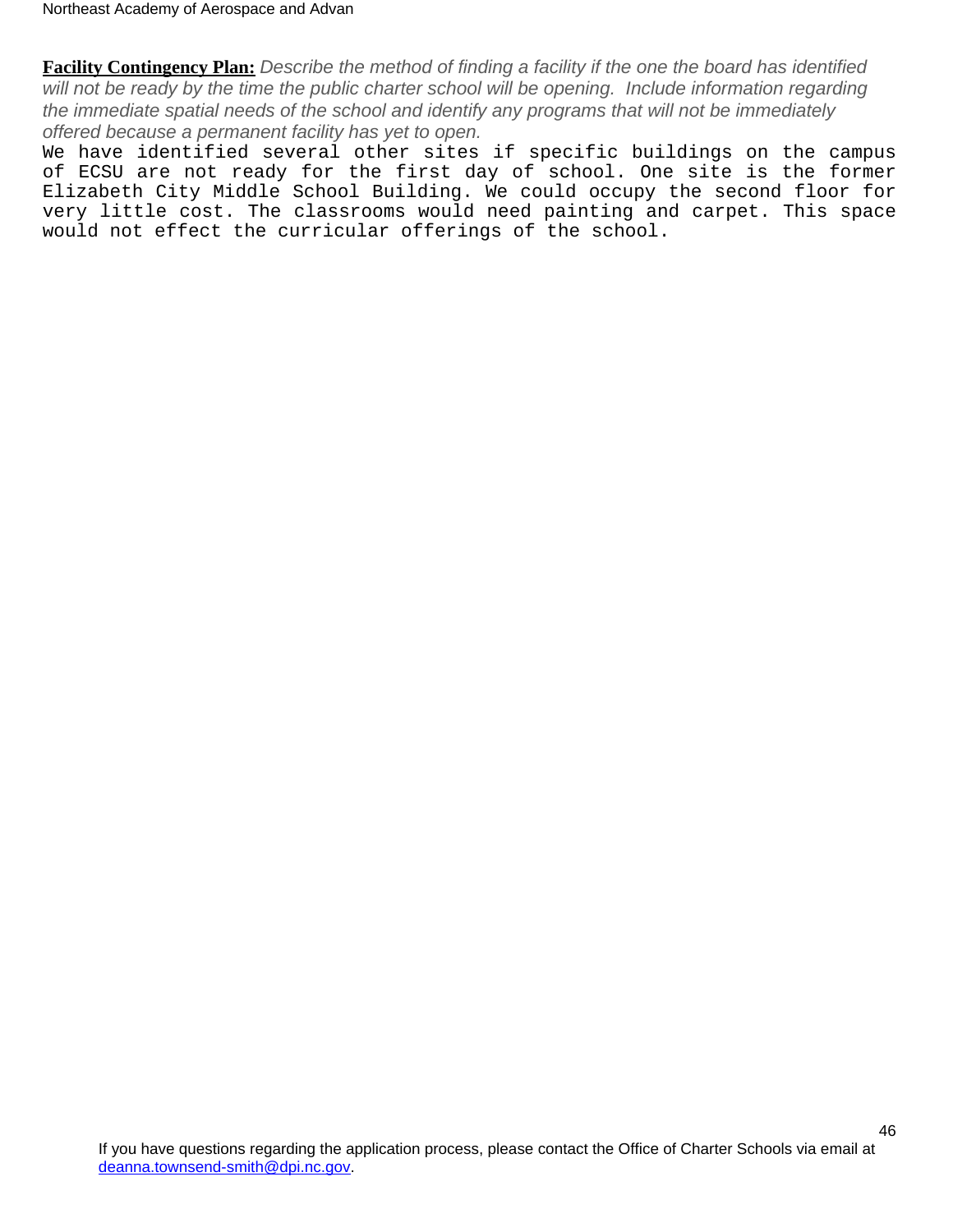# **VI.FINANCIAL PLAN**

In the following sections present a detailed description of assumptions and revenue estimates, including but not limited to the basis for revenue projections, staffing levels, and costs. The narrative should specifically address the degree to which the school budget will rely on variable income.

## **Budget: Revenue Projections from each LEA 2016-17**

<span id="page-46-0"></span>

|                        |                                        |                                                                                                          |                   | State Funds: Charter schools receive an equivalent amount per student as the local education agency (LEA) receives per         |
|------------------------|----------------------------------------|----------------------------------------------------------------------------------------------------------|-------------------|--------------------------------------------------------------------------------------------------------------------------------|
| <b>SHOW</b>            |                                        | student receives from the State. Funding is based on the 1 <sup>st</sup> month average daily membership. |                   |                                                                                                                                |
| <b>CALCULATIONS</b>    | $\bullet$                              | In year 1 - Base state allotments are determined by the LEA in which the student resides                 |                   |                                                                                                                                |
| <b>FOR FIGURING</b>    | $\bullet$                              |                                                                                                          |                   | In year 2 and beyond- Base State allotments are determined by the LEA in which the school is located.                          |
| <b>STATE</b>           |                                        |                                                                                                          |                   | Local Funds: Charter schools receive a per pupil share of the local current expense of the LEA in which the student resides.   |
| <b>AND LOCAL</b>       |                                        |                                                                                                          |                   | Federal Funds: Charter schools must qualify and apply for the individual federal grants based on their population of students. |
| <b>DOLLARS</b>         |                                        |                                                                                                          |                   |                                                                                                                                |
|                        |                                        | REFER TO RESOURCE GUIDE FOR ADDITIONAL INFORMATION AND SOURCE DOCUMENTS                                  |                   |                                                                                                                                |
| <b>FOR THE</b>         |                                        |                                                                                                          |                   |                                                                                                                                |
| <b>PROPOSED</b>        |                                        |                                                                                                          |                   |                                                                                                                                |
| <b>CHARTER</b>         |                                        |                                                                                                          |                   |                                                                                                                                |
| <b>SCHOOL</b>          | LEA #1 700                             | - Elizabeth City-Pasquotank Public Schools                                                               |                   |                                                                                                                                |
|                        | <b>Revenue</b>                         | 2014-2015 Per Pupil Funding                                                                              | Projected LEA ADM | Approximate funding for 2016-2017                                                                                              |
| Refer to the           | <b>State Funds</b>                     | \$5,214.85                                                                                               | 80                | \$417,188.00                                                                                                                   |
|                        | <b>Local Funds</b>                     | \$2,013.00                                                                                               | 80                | \$161,040.00                                                                                                                   |
| <b>Resource Manual</b> | <b>Federal EC Funds</b>                | \$3,373.72                                                                                               | 8                 | \$26,989.76                                                                                                                    |
| <b>Finance Section</b> | <b>Totals</b>                          |                                                                                                          |                   | \$605,217.76                                                                                                                   |
| for_guidance on        |                                        |                                                                                                          |                   |                                                                                                                                |
| estimated funding      | LEA #2 720<br>$-$                      | Perquimans County Schools                                                                                |                   |                                                                                                                                |
| amounts                | <b>Revenue</b>                         | 2014-2015 Per Pupil Funding                                                                              | Projected LEA ADM | <b>Approximate funding for</b><br>2016-2017                                                                                    |
|                        | <b>State Funds</b>                     | \$6,163.58                                                                                               | 20                | \$123,271.60                                                                                                                   |
|                        | <b>Local Funds</b>                     | \$1,824.00                                                                                               | 20                | \$36,480.00                                                                                                                    |
|                        | <b>Federal EC Funds</b>                | \$3,151.77                                                                                               | $\overline{2}$    | \$6,303.54                                                                                                                     |
|                        | <b>Totals</b>                          |                                                                                                          |                   | \$166,055.14                                                                                                                   |
|                        | LEA #3 150<br>$\overline{\phantom{m}}$ | Camden County Schools                                                                                    |                   |                                                                                                                                |
|                        | <b>Revenue</b>                         | 2014-2015 Per Pupil Funding                                                                              | Projected LEA ADM | Approximate funding for 2016-2017                                                                                              |
|                        | <b>State Funds</b>                     | \$6,072.59                                                                                               | 20                | \$121,451.80                                                                                                                   |
|                        | <b>Local Funds</b>                     | \$1,439.00                                                                                               | 20                | \$28,780.00                                                                                                                    |
|                        | <b>Federal EC Funds</b>                | \$3,768.11                                                                                               | 2                 | \$7,536.22                                                                                                                     |
|                        | <b>Totals</b>                          |                                                                                                          |                   | \$157,768.02                                                                                                                   |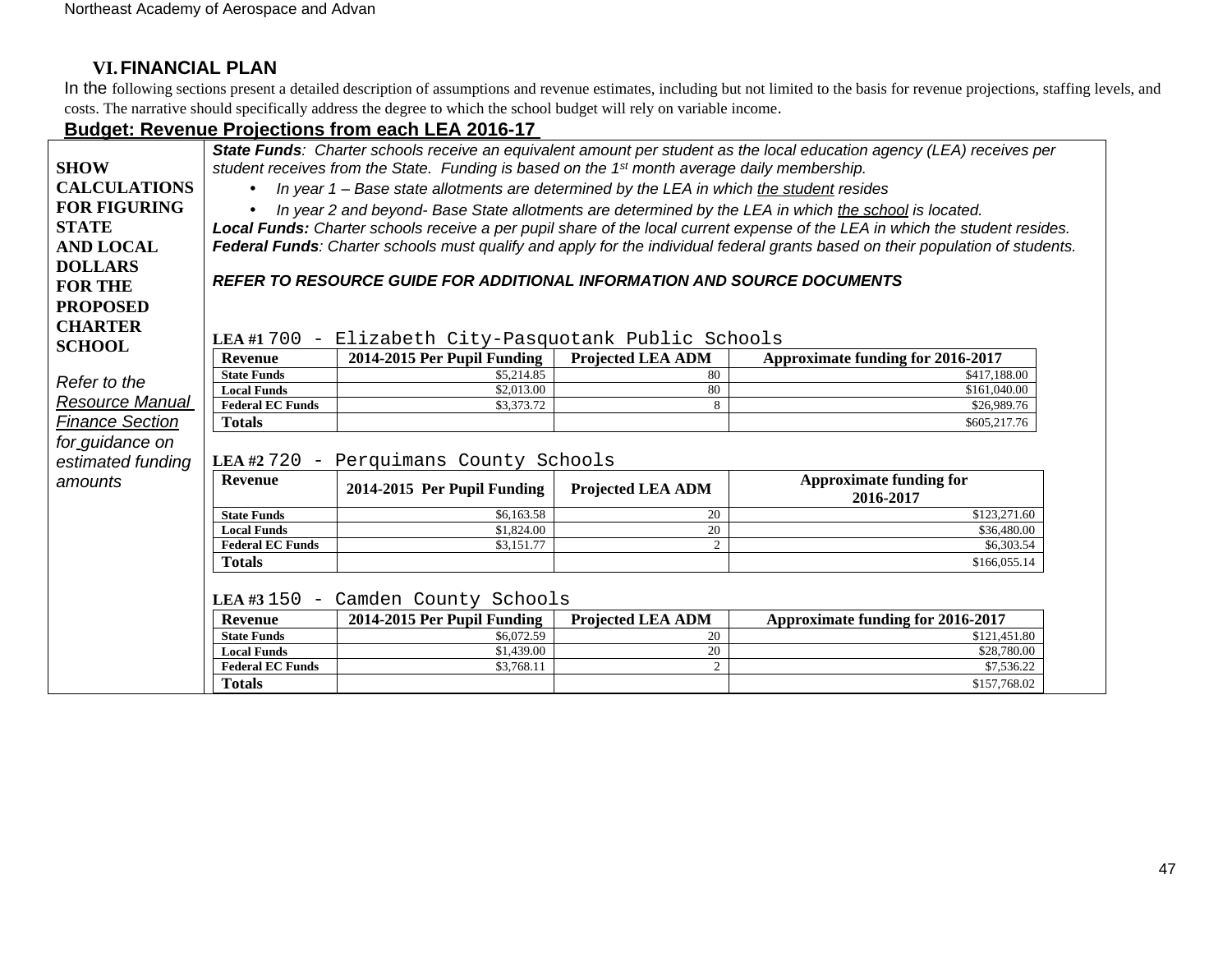# **Total Budget: Revenue Projections 2016-17 through 2020-2021**

| <b>INCOME:</b><br><b>REVENUE</b><br><b>PROJECTIONS</b> | 2016-2017   | 2017-2018   | 2018-2019   | 2019-2020   | 2020-2021   |
|--------------------------------------------------------|-------------|-------------|-------------|-------------|-------------|
| -State ADM Funds                                       | \$661,911   | \$1,323,822 | \$1,654,777 | \$1,985,732 | \$2,316,687 |
| -Local Per Pupil Funds                                 | \$226,300   | \$452,600   | \$565,750   | \$678,900   | \$792,050   |
| -Exceptional<br>Children<br>hr/> Federal Funds         | \$40,830    | \$81,660    | \$102,075   | \$122,490   | \$142,905   |
| -Other Funds*                                          | \$100,000   | \$0         | \$0         | \$0         | \$0         |
| -Working Capital*                                      | \$0         | \$0         | \$0         | \$0         | \$0         |
| <b>Z-TOTAL REVENUE</b>                                 | \$1,029,041 | \$1,858,082 | \$2,322,602 | \$2,787,122 | \$3,251,642 |

<span id="page-47-0"></span>**\*If the applicant is depending on other funding sources or working capital to balance the operating budget, please provide documentation such as signed statements from donors, foundations, bank documents, etc., on the commitment of these funds.** If these figures are loans, the repayment needs to be explained in the narrative and found within the budget projections.

**Assurances are needed to confirm the commitment of these additional sources of revenue. Please include these as Appendix S.**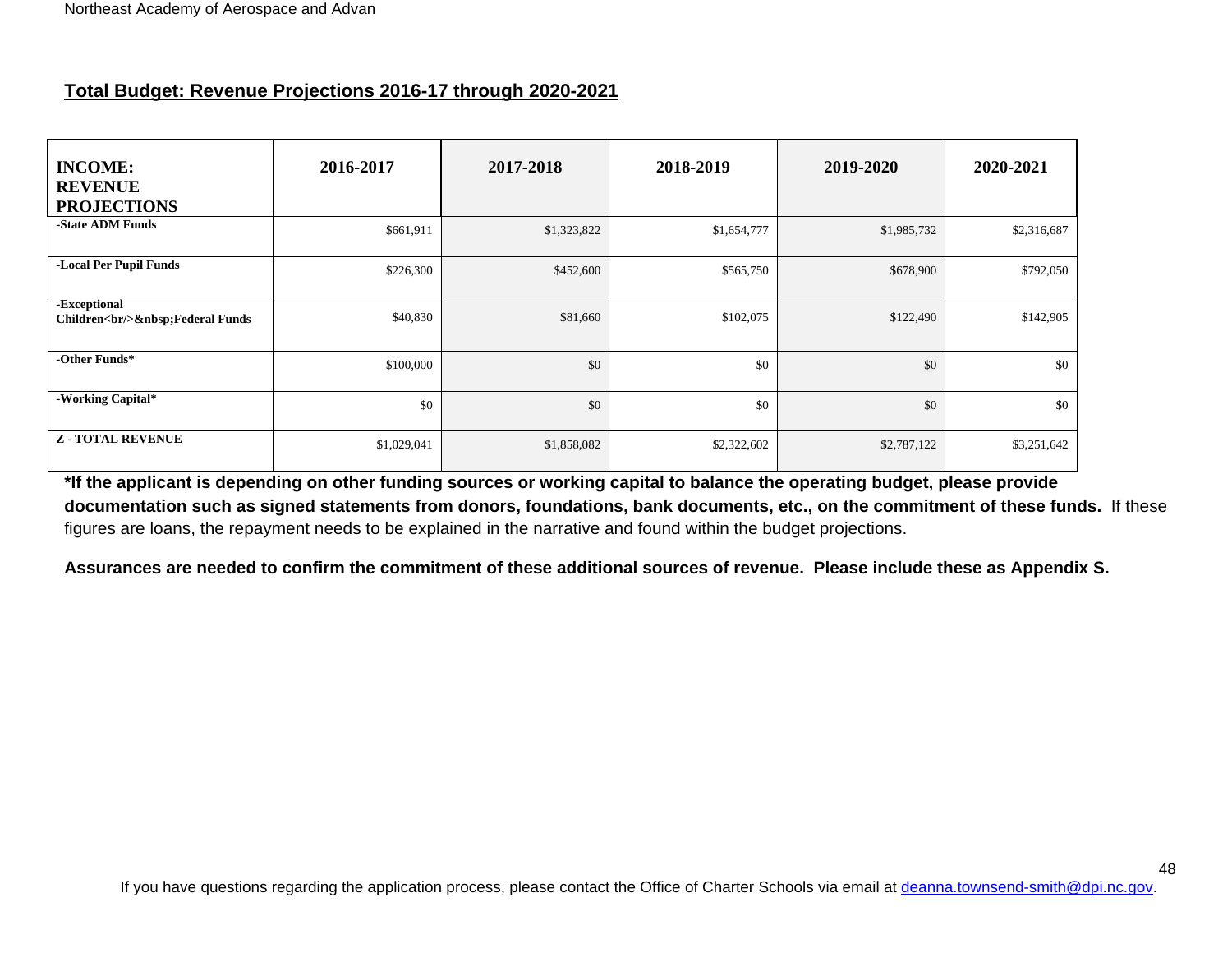# **Personnel Budget: Expenditure Projections 2016-17 through 2020-2021**

The personnel list below may be amended to meet the staffing of individual charter schools: This list should align with the projected staff located in the Operations Plan.

<span id="page-48-0"></span>

| <b>BUDGET</b><br><b>EXPENDITURE</b><br><b>PROJECTIONS</b><br><b>Personnel</b> |                | 2016-2017       |                 |                | 2017-2018       |                 |                | 2018-2019       |                 |                 | 2019-2020       |                 |                 | 2020-2021       |                 |  |
|-------------------------------------------------------------------------------|----------------|-----------------|-----------------|----------------|-----------------|-----------------|----------------|-----------------|-----------------|-----------------|-----------------|-----------------|-----------------|-----------------|-----------------|--|
|                                                                               | Num<br>Staff   | Avg<br>Salary   | Total<br>salary | <b>FTE</b>     | Avg<br>Salary   | Total<br>salary | <b>FTE</b>     | Avg<br>Salary   | Total<br>salary | <b>FTE</b>      | Avg<br>Salary   | Total<br>salary | <b>FTE</b>      | Avg<br>Salary   | Total<br>salary |  |
| Administrative & Support<br>Personnel:                                        |                |                 |                 |                |                 |                 |                |                 |                 |                 |                 |                 |                 |                 |                 |  |
| Lead Administrator                                                            | 1              | \$80,000        | \$80,000        | $\mathbf{1}$   | \$85,000        | \$85,000        | $\mathbf{1}$   | \$85,000        | \$85,000        |                 | \$90,000        | \$90,000        | 1               | \$95,000        | \$95,000        |  |
| <b>Assistant Administrator</b>                                                | $\overline{0}$ | \$0             | $\overline{50}$ | $\Omega$       | \$0             | $\overline{50}$ | $\theta$       | \$0             | \$0             | $\Omega$        | \$0             | $\overline{50}$ | $\theta$        | \$0             | $\sqrt{6}$      |  |
| Finance Officer                                                               | $\overline{0}$ | $\overline{50}$ | $\overline{50}$ | $\Omega$       | $\overline{50}$ | $\overline{50}$ | $\theta$       | \$0             | $\overline{50}$ | $\Omega$        | $\overline{50}$ | $\overline{50}$ | $\Omega$        | $\overline{50}$ | \$0             |  |
| Clerical                                                                      | 1              | \$30,000        | \$30,000        | $\mathbf{1}$   | \$35,000        | \$35,000        | $\mathbf{1}$   | \$38,000        | \$38,000        |                 | \$38,000        | \$38,000        | 1               | \$38,000        | \$38,000        |  |
| Food Service Staff                                                            | $\theta$       | \$0             | $\overline{50}$ | $\Omega$       | \$0             | $\overline{50}$ | $\overline{0}$ | $\overline{50}$ | $\overline{50}$ | $\theta$        | $\overline{50}$ | \$0             | $\Omega$        | $\overline{50}$ | $\overline{50}$ |  |
| Custodians                                                                    | $\mathbf{0}$   | $\overline{50}$ | $\overline{50}$ | $\overline{0}$ | $\overline{50}$ | $\overline{50}$ | $\overline{0}$ | $\overline{50}$ | $\sqrt{50}$     | $\Omega$        | $\sqrt{50}$     | \$0             | $\mathbf{0}$    | \$0             | $\sqrt{6}$      |  |
| <b>Transportation Staff</b>                                                   | $\overline{0}$ | \$0             | \$0             | $\Omega$       | \$0             | \$0             | $\overline{0}$ | $\overline{50}$ | \$0             | $\Omega$        | $\overline{50}$ | \$0             | $\mathbf{0}$    | \$0             | $\overline{50}$ |  |
| A - Total Admin and<br>Support:                                               | $\overline{2}$ |                 | \$110,000       | 2              |                 | \$120,000       | $\overline{2}$ |                 | \$123,000       | 2               |                 | \$128,000       | $\overline{2}$  |                 | \$133,000       |  |
| <b>Instructional Personnel:</b>                                               |                |                 |                 |                |                 |                 |                |                 |                 |                 |                 |                 |                 |                 |                 |  |
| Core Content Teacher(s)                                                       | $\mathfrak{Z}$ | \$45,000        | \$135,000       | 8              | \$45,000        | \$360,000       | 12             | \$47,666        | \$571,992       | $\overline{15}$ | \$48,460        | \$726,900       | <sup>19</sup>   | \$47,736        | \$906.984       |  |
| Electives/Specialty<br>Teacher(s)                                             | $\overline{2}$ | \$40,000        | \$80,000        | $\overline{4}$ | \$40,000        | \$160,000       | 6              | \$43,500        | \$261,000       | $\tau$          | \$45,142        | \$315,994       | $7\overline{ }$ | \$45,142        | \$315,994       |  |
| <b>Exceptional Children</b><br>Teacher(s)                                     | $\mathbf{1}$   | \$45,000        | \$45,000        | $\mathbf{1}$   | \$45,000        | \$45,000        | $\mathbf{1}$   | \$45,000        | \$45,000        | $\mathbf{3}$    | \$45,000        | \$135,000       | $\mathfrak{Z}$  | \$45,000        | \$135,000       |  |
| <b>Instructional Support</b>                                                  | $\mathbf{1}$   | \$50,000        | \$50,000        | $\overline{2}$ | \$46,600        | \$93,200        | $\overline{2}$ | \$48,300        | \$96,600        | $\overline{4}$  | \$47,500        | \$190,000       | $\overline{4}$  | \$47,500        | \$190,000       |  |
| <b>Teacher Assistants</b>                                                     | $\overline{0}$ | \$0             | \$0             | 1              | \$35,000        | \$35,000        | $\overline{2}$ | \$35,000        | \$70,000        | 2               | \$35,000        | \$70,000        | $\overline{2}$  | \$35,000        | \$70,000        |  |
| <b>B</b> - Total Instructional<br>Personnel:                                  | $\tau$         |                 | \$310,000       | 16             |                 | \$693,200       | 23             |                 | \$1,044,592     | 31              |                 | \$1,437,894     | 35              |                 | \$1,617,978     |  |

If you have questions regarding the application process, please contact the Office of Charter Schools via email at [deanna.townsend-smith@dpi.nc.gov](mailto:officeofcharterschools@dpi.nc.gov).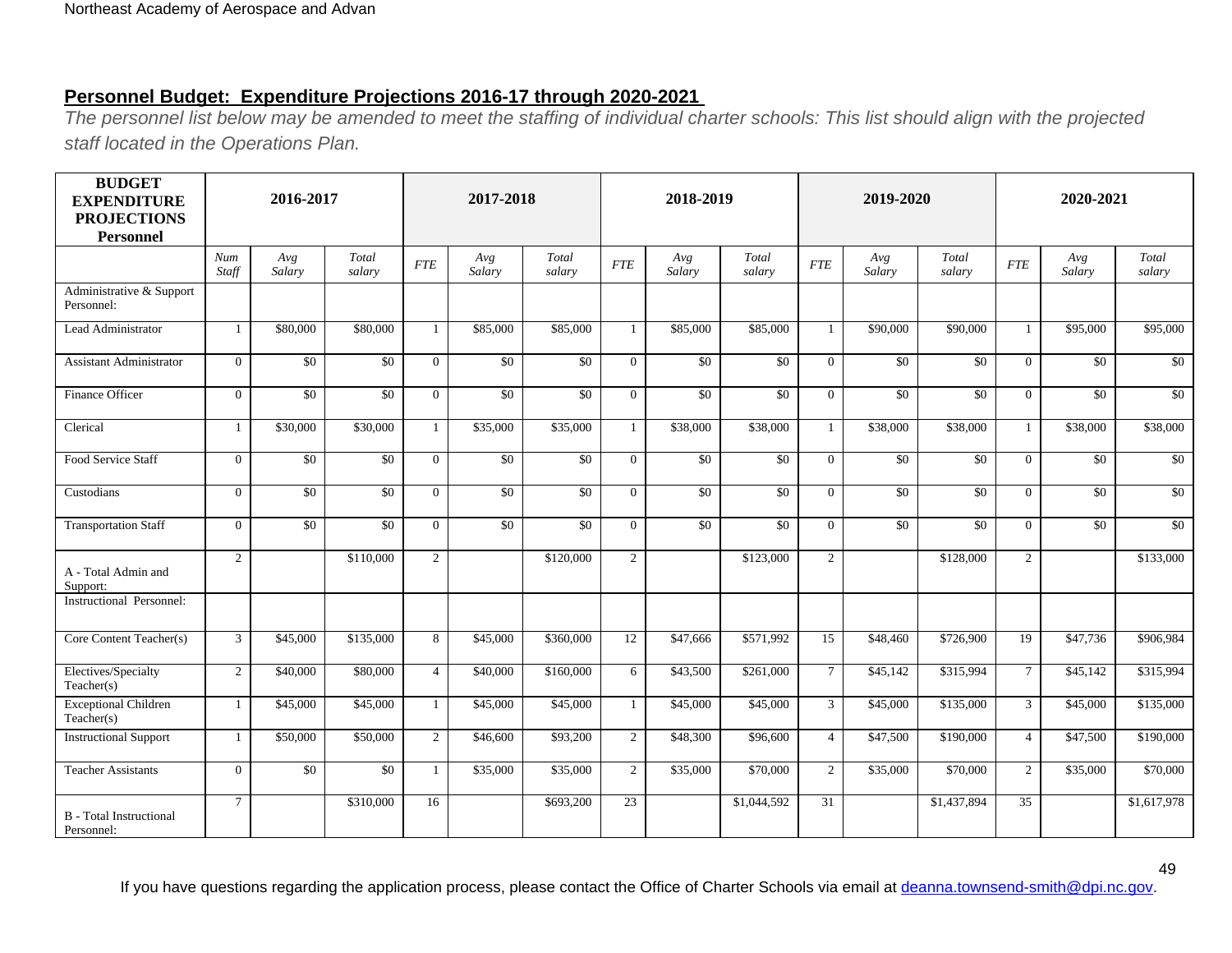#### Northeast Academy of Aerospace and Advan

| $A+B = C$ - Total Admin,<br>Support and Instructional                   | 9              |                 | \$420,000       | 18             |                 | \$813,200             | 25              |                 | \$1,167,592     | 33             |         | \$1,565,894     | 37               |         | \$1,750,978     |
|-------------------------------------------------------------------------|----------------|-----------------|-----------------|----------------|-----------------|-----------------------|-----------------|-----------------|-----------------|----------------|---------|-----------------|------------------|---------|-----------------|
| Personnel:<br>Administrative & Support                                  |                |                 |                 |                |                 |                       |                 |                 |                 |                |         |                 |                  |         |                 |
| <b>Benefits</b>                                                         |                |                 |                 |                |                 |                       |                 |                 |                 |                |         |                 |                  |         |                 |
| Health Insurance                                                        | $\overline{2}$ | \$5,435         | \$10,870        | $\overline{2}$ | \$5,435         | \$10,870              | $\overline{2}$  | \$5,435         | \$10,870        | $\overline{2}$ | \$5,435 | \$10,870        | $\overline{2}$   | \$5,435 | \$10,870        |
| Retirement Plan--NC<br><b>State</b>                                     | $\overline{2}$ | \$8,079         | \$16,158        | $\overline{2}$ | \$8,814         | \$17,628              | $\overline{2}$  | \$9,034         | \$18,068        | $\overline{2}$ | \$9,401 | \$18,802        | $\overline{2}$   | \$9,768 | \$19,536        |
| Retirement Plan--Other                                                  | $\overline{0}$ | \$0             | \$0             | $\overline{0}$ | \$0             | \$0                   | $\overline{0}$  | \$0             | \$0             | $\theta$       | \$0     | \$0             | $\mathbf{0}$     | \$0     | \$0             |
| Life Insurance                                                          | $\overline{0}$ | $\overline{50}$ | $\overline{50}$ | $\overline{0}$ | $\overline{50}$ | $\overline{50}$       | $\mathbf{0}$    | $\overline{50}$ | $\overline{50}$ | $\overline{0}$ | \$0     | $\overline{50}$ | $\overline{0}$   | \$0     | $\overline{50}$ |
| Disability                                                              | $\overline{2}$ | \$660           | \$1,320         | $\sqrt{2}$     | \$720           | \$1,440               | $\overline{2}$  | \$738           | \$1,476         | 2              | \$768   | \$1,536         | $\overline{2}$   | \$798   | \$1,596         |
| Medicare                                                                | $\overline{2}$ | \$797           | \$1,594         | $\overline{2}$ | \$870           | \$1,740               | $\overline{2}$  | \$891           | \$1,782         | $\overline{2}$ | \$928   | \$1,856         | $\overline{2}$   | \$964   | \$1,928         |
| Social Security                                                         | $\overline{2}$ | \$3,410         | \$6,820         | $\overline{2}$ | \$3,720         | \$7,440               | $\overline{2}$  | \$3,813         | \$7,626         | $\overline{2}$ | \$3,968 | \$7,936         | $\overline{2}$   | \$4,123 | \$8,246         |
| D - Total Admin and<br><b>Support Benefits:</b>                         | 10             |                 | \$36,762        | 10             |                 | \$39,118              | 10              |                 | \$39,822        | 10             |         | \$41,000        | 10               |         | \$42,176        |
| <b>Instructional Personnel</b><br>Benefits:                             |                |                 |                 |                |                 |                       |                 |                 |                 |                |         |                 |                  |         |                 |
| Health Insurance                                                        | $\overline{7}$ | \$5,435         | \$38,045        | 16             | \$5,435         | \$86,960              | 23              | \$5,435         | \$125,005       | 31             | \$5,435 | \$168,485       | $\overline{35}$  | \$5,435 | \$190,225       |
| Retirement Plan--NC<br><b>State</b>                                     | $\overline{7}$ | \$6,505         | \$45,535        | 16             | \$6,394         | \$102,304             | 23              | \$6,686         | \$153,778       | 31             | \$6,814 | \$211,234       | $\overline{35}$  | \$6,790 | \$237,650       |
| Retirement Plan--Other                                                  | $\overline{0}$ | \$0             | \$0             | $\overline{0}$ | \$0             | \$0                   | $\overline{0}$  | \$0             | \$0             | $\overline{0}$ | \$0     | \$0             | $\mathbf{0}$     | \$0     | $\overline{50}$ |
| Social Security                                                         | $\tau$         | \$2,745         | \$19,215        | 16             | \$2,698         | \$43,168              | $\overline{23}$ | \$2,822         | \$64,906        | 31             | \$2,876 | \$89,156        | $\overline{35}$  | \$2,866 | \$100,310       |
| Disability                                                              | $\tau$         | \$531           | \$3,717         | 16             | \$522           | \$8,352               | 23              | \$546           | \$12,558        | 31             | \$556   | \$17,236        | $\overline{35}$  | \$554   | \$19,390        |
| Medicare                                                                | $\overline{7}$ | \$642           | \$4,494         | 16             | \$631           | \$10,096              | 23              | \$660           | \$15,180        | 31             | \$672   | \$20,832        | 35               | \$670   | \$23,450        |
| Life Insurance                                                          | $\overline{0}$ | \$0             | \$0             | $\overline{0}$ | \$0             | \$0                   | $\overline{0}$  | \$0             | \$0             | $\overline{0}$ | \$0     | \$0             | $\mathbf{0}$     | \$0     | \$0             |
| E - Total Instructional<br>Personnel Benefits:                          | 35             |                 | \$111,006       | 80             |                 | \$250,880             | 115             |                 | \$371,427       | 155            |         | \$506,943       | 175              |         | \$571,025       |
| $D+E = F - Total$<br><b>Personnel Benefits</b>                          | 45             |                 | \$147,768       | 90             |                 | \$289,998             | 125             |                 | \$411,249       | 165            |         | \$547,943       | 185              |         | \$613,201       |
| $A+D = G$ - Total Admin<br>and Support Personnel<br>(Salary & Benefits) | 12             |                 | \$146,762       | 12             |                 | $\overline{$}159,118$ | 12              |                 | \$162,822       | 12             |         | \$169,000       | 12               |         | \$175,176       |
| $B+E=H$ - Total                                                         | 42             |                 | \$421,006       | 96             |                 | \$944,080             | 138             |                 | \$1,416,019     | 186            |         | \$1,944,837     | $\overline{210}$ |         | \$2,189,003     |

If you have questions regarding the application process, please contact the Office of Charter Schools via email at [deanna.townsend-smith@dpi.nc.gov](mailto:officeofcharterschools@dpi.nc.gov).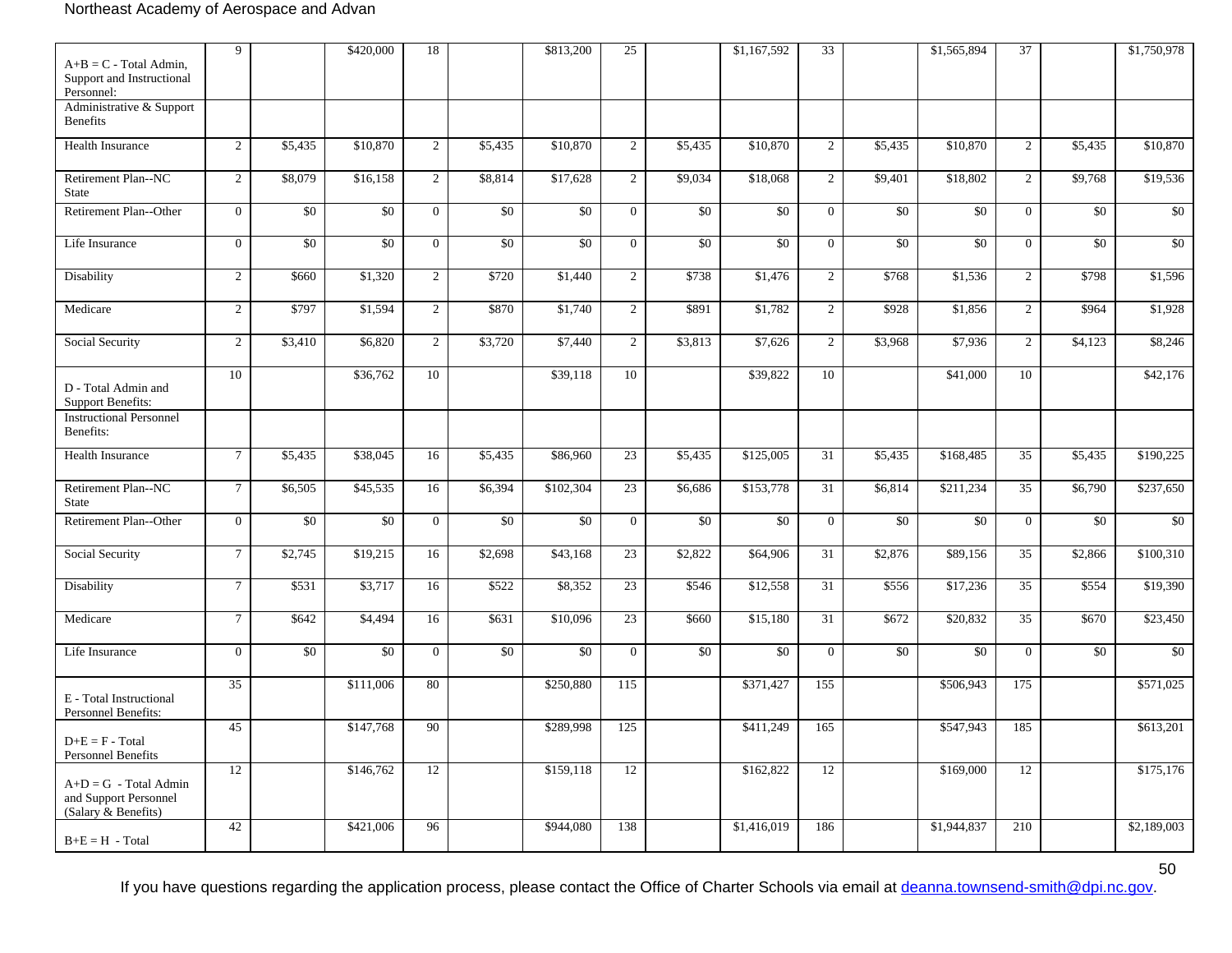#### Northeast Academy of Aerospace and Advan

| <b>Instructional Personnel</b><br>(Salary & Benefits) |  |           |     |             |     |             |     |             |            |             |
|-------------------------------------------------------|--|-----------|-----|-------------|-----|-------------|-----|-------------|------------|-------------|
|                                                       |  | \$567,768 | 108 | \$1,103,198 | 150 | \$1,578,841 | 198 | \$2,113,837 | 222<br>∠∠∠ | \$2,364,179 |
| $G+H=J$ - TOTAL<br>PERSONNEL                          |  |           |     |             |     |             |     |             |            |             |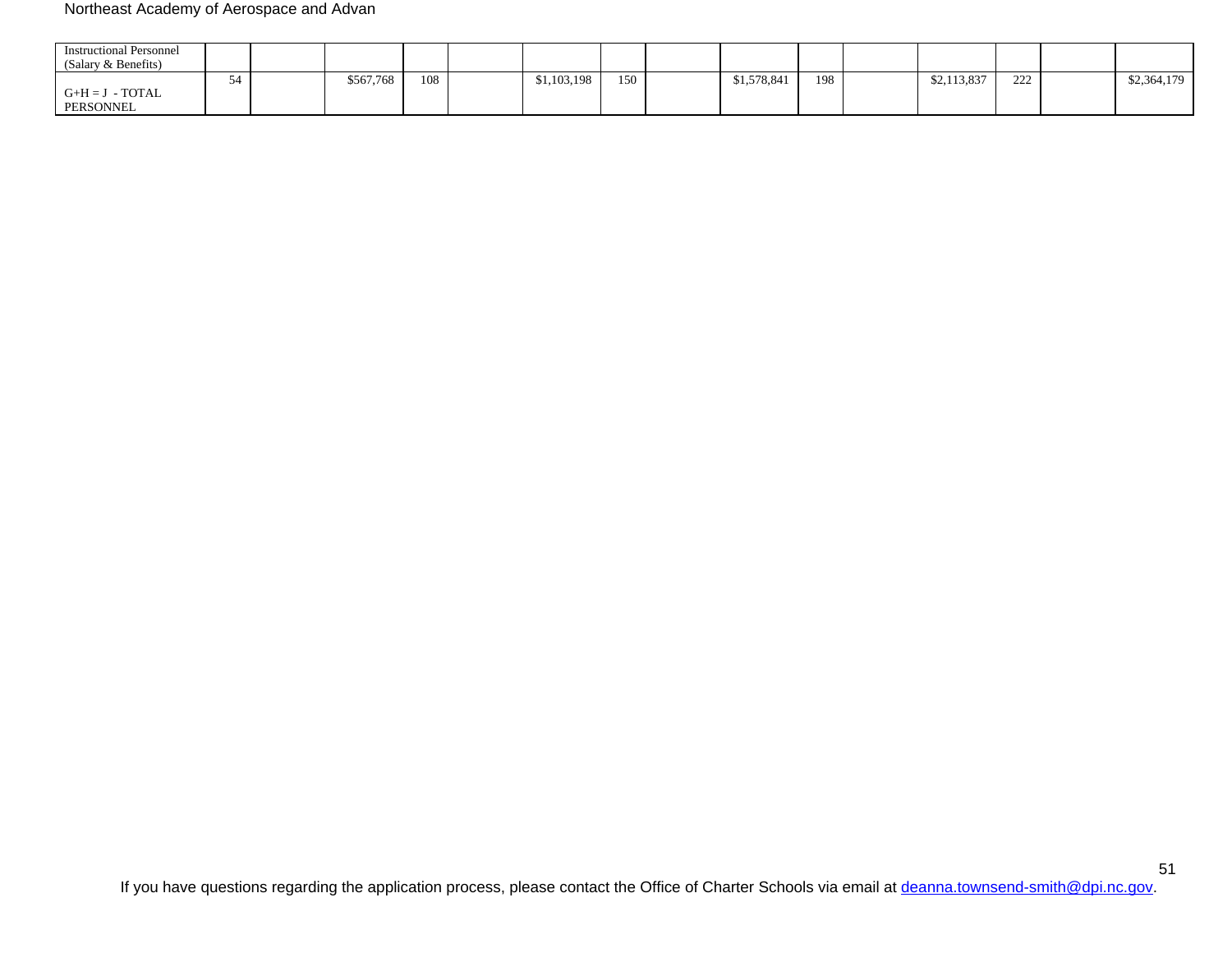<span id="page-51-0"></span>

| <b>BUDGET OPERATIONS EXPENDITURE</b> |                                                                           |                 |                       |                 |                 |           |
|--------------------------------------|---------------------------------------------------------------------------|-----------------|-----------------------|-----------------|-----------------|-----------|
| <b>PROJECTIONS</b>                   |                                                                           | 2016-2017       | 2017-2018             | 2018-2019       | 2019-2020       | 2020-2021 |
|                                      | Administrative & Support:                                                 |                 |                       |                 |                 |           |
| Office:                              | <b>Office Supplies</b>                                                    | \$6,000         | \$2,000               | \$2,000         | \$4,000         | \$4,000   |
|                                      | Paper                                                                     | \$500           | \$500                 | \$500           | \$1,000         | \$1,000   |
|                                      | Computers & Software                                                      | \$1,200         | $\overline{50}$       | \$0             | \$2,000         | \$0       |
|                                      | Communications & Telephone                                                | \$2,000         | \$500                 | \$500           | \$500           | \$500     |
|                                      | Copier leases                                                             | \$1,000         | \$1,000               | \$2,000         | \$2,000         | \$3,000   |
| Management Company                   | <b>Contract Fees</b>                                                      | \$0             | \$0                   | \$0             | \$0             | \$0       |
| <b>Professional Contract</b>         | <b>Legal Counsel</b>                                                      | \$0             | $\overline{50}$       | $\overline{50}$ | $\overline{50}$ | $\$0$     |
|                                      | <b>Student Accounting</b>                                                 | $\overline{50}$ | \$0                   | $\overline{50}$ | \$0             | \$0       |
|                                      | Financial                                                                 | \$7,500         | \$7,500               | \$7,500         | \$7,500         | \$7,500   |
|                                      | Other Professional                                                        | \$0             | \$0                   | \$0             | \$0             | \$0       |
| Facilities                           | Facility Lease/Mortgage                                                   | $\overline{50}$ | $\overline{50}$       | \$0             | $\overline{50}$ | \$0       |
|                                      | Maintenance                                                               | \$0             | $\overline{50}$       | $\overline{50}$ | $\overline{50}$ | $\$0$     |
|                                      | <b>Custodial Supplies</b>                                                 | $\overline{50}$ | $\overline{50}$       | $\overline{50}$ | \$0             | \$0       |
|                                      | <b>Custodial Contract</b>                                                 | \$0             | $\overline{50}$       | \$0             | $\overline{50}$ | $\$0$     |
|                                      | Insurance (pg19)                                                          | \$9,886         | \$9,886               | \$9,886         | \$9,886         | \$9,886   |
|                                      | Other                                                                     | \$0             | $\overline{50}$       | $\overline{50}$ | $\overline{50}$ | \$0       |
| <b>Utilities</b>                     | Electric                                                                  | \$0             | \$0                   | \$0             | $\overline{50}$ | $\$0$     |
|                                      | Gas                                                                       | $\overline{50}$ | \$0                   | \$0             | \$0             | \$0       |
|                                      | Water/Sewer                                                               | \$0             | $\overline{50}$       | \$0             | $\overline{50}$ | $\$0$     |
|                                      | Trash                                                                     | \$0             | \$0                   | \$0             | \$0             | \$0       |
| Transportation                       | <b>Buses</b>                                                              | \$98,840        | \$197,680             | \$247,100       | \$296,520       | \$494,200 |
|                                      | Gas                                                                       | \$0             | \$0                   | \$0             | \$0             | \$0       |
|                                      | Oil/Tires & Maintenance                                                   | $\overline{50}$ | \$0                   | \$0             | \$0             | \$0       |
| Other                                | Marketing                                                                 | \$5,000         | $\frac{1}{1}$ \$3,000 | \$3,000         | $\sqrt{$2,000}$ | \$2,000   |
|                                      | Child nutrition                                                           | \$79,920        | \$159,840             | \$199,800       | \$239,760       | \$279,720 |
|                                      | Travel                                                                    | \$2,500         | \$5,000               | \$5,000         | \$7,000         | \$7,000   |
|                                      | Other                                                                     | \$0             | \$0                   | \$0             | \$0             | \$0       |
|                                      | K - TOTAL Administrative &<br><b>Support Operations</b><br>Instructional: | \$214,346       | \$386,906             | \$477,286       | \$572,166       | \$808,806 |
| <b>Instructional Contract</b>        | <b>Staff Development</b>                                                  | \$51,000        | \$81,000              | \$81,000        | \$81,000        | \$81,000  |
|                                      |                                                                           |                 |                       |                 |                 |           |

## **Operations Budget: Expenditure Projections 2016-17 through 2020-2021**

If you have questions regarding the application process, please contact the Office of Charter Schools via email at [deanna.townsend-smith@dpi.nc.gov](mailto:officeofcharterschools@dpi.nc.gov).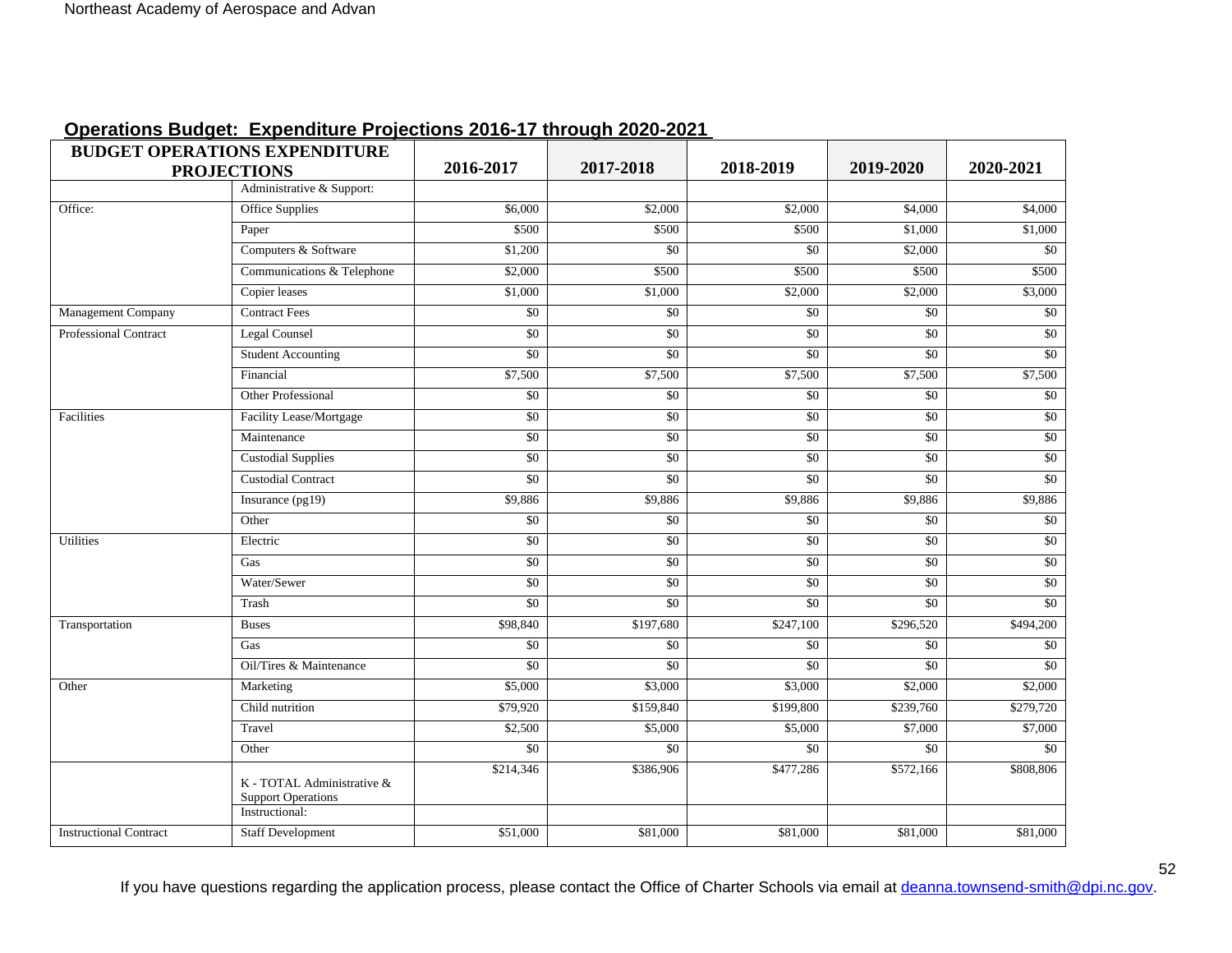#### Northeast Academy of Aerospace and Advan

| <b>Classroom Technology</b> | Software                                     | \$15,000  | \$15,000  | \$20,000  | \$25,000  | \$25,000    |
|-----------------------------|----------------------------------------------|-----------|-----------|-----------|-----------|-------------|
| <b>Books and Supplies</b>   | <b>Instructional Materials</b>               | \$12,000  | \$30,000  | \$30,000  | \$50,000  | \$50,000    |
|                             | Curriculum/Texts                             | \$10,000  | \$10,000  | \$10,000  | \$15,000  | \$15,000    |
|                             | Copy Paper                                   | \$0       | \$0       | \$0       | \$0       | \$0         |
|                             | <b>Testing Supplies</b>                      | \$200     | \$600     | \$1,000   | \$1,500   | \$2,000     |
|                             | Other                                        | \$60,000  | \$60,000  | \$30,000  | \$30,000  | \$60,000    |
|                             | L - TOTAL Instructional<br><b>Operations</b> | \$148,200 | \$196,600 | \$172,000 | \$202,500 | \$233,000   |
|                             | $K+L = M - TOTAL$<br><b>OPERATIONS</b>       | \$362,546 | \$583,506 | \$649,286 | \$774,666 | \$1,041,806 |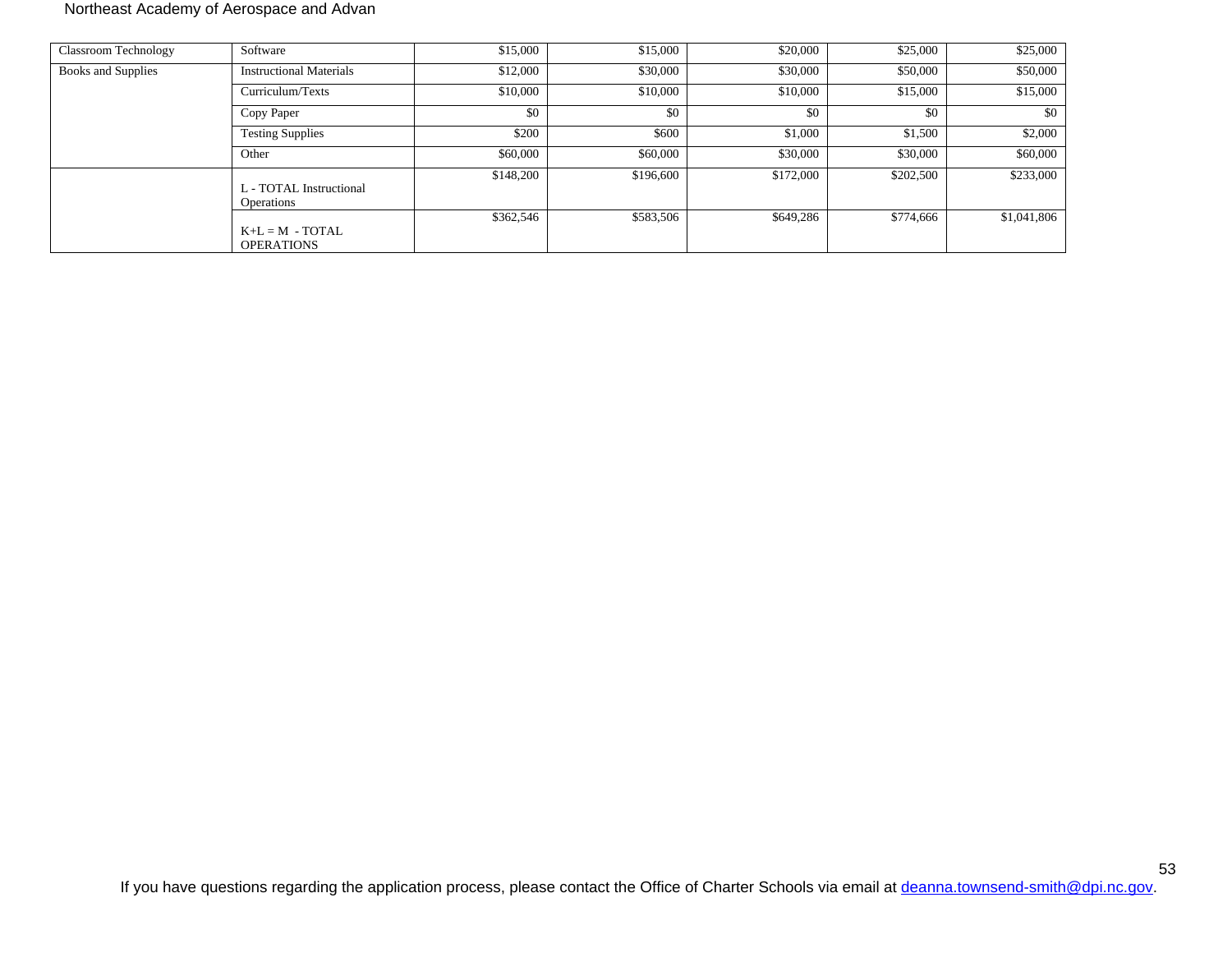| <b>BUDGET OPERATIONS</b><br><b>EXPENDITURE PROJECTIONS</b> | 2016-2017   | 2017-2018   | 2018-2019   | 2019-2020   | 2020-2021   |
|------------------------------------------------------------|-------------|-------------|-------------|-------------|-------------|
| J - TOTAL PERSONNEL                                        | \$567.768   | \$1,103,198 | \$1,578,841 | \$2,113,837 | \$2,364,179 |
| M - TOTAL OPERATIONS                                       | \$362.546   | \$583,506   | \$649,286   | \$774,666   | \$1,041,806 |
| J+ M =N TOTAL EXPENDITURES                                 | \$930.314   | \$1,686,704 | \$2,228,127 | \$2,888,503 | \$3,405,985 |
| <b>Z - TOTAL REVENUE</b>                                   | \$1,029,041 | \$1,858,082 | \$2,322,602 | \$2,787,122 | \$3,251,642 |
| $Z - N = SURPLUS / (DEFICIT)$                              | \$98,727    | \$171,378   | \$94,475    | $-$101,381$ | $-$154,343$ |

#### <span id="page-53-0"></span>**Overall Budget:**

## <span id="page-53-1"></span>**Budget Narrative:** (No more than one and a half pages)

Please include additional information that showcases all assumptions for your budgetary calculations.

*1.* How was the student enrollment number projected? Provide an explanation as to why you believe there is a demand for the school that will meet this enrollment projection.

Provide the break-even point of student enrollment.

Since the school will be located in Pasquotank County where surveys and public meetings indicated a high level of dissatisfaction with current school district results, it seemed likely that at least half (60) of the initial cohort would come from Pasquotank, with relatively smaller numbers (5-10) from adjacent counties. Pasquotank alone has over 1,000 home school students, with many additional students receiving instruction through several private schools in the area. With the backing of aerospace employers and civic leaders, it appears likely that the school can attract an adequate enrollment. While we anticipate 120 students for the first year, a total enrollment of 100 students would be the break-even point. By the second year, the school will be in solid financial condition.

Discuss the school's contingency plan to meet financial needs if anticipated revenues are not received or are lower than estimated.

The school has received assurances from NC New Schools and local legislators that they will assist the school in seeking additional start-up money well in advance of opening for the first year.

Does the budget rely on sources of funds other than state, county, and federal (e.g. loans, donations etc.? If so, please provide the source and amount. Be sure that the appropriate assurances documentation is provided in the appendices

See Appendix for letters of assurance from NC New Schools and a local legislator.

Provide the student to teacher ratio that the budget is built on. 1:20

*2.* Does the school intend to contract for services such as student accounting and financial services, exceptional children instructional support, custodial etc. Describe the criteria and procedures for the selection of contractors and large purchases.

The school has already secured a reasonable quote for financial services from a local CPA well-known in the community, whose father formerly served as chairman of the Pasquotank County Board of Education. The school will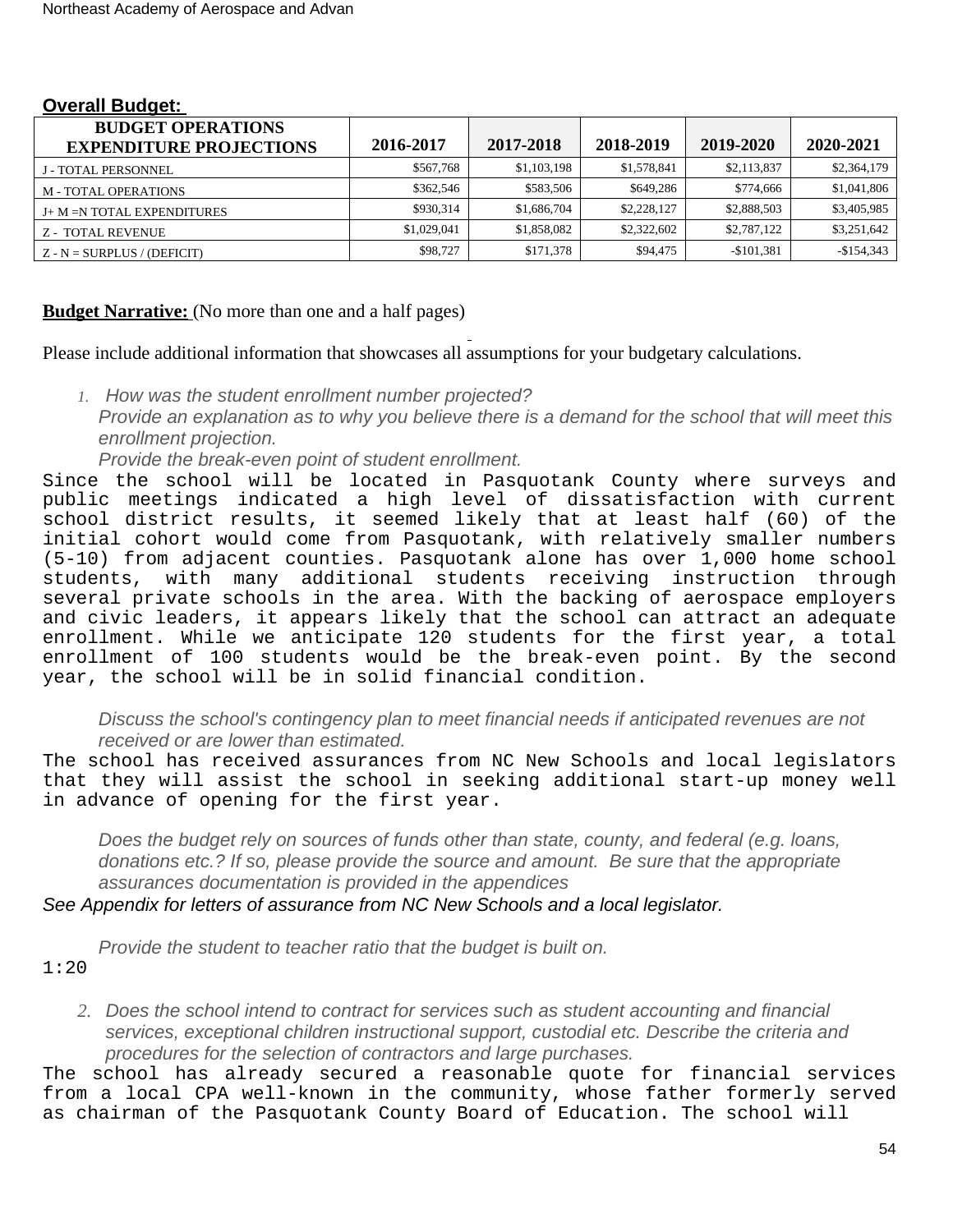solicit bids for an annual audit. The school intends to initially employ a dual-certified teacher with EC certification, and hire a full-time EC teacher by the second year. Given additional fundraising for the first two years start-up costs, the school anticipates adequate resources to contract for additional EC services if required by student needs.

*3.* Explain how the budget aligns with the school's mission, curricular offerings, transportation plans, and facility needs.

Realizing that the quality of the teacher in the classroom, supported by an outstanding school-based leader, matters more than any other factor in student achievement, the priorities in the budget are placed on hiring and retaining high quality entrepreneurial teachers and leaders. Although the first two years are slim, income by the third year should support this level of investment in quality personnel. In addition, substantial investments are made in professional development and technology for a 1:1 initiative (see Other in Instructional operating costs). Finally resources will be adequate to fund college textbooks by the third year as students begin to embark on college classes related to their career goals.

*4.* What percentage of expenditures will be the school's goal for a general fund balance? Describe how the school will develop the fund balance.

The school will seek to maintain 18% of annual income in a fund balance, which should generate at least \$500,000 annually by the third year.

*5.* Provide a description of proposed financing structure. Include financing of facilities, other asset financing and leases.

Not applicable since Elizabeth City State University has agreed to host the school on facilities on their campus.

6. Will the school have assets from other sources (e.g. building, furniture, chairs, computers, etc.)? If yes, please provide a list. Note which are secured and which are anticipated, and include evidence of commitment for any assets on which the school's core operation depends. Not anticipated at this time.

If you have questions regarding the application process, please contact the Office of Charter Schools via email at [deanna.townsend-smith@dpi.nc.gov](mailto:officeofcharterschools@dpi.nc.gov).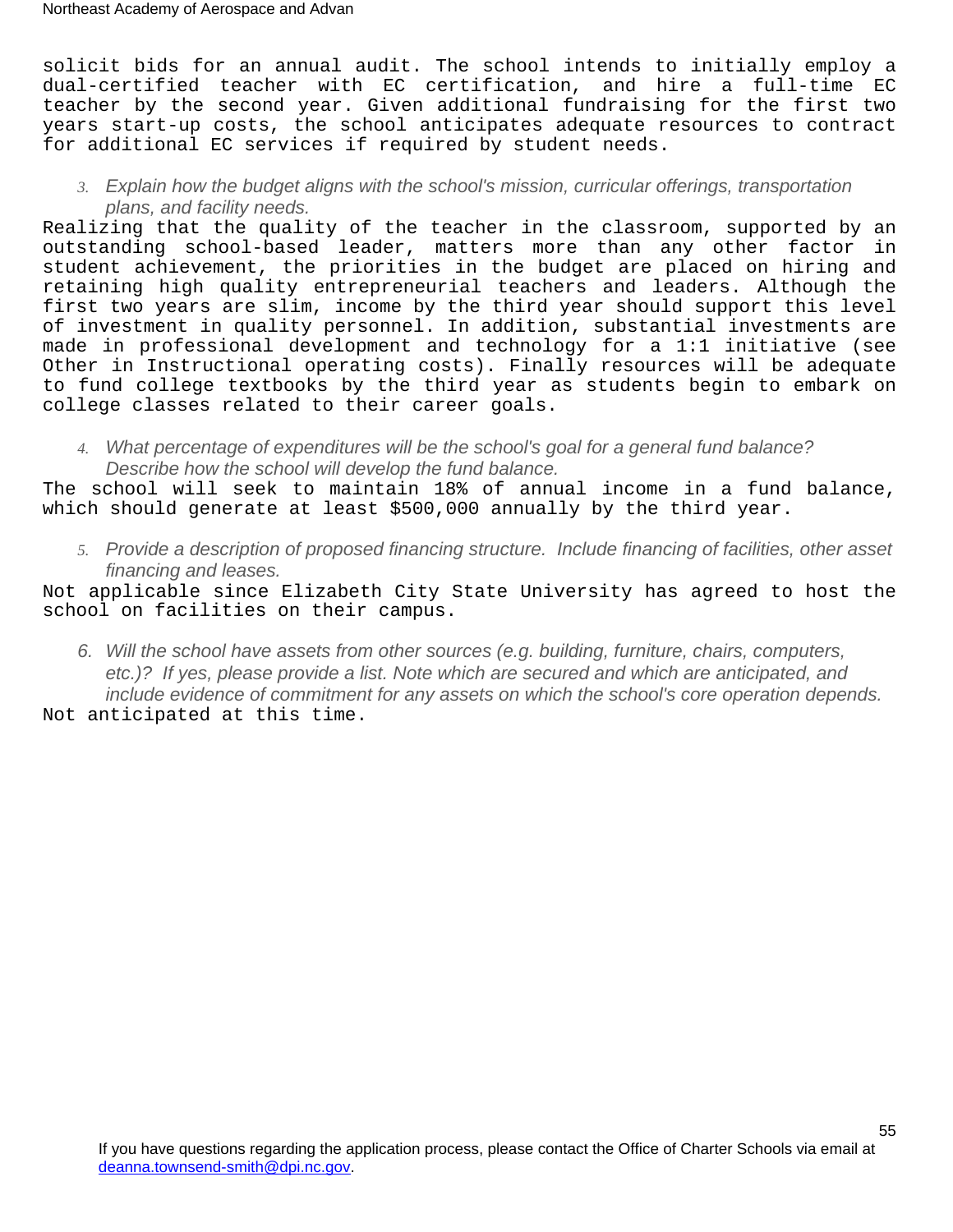#### <span id="page-55-0"></span>**Financial Compliance:** (No more than a half of a page)

How will the school ensure adequate internal controls, including segregation of duties, safeguarding of assets, accurate and adequate recording keeping?

The school will rely on advice from a locally-contracted CPA to establish these internal controls, coupled with feedback from an annual audit to improve these processes.

Provide any known or possible related party transactions (relationship, description of transaction and estimated dollars involved)

No known or anticipated party transactions.

Provide the name and contact information of the independent audit firm who will conduct the annual financial statement audit. If a firm has yet to be identified please list the firms the board has investigated.

he board is considering and will solicit bids from the following audit firms:

Mason L. Spruill, CPA, 521 S. Hughes Blvd., Elizabeth City, NC, 27909 Phone: (252)338-3860 info@mlspruillcpa.com

Strickland & Jones PC, 749 Boush St, Norfolk, VA, 23510 (757) 627-7672 www.stricklandandjones.com

Sherri Rose, CPA, PLLC, 8732 Union Grove Church Rd., Chapel Hill, NC 27516 Phone: 919-913-8081 info@Sherrirosecpa.com

Lisa P. Gill, CPA, PC, 4700 Falls of Neuse Road, Suite 230, Raleigh, North Carolina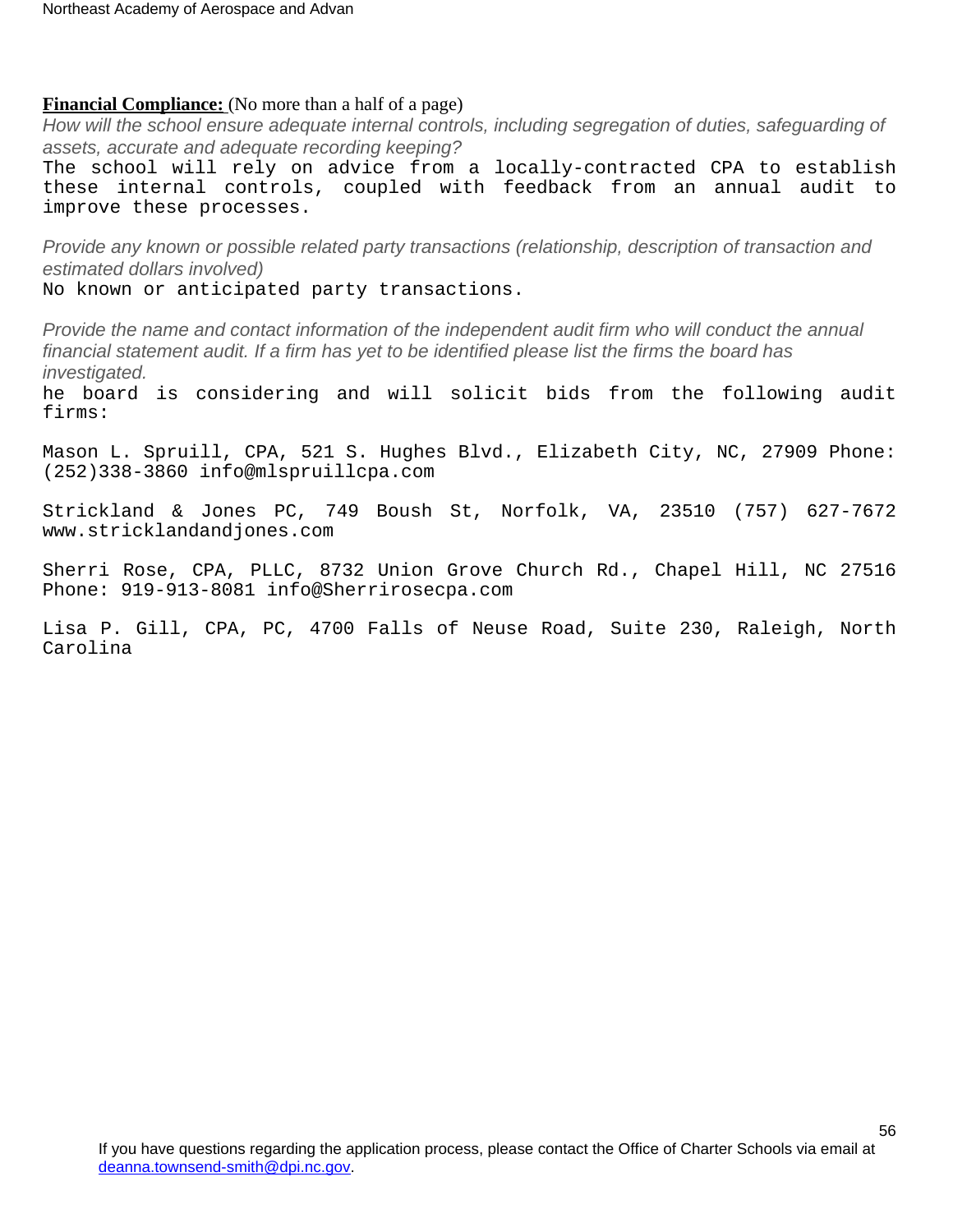# **VIIAGREEMENT PAGE**

# <span id="page-56-0"></span>**Application Fee:**

Pursuant to § 115C-238.29B(e) the charter school applicant must submit a \$1000 application fee to the Office of Charter Schools. The applicant must submit their application fee by the September 26, 2014 5:00 pm EDT deadline. Payments will be accepted in the form of a check or credit card. The Credit card Form is found on the Office of Charter Schools website. Cash is not accepted.

\*Application Note: The applicant must mail the check or credit card form along with a letter indicating the name of the proposed charter school, contact information and the enclosed payment amount to be received before or on the due date of September2 6, 2014 5:00 pm EDT. Failure to submit payment by the stipulated timeline to the Office of Charter Schools will deem the application incomplete.

Payments should be made payable to North Carolina Department of Public Instruction

North Carolina Department of Public Instruction Office Of Charter Schools 6303 Mail Service Center Raleigh, NC 27699-6303 I understand the requirements pursuant to G.S. 115C-238.29B(e). neaaat1 Date: 07/25/2014

# <span id="page-56-1"></span>**Applicant Signature:**

The foregoing application is submitted on behalf of Northeast Academy of Aerospace and Advan *(name of non-profit corporation or individuals submitting application)*. The undersigned has read the application and hereby declares that the information contained in it is true and accurate to the best of his/her information and belief. The undersigned further represents that the applicant has read the Charter School Law and agrees to be governed by it, other applicable laws, and SBE regulations.

Print/Type Name:

Board Position:

Signature: \_\_\_\_\_\_\_\_\_\_\_\_\_\_\_\_\_\_\_\_\_\_\_\_\_\_\_\_\_\_\_\_\_\_\_\_\_\_\_\_\_\_\_\_\_\_\_\_\_\_\_\_\_ Date:

Sworn to and subscribed before me this  $\frac{\text{day of}}{\text{day of}}$ , 20

\_\_\_\_\_\_\_\_\_\_\_\_\_\_\_\_\_\_\_\_\_\_\_\_\_\_\_\_\_\_\_\_\_\_\_\_ Notary Public **Official Seal** 

My commission expires:  $\qquad \qquad .20$ .